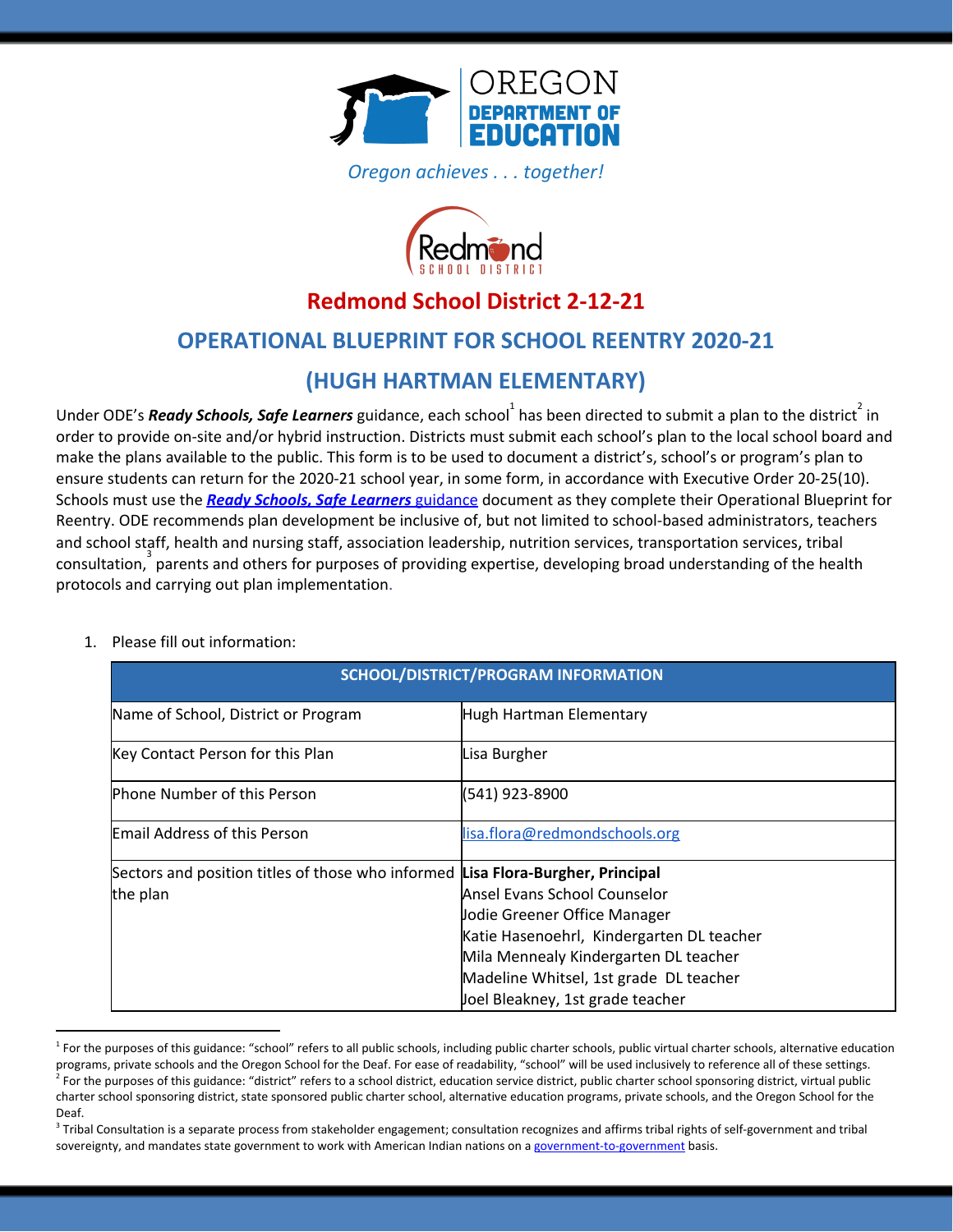|                                              | Jan White, Title 1 teacher                             |
|----------------------------------------------|--------------------------------------------------------|
|                                              | Karla Traxler 2nd DL teacher                           |
|                                              | Claudia Hernadez 2nd DL teacher                        |
|                                              | Colleen Oliver 3rd DL teacher                          |
|                                              | Leigh Anne Jinings 3rd grade teacher                   |
|                                              | Daisy Olivera 3rd DL teacher                           |
|                                              | Lisa Baertlein SPED teacher                            |
|                                              | Sarah Woods ELD teacher                                |
|                                              | District Level Dept. Leads:                            |
|                                              | Charan Cline, Superintendent                           |
|                                              | Linda Seeberg, Executive Director of Academic Programs |
|                                              | Tony Pupo, Executive Director of Operations            |
|                                              | Karen Jordan, Executive Director of Student Services   |
|                                              | Tracie Renwick, Director of Human Resources            |
|                                              | Chris Morton, Director of School Improvement           |
|                                              | Mike Nye, Asst. Director of Instructional Technology   |
|                                              | Lance McMurphy, Nutrition Services Director            |
|                                              | Kathy Steinert, Director of Fiscal Services            |
|                                              | Tami Nakamura, Director of Student Support             |
|                                              | Kim Kirk, BSN RN, School Nurse                         |
| Local public health office(s) or officers(s) | Heather Kaisner, MS                                    |
|                                              | Public Health Manager                                  |
|                                              | Deschutes County Health Services                       |
|                                              | (541) 617-4705                                         |
|                                              | Heather.Kaisner@deschutes.org                          |
|                                              | Communicable Disease Line: 541-322-7418                |
|                                              | https://www.oregon.gov/oha/PH/PROVIDERPARTNERRESOU     |
|                                              | RCES/LOCALHEALTHDEPARTMENTRESOURCES/Documents/D        |
|                                              | eschutes.pdf                                           |
| Name of person Designated to Establish,      | Lisa Flora-Burgher, Principal                          |
| Implement and Enforce Physical Distancing    |                                                        |
| Requirements                                 |                                                        |
|                                              |                                                        |
|                                              |                                                        |
|                                              |                                                        |
| Intended Effective Dates for this Plan       |                                                        |
|                                              | September 2020                                         |
| <b>ESD Region</b>                            | High Desert ESD                                        |

2. Please list efforts you have made to engage your community (public health information sharing, taking feedback on planning, etc.) in preparing for school in 2020-21. Include information on engagement with communities often underserved and marginalized and those communities disproportionately impacted by COVID-19.

We are using a combination of surveys and live virtual meetings to gather input from parents and staff that is used to help shape our planning for reentry. Our Community Liaisons reach out personally to each of our Spanish-speaking families to provide support for their participation in the surveys. We also have a Ready Schools Steering Team Mtg. which includes both staff and community representation. We meet virtually with this team every other week to provide planning updates, gather feedback and answer questions.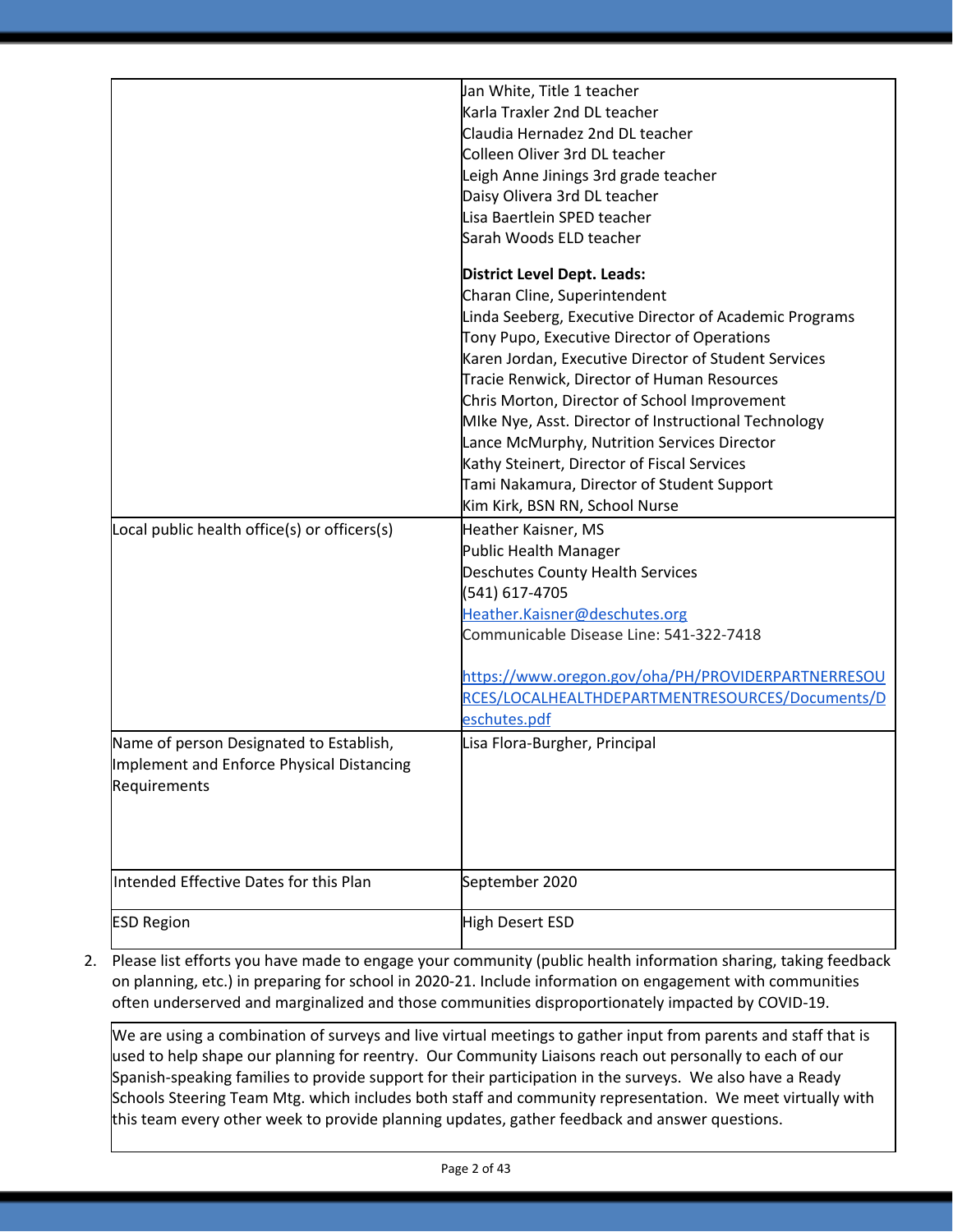In considering plans for K-5 students, our district has prioritized a full return for all students once we shift to onsite learning. At the heart of this decision, we are strongly considering the needs of our students in focal groups (Students with IEPs, English Language Learners, students experiencing homelessness), who are disproportionately impacted by the time away of onsite instruction.

Hugh Hartman school has established a parent advisory group with representation from Dual Language families and others who represent the student population. This team meets regularly and feedback from the team is used in establishing plans and protocols.

3. Indicate which instructional model will be used. *Select One:*

☒**On-Site Learning** ☒**Hybrid Learning** ▢ **Comprehensive Distance Learning**

- 4. If you selected Comprehensive Distance Learning, you only have to fill out the green portion of the Operational Blueprint for Reentry (i.e., page 2 in the initial template).
- 5. If you selected On-Site Learning or Hybrid Learning, you have to fill out the blue portion of the Operational Blueprint for Reentry (i.e., pages 3-15 in the initial template) and [submit](https://app.smartsheet.com/b/form/a4dedb5185d94966b1dffc75e4874c8a) online. [\(https://app.smartsheet.com/b/form/a4dedb5185d94966b1dffc75e4874c8a\)](https://app.smartsheet.com/b/form/a4dedb5185d94966b1dffc75e4874c8a) by August 15, 2020 or prior to the beginning of the 2020-21 school year.

\* **Note:** Private schools are required to comply with only sections 1-3 of the *Ready Schools, Safe Learners* guidance.

## **REQUIREMENTS FOR COMPREHENSIVE DISTANCE LEARNING OPERATIONAL BLUEPRINT**

*This section must be completed by any school that is seeking to provide instruction through Comprehensive Distance Learning. Schools providing On-Site or Hybrid Instructional Models do not need to complete this section.*

Describe why you are selecting Comprehensive Distance Learning as the school's Instructional Model for the effective **dates of this plan.**

NOTE: Our initial plan for K-5 reentry was for on-site/hybrid learning. Due to not meeting the metrics in place at the start of the school year (see below), we began the school year in a Comprehensive Distance Learning model. In the case that Deschutes County might meet the metrics for three weeks in a row, we plan to pivot to on-site instruction. *Therefore we need to be prepared for both models. This blueprint reflects that.*

**[Complete after June 30, 2020 when Comprehensive Distance Learning Guidance is released by ODE.] Describe how your school's model aligns to the Comprehensive Distance Learning Guidance.**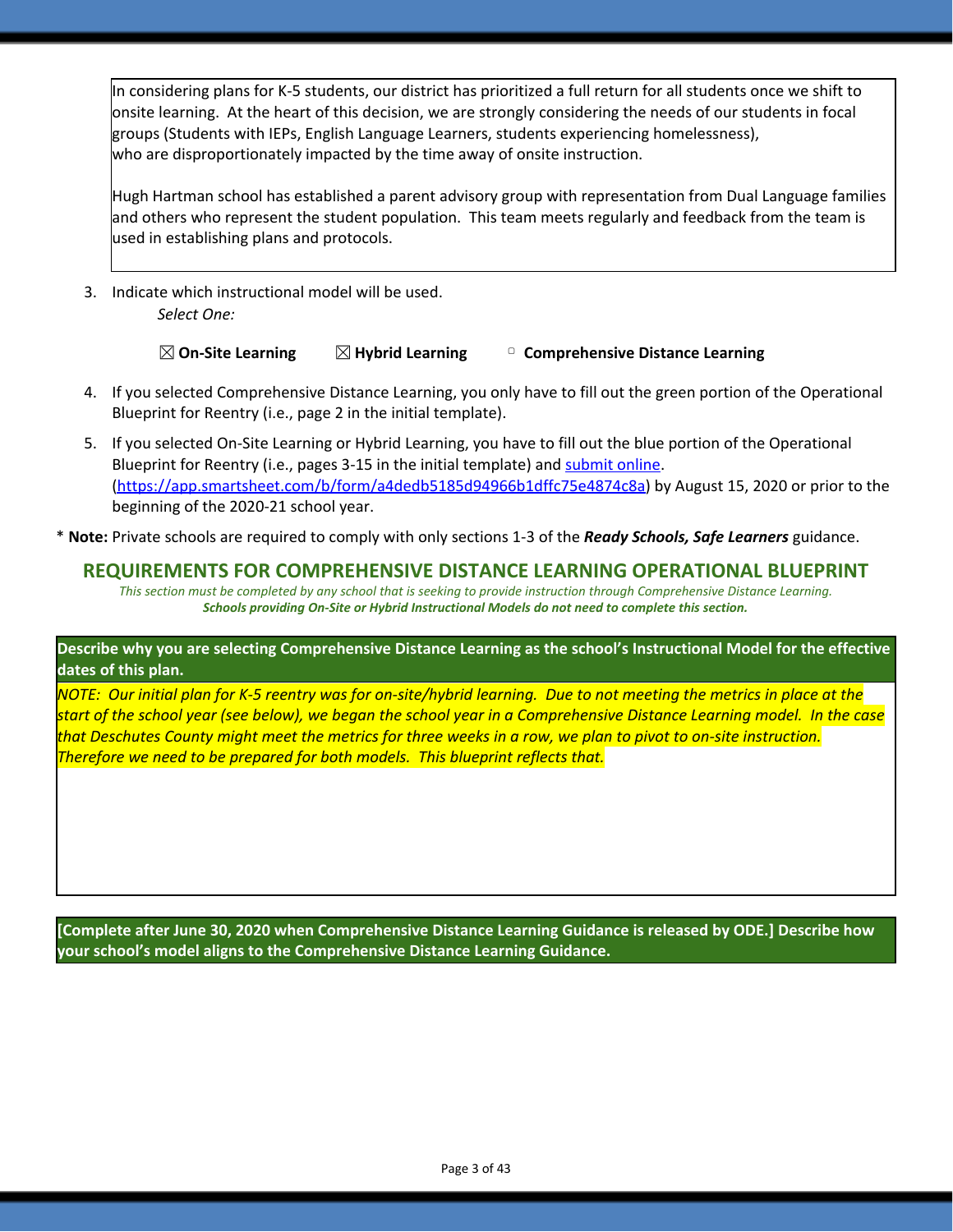Redmond's Comprehensive Distance Learning (CDL) model will be distinctively different than what was offered in the Spring. Redmond School District Comprehensive Distance Learning model:

- Using *Canvas* Learning Management System, students will log into one single portal for their daily coursework and communication with teachers, providing predictable schedules and routines.
- Redmond School District teachers will teach courses with graded assignments and course grades. Progress will be monitored and feedback provided.
- Attendance for students will be taken daily.
- Redmond School District teachers will use a standards-based comprehensive curriculum by Florida Virtual School, which is specifically designed for online learning. RSD teachers will use this curriculum for both on-site and online learning to ensure consistency when students transition back to the classroom. Teachers also have the ability to customize the curriculum based on their students' needs.
- Daily instruction from the teacher (live or recorded) will keep students strongly connected to teachers and classmates.
- Students will also have opportunities to get individual support from their teachers as needed.
- Clarity will be provided around attendance and participation.
- Greater family engagement and partnership.

If you are interested in learning more about Canvas, you can watch these helpful videos:

- Canvas parent overview video: <https://youtu.be/t-5sWZODhY8>
- Canvas overview video: <https://youtu.be/7tdrDiVSyLA>

The district will also provide services for students on IEPs and those with 504 plans. These individualized supports will be integrated into the Comprehensive Distance Learning model. The Oregon Department of Education will release guidance for Special Education on August 11th, with specific information regarding students on IEPs. Special Education teachers and staff members will reach out to families as we get closer to the beginning of school to provide individualized support.

Families and students who choose to participate in our **Full-Time Online** as a more permanent or long-term option will use the same Canvas platform and Florida Virtual School curriculum as well. These students will continue learning online regardless of state metrics and the status of in-person instruction. This program is also taught by Redmond School District teachers and uses the same resources, but will be online for the entire school year.

Describe the school's plan, including the anticipated timeline, for returning to Hybrid Learning or On-Site Learning **consistent with the** *Ready Schools, Safe Learners* **guidance.**

With the updated Jan. 19th metrics and the change to "advisory" status, the decision was made to return all Redmond schools to on-site learning the week of Feb. 22, 2021. The routines and structures lined out below will guide the work to keep students and staff safe.

The remainder of this operational blueprint is not applicable to schools operating a Comprehensive Distance Learning Model.

*This section must be completed by any school that is providing instruction through On-Site or Hybrid Instructional Models. Schools providing Comprehensive Distance Learning Instructional Models do not need to complete this section unless the school is implementing the* **Limited In-Person Instruction** *provision under the Comprehensive Distance Learning guidance.*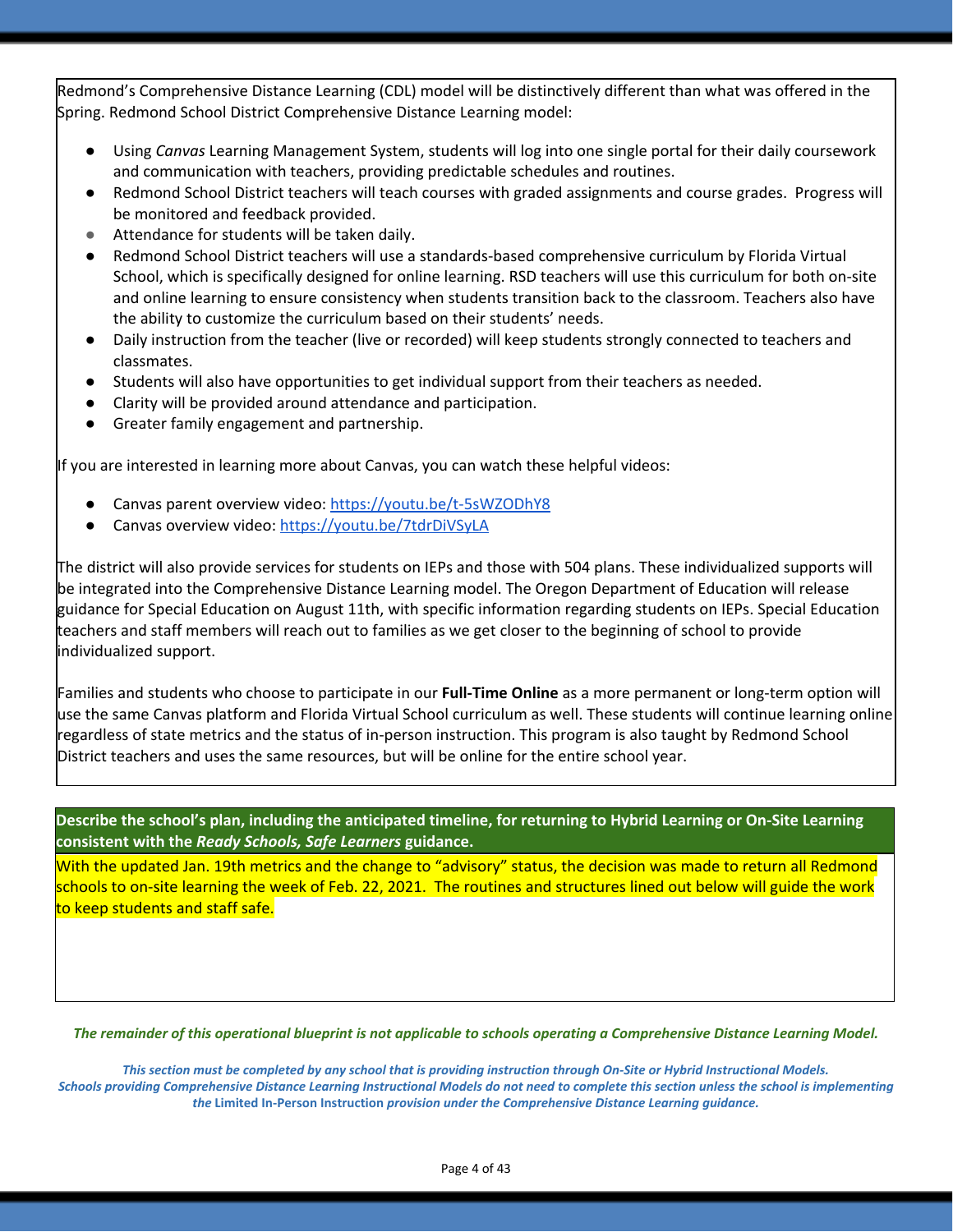

# **1. Public Health Protocols**

|                                                                                                                                                                                                                                                                                                                                                                                                                                                                                  | 1a. COMMUNICABLE DISEASE MANAGEMENT PLAN FOR COVID-19                                                           |
|----------------------------------------------------------------------------------------------------------------------------------------------------------------------------------------------------------------------------------------------------------------------------------------------------------------------------------------------------------------------------------------------------------------------------------------------------------------------------------|-----------------------------------------------------------------------------------------------------------------|
| <b>OHA/ODE Requirements</b>                                                                                                                                                                                                                                                                                                                                                                                                                                                      | <b>Hybrid/Onsite Plan</b>                                                                                       |
| $\boxtimes$ Conduct a risk assessment as required by OSHA<br>administrative rule OAR 437-001-0744(3)(g).<br>OSHA has developed a risk assessment template.<br>$\bullet$                                                                                                                                                                                                                                                                                                          | Redmond School District Communicable Disease Plan<br>Oregon School Nurse's COVID-19 Toolkit                     |
| $\boxtimes$ Implement measures to limit the spreads of<br>COVID-19 within the school setting.                                                                                                                                                                                                                                                                                                                                                                                    | Hugh Hartman has an anonymous suggestion box for all<br>staff. The box is centrally located and checked weekly. |
| $\boxtimes$ Update written Communicable Disease Management<br>Plan to specifically address the prevention of the spread<br>of COVID-19. Examples are located in the Oregon School<br>Nurses Association (OSNA) COVID-19 Toolkit.                                                                                                                                                                                                                                                 |                                                                                                                 |
| Review OSHA requirements for infection control<br>$\bullet$<br>plan to ensure that all required elements are<br>covered by your communicable disease<br>management plan, including making the plan<br>available to employees at their workplace.                                                                                                                                                                                                                                 |                                                                                                                 |
| Requirements are listed in OSHA administrative<br>rule OAR 437-001-0744(3)(h).<br>OSHA has developed a sample infection control<br>plan.                                                                                                                                                                                                                                                                                                                                         |                                                                                                                 |
| $\boxtimes$ Designate a single point-person at each school to<br>establish, implement, support and enforce all RSSL<br>health and safety protocols, including face coverings and<br>physical distancing requirements, consistent with the<br>Ready Schools, Safe Learners guidance and other<br>guidance from OHA. This role should be known to all<br>staff in the building with consistent ways for licensed<br>and classified staff to access and voice concerns or<br>needs. |                                                                                                                 |
| $\boxtimes$ Create a simple process that allows for named and<br>anonymous sharing of concerns that can be reviewed on<br>a daily and weekly basis by the designated RSSL building<br>point-person. Example: Anonymous survey form or<br>suggestion box where at least weekly submissions and<br>resolutions are shared in some format.                                                                                                                                          |                                                                                                                 |
| $\boxtimes$ Include names of the LPHA staff, school nurses, and<br>other medical experts who provided support and<br>resources to the district/school policies and plans.<br>Review relevant local, state, and national evidence to<br>inform plan.                                                                                                                                                                                                                              |                                                                                                                 |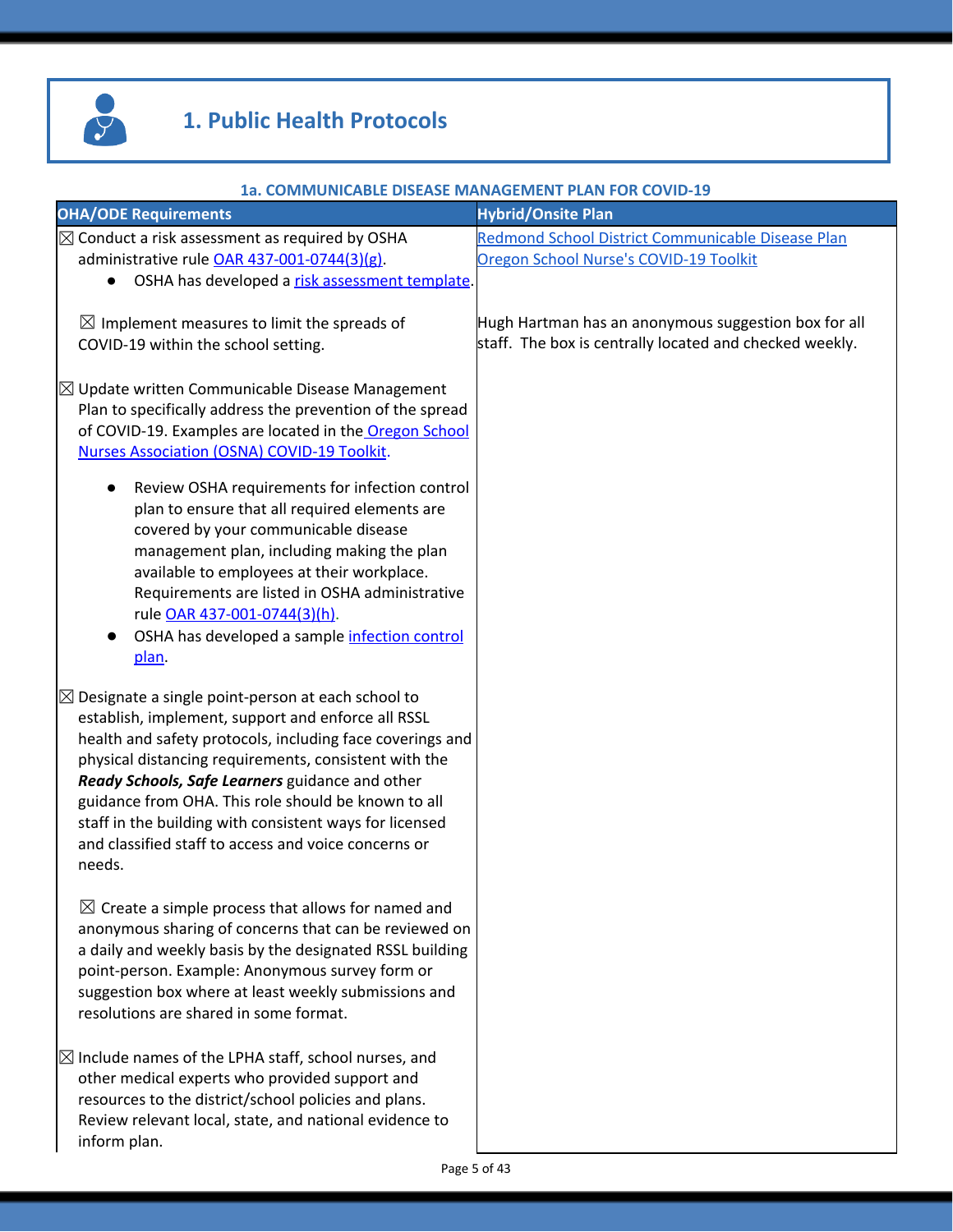- $\boxtimes$  Process and procedures established to train all staff in sections 1 - 3 of the *Ready Schools, Safe Learners* guidance. Consider conducting the training virtually, or, if in-person, ensure physical distancing is maintained.
- $\boxtimes$  Protocol to notify the local public health authority [\(LPHA](https://www.oregon.gov/oha/ph/providerpartnerresources/localhealthdepartmentresources/pages/lhd.aspx) [Directory](https://www.oregon.gov/oha/ph/providerpartnerresources/localhealthdepartmentresources/pages/lhd.aspx) by County) of any confirmed COVID-19 cases among students or staff.
- $\boxtimes$  Plans for systematic disinfection of classrooms, offices, bathrooms and activity areas.
- $\boxtimes$  Process to report to the LPHA any cluster of any illness among staff or students.
- $\boxtimes$  Protocol to cooperate with the LPHA recommendations and provide all logs and information in a timely manner.
- $\boxtimes$  Protocol for screening students and staff for symptoms (see section 1f of the *Ready Schools, Safe Learners* guidance).
- $\boxtimes$  Protocol to isolate any ill or exposed persons from physical contact with others.
- $\boxtimes$  Protocol for communicating potential COVID-19 cases to the school community and other stakeholders (see section 1e of the *Ready Schools, Safe Learners* guidance).
- $\boxtimes$  Create a system for maintaining daily logs for each student/cohort for the purposes of contact tracing. This system needs to be made in consultation with a school/district nurse or an LPHA official.
	- If a student(s) is part of a stable cohort (a group of students that are consistently in contact with each other or in multiple cohort groups) that conform to the requirements of cohorting (see section 1d of the *Ready Schools, Safe Learners* guidance), the daily log may be maintained for the cohort.
	- If a student(s) is not part of a stable cohort, then an individual student log must be maintained.
- $\boxtimes$  Required components of individual daily student/cohort logs include:
	- Child's name
	- Drop off/pick up time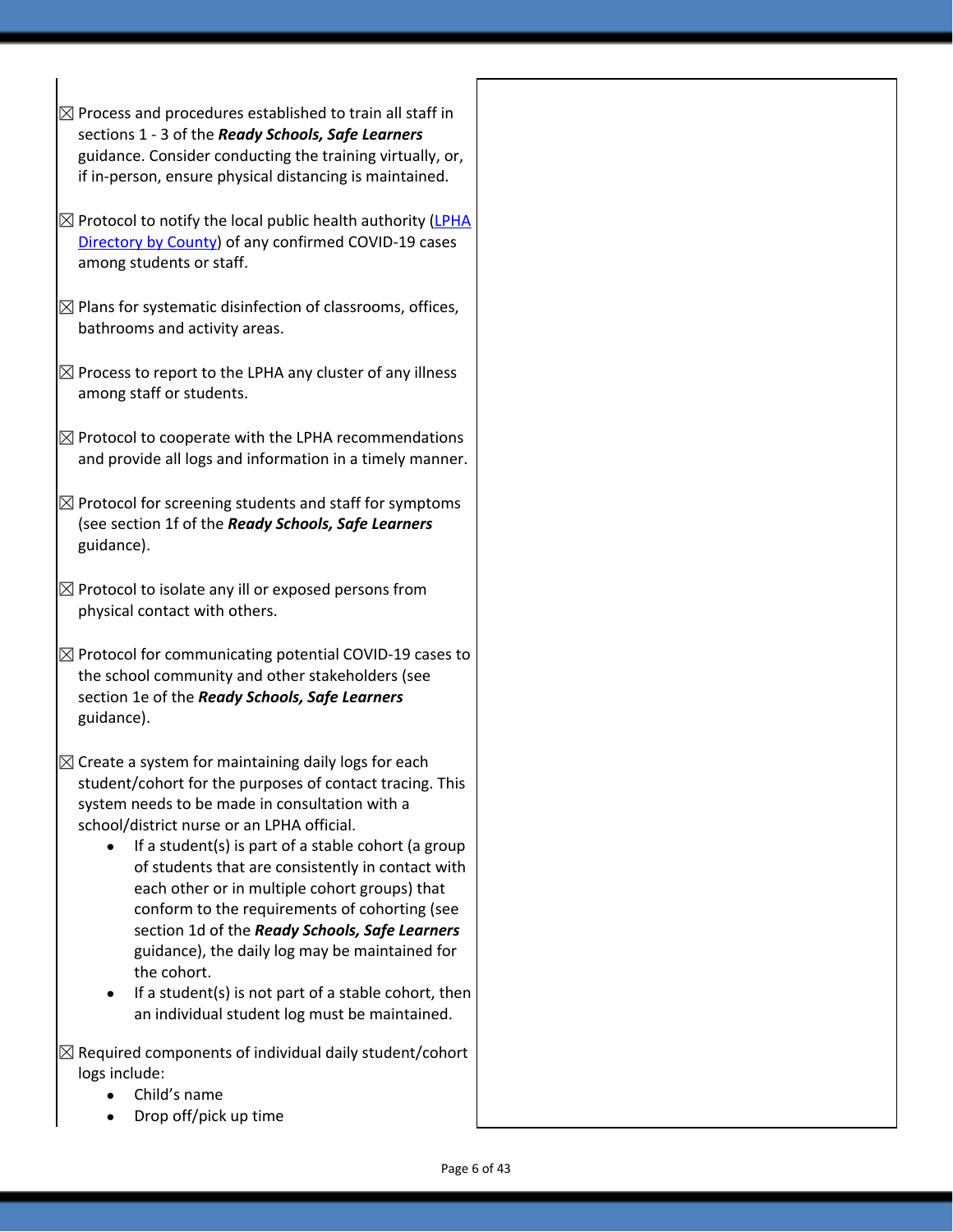| Parent/guardian name and emergency contact<br>information<br>All staff (including itinerant staff, substitutes,<br>and guest teachers) names and phone numbers<br>who interact with a stable cohort or individual<br>student                                                                                                            |  |
|-----------------------------------------------------------------------------------------------------------------------------------------------------------------------------------------------------------------------------------------------------------------------------------------------------------------------------------------|--|
| $\boxtimes$ Protocol to record/keep daily logs to be used for contact<br>tracing for a minimum of four weeks to assist the LPHA<br>as needed.                                                                                                                                                                                           |  |
| See supplemental guidance on LPHA/school<br>partnering on contact tracing.<br>Refer to OHA Policy on Sharing COVID-19<br><b>Information</b>                                                                                                                                                                                             |  |
| $\boxtimes$ Process to ensure that all itinerant and all district<br>staff (maintenance, administrative, delivery, nutrition,<br>and any other staff) who move between buildings keep a<br>log or calendar with a running four-week history of their<br>time in each school building and who they were in<br>contact with at each site. |  |
| $\boxtimes$ Process to ensure that the school reports to and consults<br>with the LPHA regarding cleaning and possible classroom<br>or program closure if anyone who has entered school is<br>diagnosed with COVID-19.                                                                                                                  |  |
| $\boxtimes$ Designate a staff member and process to ensure that the<br>school provides updated information regarding current<br>instructional models and student counts and reports<br>these data in ODE's COVID-19 Weekly School Status<br>system.                                                                                     |  |
| $\boxtimes$ Protocol to respond to potential outbreaks (see<br>section 3 of the Ready Schools, Safe Learners guidance).                                                                                                                                                                                                                 |  |

#### **1b. HIGH-RISK POPULATIONS**

| <b>OHA/ODE Requirements</b>                                                                                                                                                                                                                                                                                                 | <b>Hybrid/Onsite Plan</b>                                                                                                                                                                                                  |
|-----------------------------------------------------------------------------------------------------------------------------------------------------------------------------------------------------------------------------------------------------------------------------------------------------------------------------|----------------------------------------------------------------------------------------------------------------------------------------------------------------------------------------------------------------------------|
| $\boxtimes$ Serve students in high-risk population(s) whether<br>learning is happening through On-Site, Hybrid (partially<br>On-Site and partially Comprehensive Distance Learning<br>models), or Comprehensive Distance Learning models.                                                                                   | <b>District Protocols:</b><br>All staff and students are given the opportunity to<br>self-identify as vulnerable or living with a vulnerable family<br>member.                                                             |
| <b>Medically Fragile, Complex and Nursing-Dependent</b><br><b>Student Requirements</b><br>$\boxtimes$ All districts must account for students who have health<br>conditions that require additional nursing services.<br>Oregon law (ORS 336.201) defines three levels of<br>severity related to required nursing services: | Student Services Dept. will reach out to families of<br>$\bullet$<br>medically fragile students with a separate survey of<br>need<br>Nurses will review and update medical protocols<br>$\bullet$<br>specific to Covid-19. |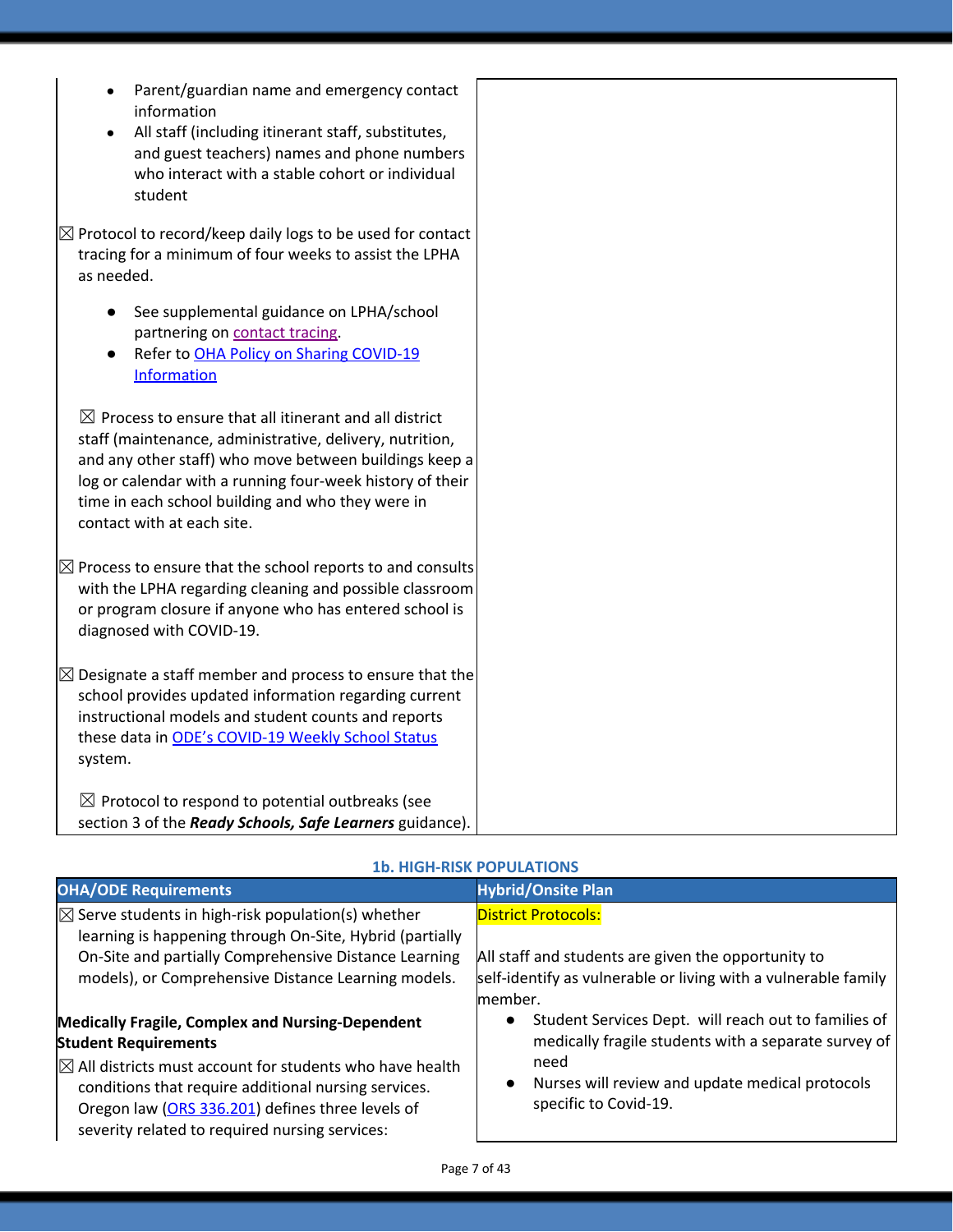- 1. Medically Complex: Are students who may have an unstable health condition and who may require daily professional nursing services.
- 2. Medically Fragile: Are students who may have a life-threatening health condition and who may require immediate professional nursing services.
- 3. Nursing-Dependent: Are students who have an who require daily, direct, and continuous professional nursing services.

 $\boxtimes$  Staff and school administrators, in partnership with school nurses, or other school health providers, should work with interdisciplinary teams to address individual student needs. The school registered nurse (RN) is responsible for nursing care provided to individual students as outlined in ODE guidance and state law:

- Communicate with parents and health care providers to determine return to school status and current needs of the student.
- Coordinate and update other health services the student may be receiving in addition to nursing services. This may include speech language pathology, occupational therapy, physical therapy, as well as behavioral and mental health services.
- Modify Health Management Plans, Care Plans, IEPs, or 504 or other student-level medical plans, as indicated, to address current health care considerations.
- The RN practicing in the school setting should be supported to remain up to date on current guidelines and access professional support such as evidence-based resources from the **[Oregon](https://www.oregonschoolnurses.org/resources/covid-19-toolkit)** School Nurses [Association](https://www.oregonschoolnurses.org/resources/covid-19-toolkit).
- Service provision should consider health and safety as well as legal standards.
- Appropriate medical-grade personal protective equipment (PPE) should be made available t[o](https://www.oregon.gov/ode/students-and-family/healthsafety/Documents/Additional%20Considerations%20for%20Staff%20Working%20with%20Students%20with%20Complex%20Needs.pdf) nurses and other health [providers.](https://www.oregon.gov/ode/students-and-family/healthsafety/Documents/Additional%20Considerations%20for%20Staff%20Working%20with%20Students%20with%20Complex%20Needs.pdf)
- Work with an interdisciplinary team to meet requirements of ADA and FAPE.
- High-risk individuals may meet criteria for exclusion during a local health crisis.
- Refer to updated state and national guidance and resources such as:
	- o US Department of Education Supplemental Fact Sheet: Addressing the Risk of COVID-19 in Preschool, Elementary and Secondary Schools

**Staff** (Plan includes bus drivers, classified, and limited teachers self identifying with Human Resources):

Redeployed staff members assigned to on-line instructional support, work tasks without in-person contact, (i.e., maintenance projects, office work), or leave options.

unstable or life-threatening health condition and **Students** (All students identified as vulnerable, either by a physician, or parent/guardian notification, will be enrolled in online instruction with weekly check-ins):

- Students who experience disability will continue to receive specially designed instruction.
- Students with language services will continue to receive English Language Development.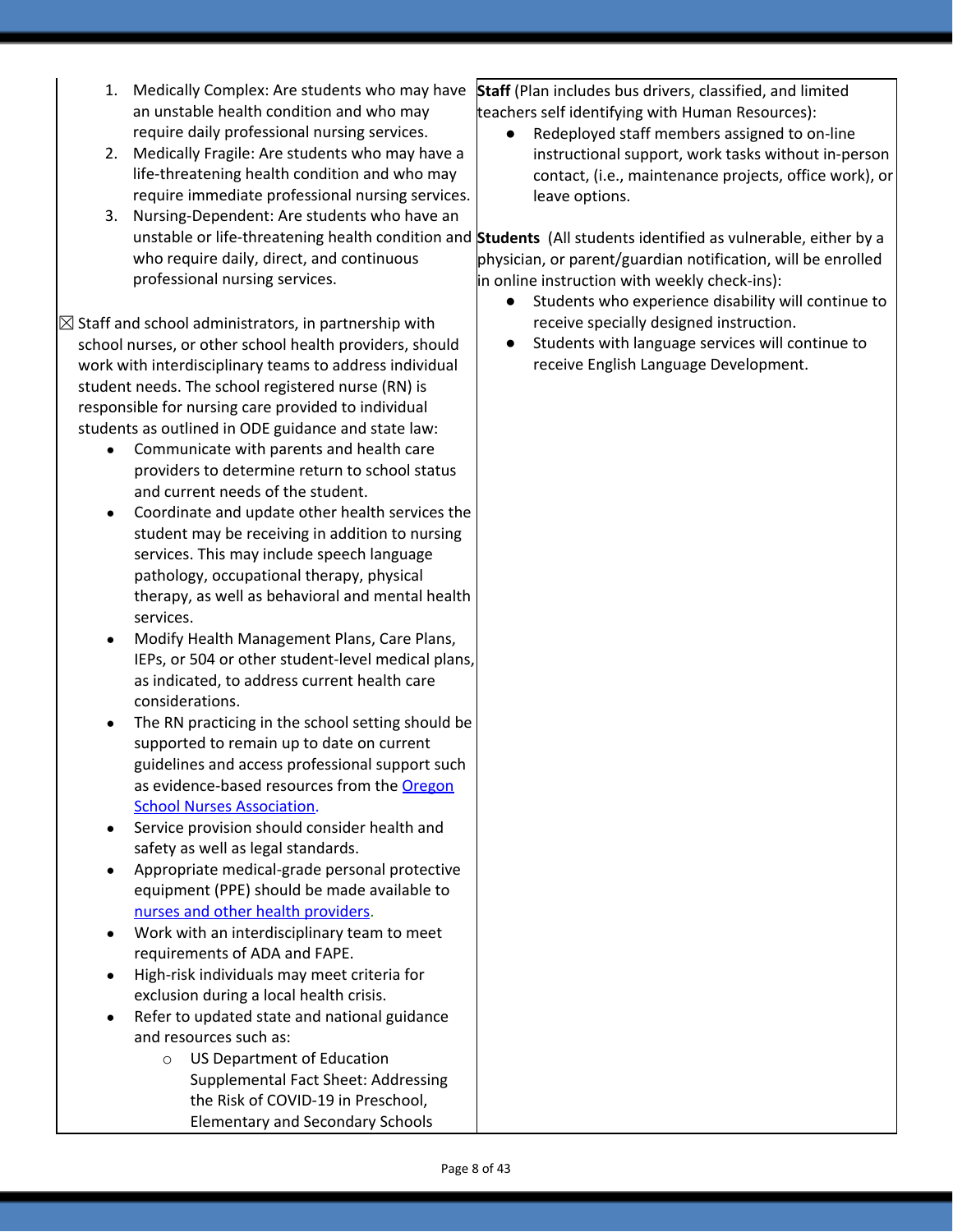While Serving Children with Disabilities from March 21, 2020.

- o ODE guidance updates for Special Education. Example from March 11, 2020.
- o OAR 581-015-2000 Special Education, requires districts to provide 'school health services and school nurse services' as part of the 'related services' in order 'to assist a child with a disability to benefit from special education'.
- o OAR 333-019-0010 Public Health: Investigation and Control of Diseases: General Powers and Responsibilities, outlines authority and responsibilities for school exclusion.

| <b>1c. PHYSICAL DISTANCING</b>                                                                                                                                                                                                                                                                                                                                                                                                                                                                                                                                                                                                                                                                                                                                                         |                                                                                                                                                                                                                                                                                                                                                                                                                                                                                                                    |  |
|----------------------------------------------------------------------------------------------------------------------------------------------------------------------------------------------------------------------------------------------------------------------------------------------------------------------------------------------------------------------------------------------------------------------------------------------------------------------------------------------------------------------------------------------------------------------------------------------------------------------------------------------------------------------------------------------------------------------------------------------------------------------------------------|--------------------------------------------------------------------------------------------------------------------------------------------------------------------------------------------------------------------------------------------------------------------------------------------------------------------------------------------------------------------------------------------------------------------------------------------------------------------------------------------------------------------|--|
| <b>OHA/ODE Requirements</b>                                                                                                                                                                                                                                                                                                                                                                                                                                                                                                                                                                                                                                                                                                                                                            | <b>Hybrid/Onsite Plan</b>                                                                                                                                                                                                                                                                                                                                                                                                                                                                                          |  |
| $\boxtimes$ Establish a minimum of 35 square feet per person when<br>determining room capacity. Calculate only with usable<br>classroom space, understanding that desks and room<br>set-up will require use of all space in the calculation.<br>This also applies to professional development and staff<br>gatherings. If implementing Learning Outside guidance,<br>establish an outside learning space for learning that<br>maintains minimum 35 square feet per person.<br>Within this design, educators should have their<br>$\bullet$<br>own minimum of 35 square feet and the design<br>of the learning environment must allow for<br>some ability for the educator to move through<br>the room efficiently and carefully without<br>breaking 6 feet of physical distance to the | <b>District Protocol:</b><br>Consistent Classroom Set Up in all RSD Instructional<br>$\bullet$<br>Spaces:<br>Arrange and assign seating to maximize<br>$\circ$<br>physical distancing and minimize physical<br>interaction.<br>Remove extra furniture to make more<br>$\circ$<br>room.<br>Remove fabric-covered furniture and<br>$\circ$<br>classroom rugs.<br>Special education services will be planned and<br>provided by Case Manager in collaboration. Most<br>SDI will be provided in co-taught lessons with |  |
| maximum extent feasible.<br>$\boxtimes$ Support physical distancing in all daily activities and<br>instruction, maintaining at least six feet between<br>individuals to the maximum extent possible.                                                                                                                                                                                                                                                                                                                                                                                                                                                                                                                                                                                   | special education and general education staff.<br>Review itinerant staff services to maintain physical<br>distancing. If physical distancing cannot be<br>maintained with direct services, the IEP team will<br>convene to determine appropriate next steps.                                                                                                                                                                                                                                                       |  |
| $\boxtimes$ Minimize time standing in lines and take steps to ensure<br>that six feet of distance between students is maintained,<br>including marking spacing on floor, one-way traffic flow<br>in constrained spaces, etc.<br>$\boxtimes$ Schedule modifications to limit the number of students<br>in the building (e.g., rotating groups by days or location,<br>staggered schedules to avoid hallway crowding and                                                                                                                                                                                                                                                                                                                                                                 | For any small group instruction or service (e.g.,<br>Special Ed., Title IA, ELD, Counselor, Mental Health<br>Provider, Speech/Language Pathologist, etc.): one<br>space in designated area/room for small cohort<br>group (w/ distancing and facial covering<br>requirements). Ensure that student access to small<br>group instruction or service does not exceed cohort<br>requirements.                                                                                                                         |  |
| gathering).                                                                                                                                                                                                                                                                                                                                                                                                                                                                                                                                                                                                                                                                                                                                                                            | School Team Input:                                                                                                                                                                                                                                                                                                                                                                                                                                                                                                 |  |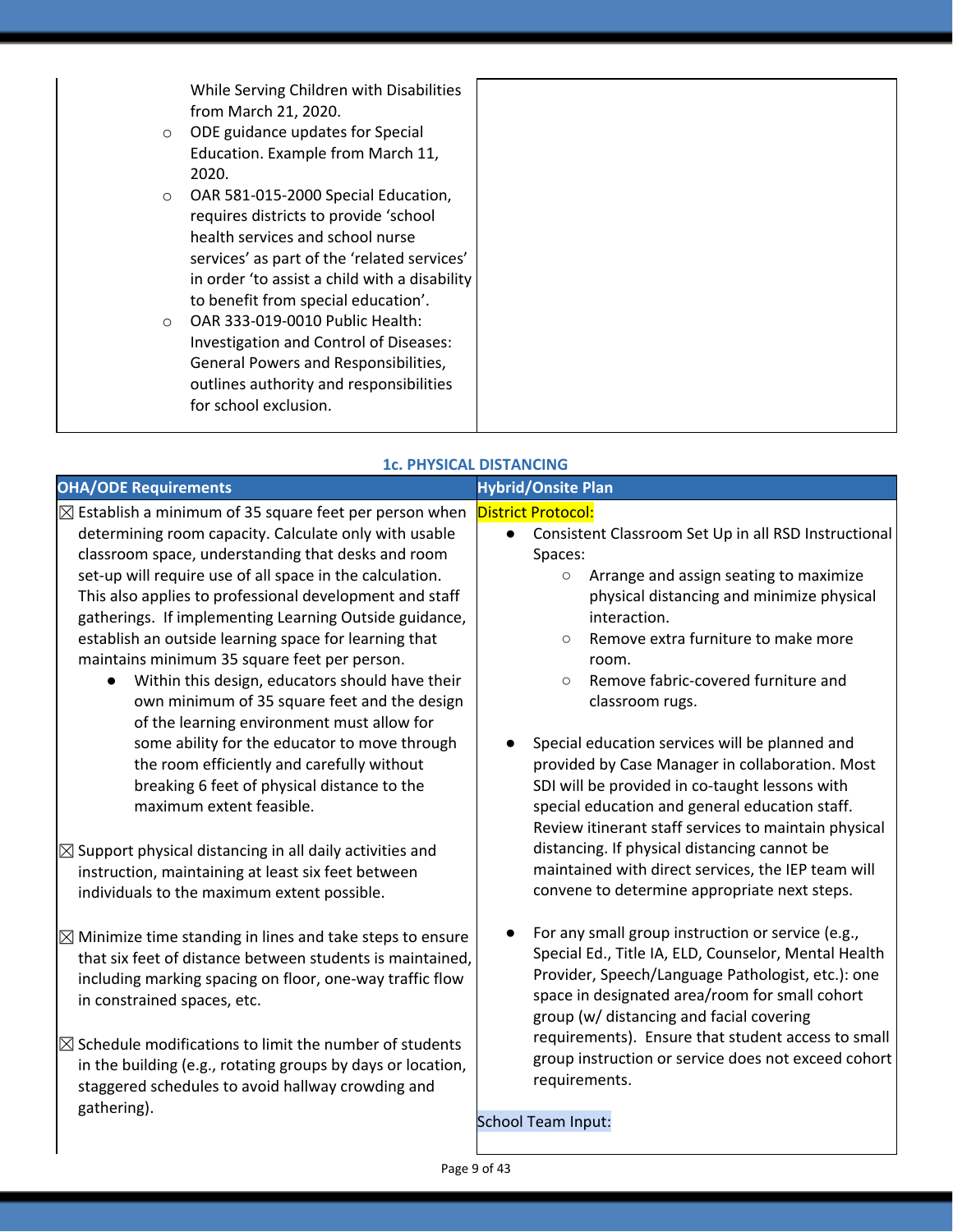| $\boxtimes$ Plan for students who will need additional support in | Classrooms meet 35 square feet per person                        |
|-------------------------------------------------------------------|------------------------------------------------------------------|
| learning how to maintain physical distancing                      | Eliminate all soft furniture and non-essential                   |
| requirements. Provide instruction; don't employ punitive          | furniture to maximize usable square footage                      |
| discipline.                                                       | All classrooms that are close to meeting or<br>$\bullet$         |
|                                                                   | exceeding square footage requirements are in                     |
| $\boxtimes$ Staff must maintain physical distancing during all    | classrooms with adjoining doors.                                 |
| staff meetings and conferences, or consider remote                | Specialists, other classroom teachers and IAS<br>$\bullet$       |
| web-based meetings.                                               | support small groups of students in the adjoining                |
|                                                                   | classroom. Depending on the service, teacher or                  |
|                                                                   | specialist may rotate to multiple classrooms                     |
|                                                                   | <b>ELD services</b><br>$\circ$                                   |
|                                                                   | <b>STEAM Teacher</b><br>$\circ$                                  |
|                                                                   | Small group reading instruction<br>$\circ$                       |
|                                                                   | <b>Student instruction on distancing protocols</b>               |
|                                                                   | Visuals on floors in classrooms, areas that require<br>$\bullet$ |
|                                                                   | waiting, and all common areas to clearly mark                    |
|                                                                   | traffic flow throughout the school.                              |
|                                                                   | Transitions occur outside of the building to ensure              |
|                                                                   | cohorts do not interact or transitions are staggered.            |
|                                                                   | Students are released one student at a time with                 |
|                                                                   | exiting the classroom                                            |
|                                                                   | 10 minute transition time between recess and PE is               |
|                                                                   |                                                                  |
|                                                                   | reflected in the master schedule                                 |
|                                                                   | One cohort in the hallway at a time.                             |
|                                                                   | Visuals to support social distancing in classroom,<br>$\bullet$  |
|                                                                   | through the building and outside the building.                   |
|                                                                   | Students are taught and retaught social distancing<br>$\bullet$  |
|                                                                   | protocols for all areas in the school with posted                |
|                                                                   | visuals to reinforce desired behavior.                           |
|                                                                   | Consistent communication through school and<br>$\bullet$         |
|                                                                   | expectations sent home prior to school starting.                 |
|                                                                   | Traffic flow routines modeled and practiced                      |
|                                                                   | School Counselor supports small groups of students               |
|                                                                   | as needed in their classroom or within a cohort as               |
|                                                                   | needed                                                           |
|                                                                   | Distancing games researched and taught                           |
|                                                                   | PE teacher teaches recess activities for each grade              |
|                                                                   | level for the 1st two weeks of school.                           |
|                                                                   | IA's teach and support social distancing                         |
|                                                                   | games/activities during recess                                   |

#### **1d. COHORTING**

| <b>OHA/ODE Requirements</b>                                         | <b>Hybrid/Onsite Plan</b>                           |
|---------------------------------------------------------------------|-----------------------------------------------------|
| $\boxtimes$ Where feasible, establish stable cohorts: groups should | <b>District Protocol:</b>                           |
| be no larger than can be accommodated by the space                  | Students cannot be part of any single cohort, or    |
| available to provide 35 square feet per person, including           | part of multiple cohorts that exceed a total of 100 |
| staff.                                                              | people within the educational week.                 |
| The smaller the cohort, the less risk of spreading                  | The requirement to limit student cohorts to 100 or  |
| $\bullet$                                                           | $\bullet$                                           |
| disease. As cohort groups increase in size, the                     | less does not include such things as transportation |
| risk of spreading disease increases.                                | on school buses, childcare, or extracurricular      |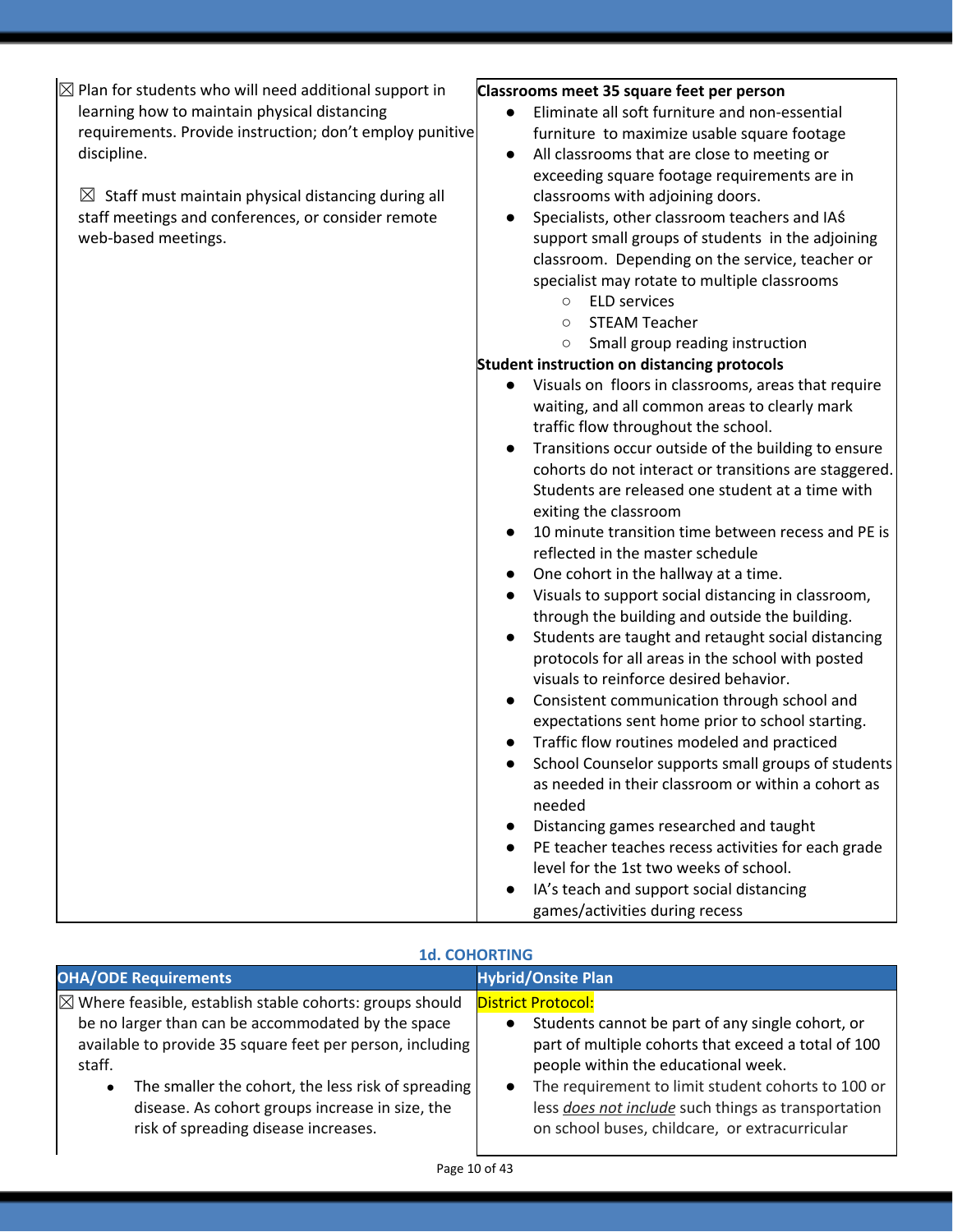$\boxtimes$  Students cannot be part of any single cohort, or part of multiple cohorts that exceed a total of 100 people within the educational week<sup>[1]</sup>, unless the school is offering Learning Outside, then they must follow guidelines for cohorting in Learning Outside guidance. Schools must plan to limit cohort sizes to allow for efficient contact-tracing and minimal risk for exposure. Cohorts may change week-to-week, but must be stable within the educational week.

[1] The cohort limit is focused on the students experience and their limit of 100 people includes every person they come into contact with, including staff. There is not a limitation for staff in cohort size while care should be given to design and attention to the additional requirements.

- $\boxtimes$  Each school must have a system for daily logs to ensure contract tracing among the cohort (see section 1a of the *Ready Schools, Safe Learners* guidance).
- $\boxtimes$  Minimize interaction between students in different stable cohorts (e.g., access to restrooms, activities, common areas). Provide access to All Gender/Gender Neutral restrooms.
- $\boxtimes$  Cleaning and wiping surfaces (e.g., desks, door handles, etc.) must be maintained between multiple student uses, even in the same cohort.
- $\boxtimes$  Design cohorts such that all students (including those protected under ADA and IDEA) maintain access to general education, grade level learning standards, and peers.
- $\boxtimes$  Minimize the number of staff that interact with each cohort to the extent possible, staff who interact with multiple stable cohorts must wash/sanitize their hands between interactions with different stable cohorts.

 $\boxtimes$  Elementary staff who interact with multiple cohorts (music, PE, library, paraprofessionals who provide supervision at recesses, etc.) should have schedules altered to reduce the number of cohorts/students they interact within a week. Consider having these staff engage via technology, altering duties so that they are not in close contact with students in multiple cohorts, or adjust schedules to reduce contacts.

activities but does include lunch and recess.

- Where feasible, schools will establish stable cohorts. Cohort groups will be no larger than can be accommodated by the space available to provide 35 square feet per person, including staff.
- When feasible, stable cohorts should remain in one classroom environment for the duration of the learning day, including lunch. Teachers of specific academic content areas will rotate instead of students to the maximum extent possible.
- Staff who interact with multiple stable cohorts will wash or sanitize their hands between interactions with different stable cohorts or individual students and wear face coverings.
- We will use the Synergy SIS as our Contact tracing protocol log. This will track student movement.
- Staff Contact Tracing: Contact tracing [protocol](https://docs.google.com/document/d/1hj6nIWiN7zIQ6gVQLIsV3iR_tX3w8YgSvfHYoRkBuCc/edit?usp=sharing) logs

# School Team Input:

#### Hugh Hartman Cohort

**Cohorting strategies**- Each grade level is located in separate wings. To the extent possible students will only have access to their wing.

- Kindergarten green wing
- 1st grade yellow wing
- 2nd grade magenta wing
- 3rd grade blue wing
- Each grade level will have their own entry and exit.
- Students will report directly to class upon arrival.
- Grade level traffic flow maps and PE schedule ensure cohorts never cross paths.
- 10 minute transition time between recess and PE
- To the extent possible all services will occur within their grade level wings or within the classrooms.
	- All students will have access to their general education classroom.
- Cleaning and wiping surfaces (e.g., desks, door handles, etc.) between student uses, even in the same cohort.
- Staff who interact with multiple stable cohorts wash/sanitize their hands between interactions with different stable cohorts.
- Bathrooms are cleaned frequently throughout the day
- Door handles are washed after arrival
- Bathroom school wide protocol teaches one student on each side of the bathroom at a time.
- Hand sanitizing stations are located on the outside of every bathroom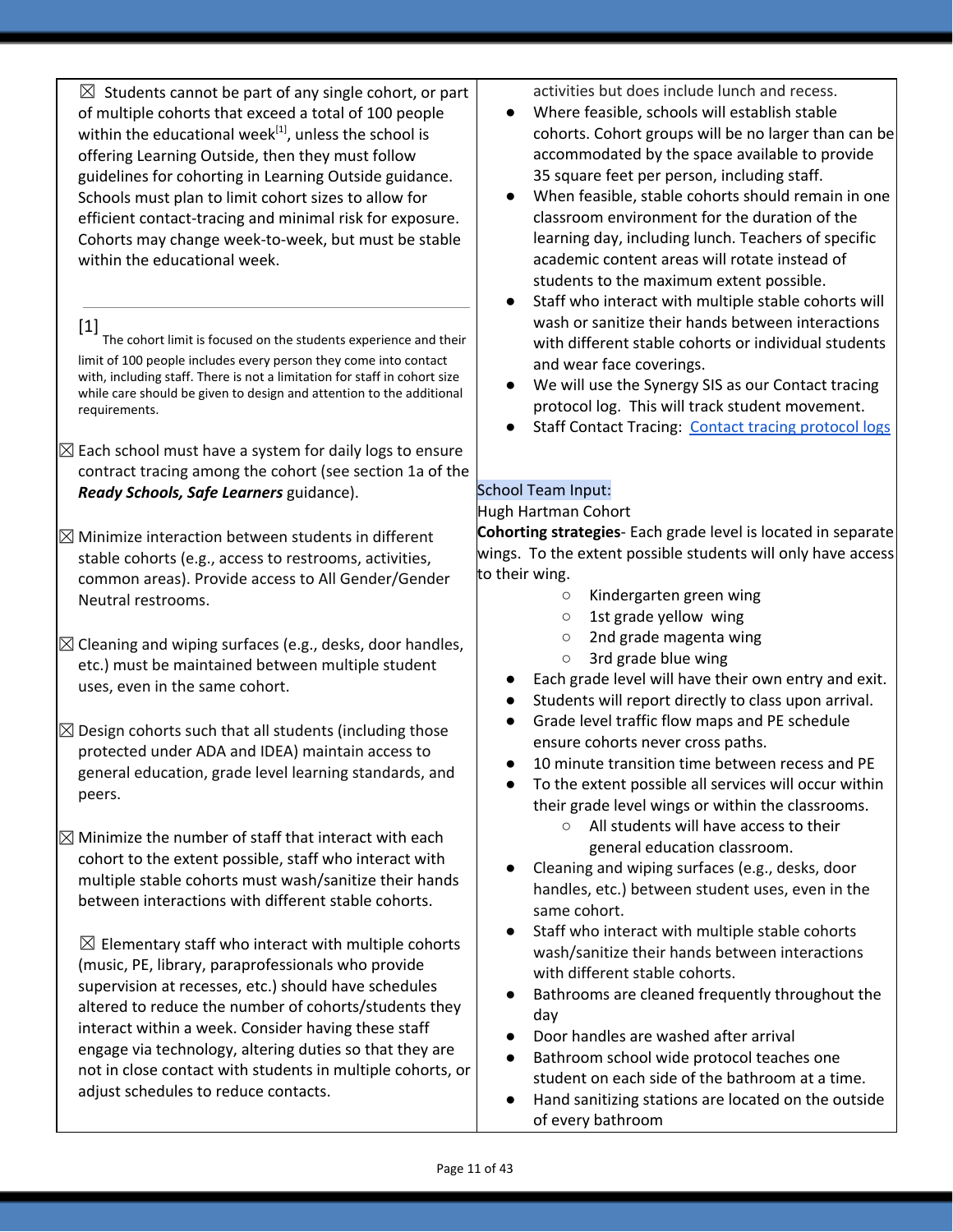| Hand Washing protocols are taught and visuals are<br>$\bullet$<br>posted to support hand washing routine.<br>East and West sides of the campus are accessed for<br>$\bullet$<br>recess. The fields, basketball and play structures<br>are sectioned into 6 recess zone. Each class plays in<br>one section of the playground. These areas are<br>clearly marked with visuals. There is a designated<br>path outside of the play areas for students who<br>need to access the bathroom to ensure students<br>from different classes/cohorts never cross paths.<br>Transition time between recesses to minimize<br>interactions between cohorts<br>Bilingual Videos for each grade level entry/exit<br>points and for parents and staff to ensure grade<br>levels enter and exit from their designated wing.<br>Pre-K students enter exterior classroom doors upon |
|------------------------------------------------------------------------------------------------------------------------------------------------------------------------------------------------------------------------------------------------------------------------------------------------------------------------------------------------------------------------------------------------------------------------------------------------------------------------------------------------------------------------------------------------------------------------------------------------------------------------------------------------------------------------------------------------------------------------------------------------------------------------------------------------------------------------------------------------------------------|
|                                                                                                                                                                                                                                                                                                                                                                                                                                                                                                                                                                                                                                                                                                                                                                                                                                                                  |
|                                                                                                                                                                                                                                                                                                                                                                                                                                                                                                                                                                                                                                                                                                                                                                                                                                                                  |
|                                                                                                                                                                                                                                                                                                                                                                                                                                                                                                                                                                                                                                                                                                                                                                                                                                                                  |
|                                                                                                                                                                                                                                                                                                                                                                                                                                                                                                                                                                                                                                                                                                                                                                                                                                                                  |
|                                                                                                                                                                                                                                                                                                                                                                                                                                                                                                                                                                                                                                                                                                                                                                                                                                                                  |
|                                                                                                                                                                                                                                                                                                                                                                                                                                                                                                                                                                                                                                                                                                                                                                                                                                                                  |
|                                                                                                                                                                                                                                                                                                                                                                                                                                                                                                                                                                                                                                                                                                                                                                                                                                                                  |
| arrival                                                                                                                                                                                                                                                                                                                                                                                                                                                                                                                                                                                                                                                                                                                                                                                                                                                          |
| Students riding the bus exit building with their<br>$\bullet$                                                                                                                                                                                                                                                                                                                                                                                                                                                                                                                                                                                                                                                                                                                                                                                                    |
| teacher and are organized into bus lines outside.                                                                                                                                                                                                                                                                                                                                                                                                                                                                                                                                                                                                                                                                                                                                                                                                                |
| Staff members who have contact with multiple                                                                                                                                                                                                                                                                                                                                                                                                                                                                                                                                                                                                                                                                                                                                                                                                                     |
| cohorts in one week will take extra precautions to                                                                                                                                                                                                                                                                                                                                                                                                                                                                                                                                                                                                                                                                                                                                                                                                               |
| clean before and after each cohort exposure.                                                                                                                                                                                                                                                                                                                                                                                                                                                                                                                                                                                                                                                                                                                                                                                                                     |
| PE will occur outside. When PE happens inside                                                                                                                                                                                                                                                                                                                                                                                                                                                                                                                                                                                                                                                                                                                                                                                                                    |
| students will utilize the entire gym space that can                                                                                                                                                                                                                                                                                                                                                                                                                                                                                                                                                                                                                                                                                                                                                                                                              |
| accommodate 97 students when considering the                                                                                                                                                                                                                                                                                                                                                                                                                                                                                                                                                                                                                                                                                                                                                                                                                     |
| 35 square feet per person. No more than 26                                                                                                                                                                                                                                                                                                                                                                                                                                                                                                                                                                                                                                                                                                                                                                                                                       |
| students or staff will be in the gym at a time.                                                                                                                                                                                                                                                                                                                                                                                                                                                                                                                                                                                                                                                                                                                                                                                                                  |

| <b>OHA/ODE Requirements</b>                                                                                                                                                                                                                                                                                                                                                                                                                                                                                                                                                                                                                                                                                                                                                                                                                                                                                                                                          | <b>Hybrid/Onsite Plan</b>                                                                                                                                                                                                                                                                                                                                                                                                                                                                                                                                                                                                                                                                                                                                                                                   |
|----------------------------------------------------------------------------------------------------------------------------------------------------------------------------------------------------------------------------------------------------------------------------------------------------------------------------------------------------------------------------------------------------------------------------------------------------------------------------------------------------------------------------------------------------------------------------------------------------------------------------------------------------------------------------------------------------------------------------------------------------------------------------------------------------------------------------------------------------------------------------------------------------------------------------------------------------------------------|-------------------------------------------------------------------------------------------------------------------------------------------------------------------------------------------------------------------------------------------------------------------------------------------------------------------------------------------------------------------------------------------------------------------------------------------------------------------------------------------------------------------------------------------------------------------------------------------------------------------------------------------------------------------------------------------------------------------------------------------------------------------------------------------------------------|
| $\boxtimes$ Communicate to staff at the start of On-Site instruction<br>and at periodic intervals explaining infection control<br>measures that are being implemented to prevent spread<br>of disease.<br>$\boxtimes$ Offer initial training to all staff prior to being<br>in-person in any instructional model. Training could be<br>accomplished through all staff webinar, narrated slide<br>decks, online video, using professional learning<br>communities, or mailing handouts with discussion.<br>Training cannot be delivered solely through the sharing<br>or forwarding information electronically or in paper copy<br>form as this is an insufficient method for ensuring<br>fidelity to public health protocols (see section 8b of the<br>Ready Schools, Safe Learners guidance for specific<br>training requirements). Note: Instructional time<br>requirements allow for time to be devoted for<br>professional learning that includes RSSL training. | <b>District Protocol:</b><br>The district safety committee (w/school nurse) will<br>$\bullet$<br>develop communication to staff, students and<br>families on the infection control measures being<br>implemented to prevent spread of disease (see<br>communicable disease plan)<br>The district safety committee (w/school nurse) will<br>$\bullet$<br>develop protocols for communicating with anyone<br>who has come into close/sustained contact with a<br>confirmed case or when a new case has been<br>confirmed and how the district is responding.<br>The definition of exposure is being within 6<br>$\circ$<br>feet of a COVID-19 case for 15 minutes (or<br>longer).<br>The district safety committee (w/school nurse) will<br>update communicable disease plan with<br>communication protocols. |
|                                                                                                                                                                                                                                                                                                                                                                                                                                                                                                                                                                                                                                                                                                                                                                                                                                                                                                                                                                      | <b>School Team Input:</b>                                                                                                                                                                                                                                                                                                                                                                                                                                                                                                                                                                                                                                                                                                                                                                                   |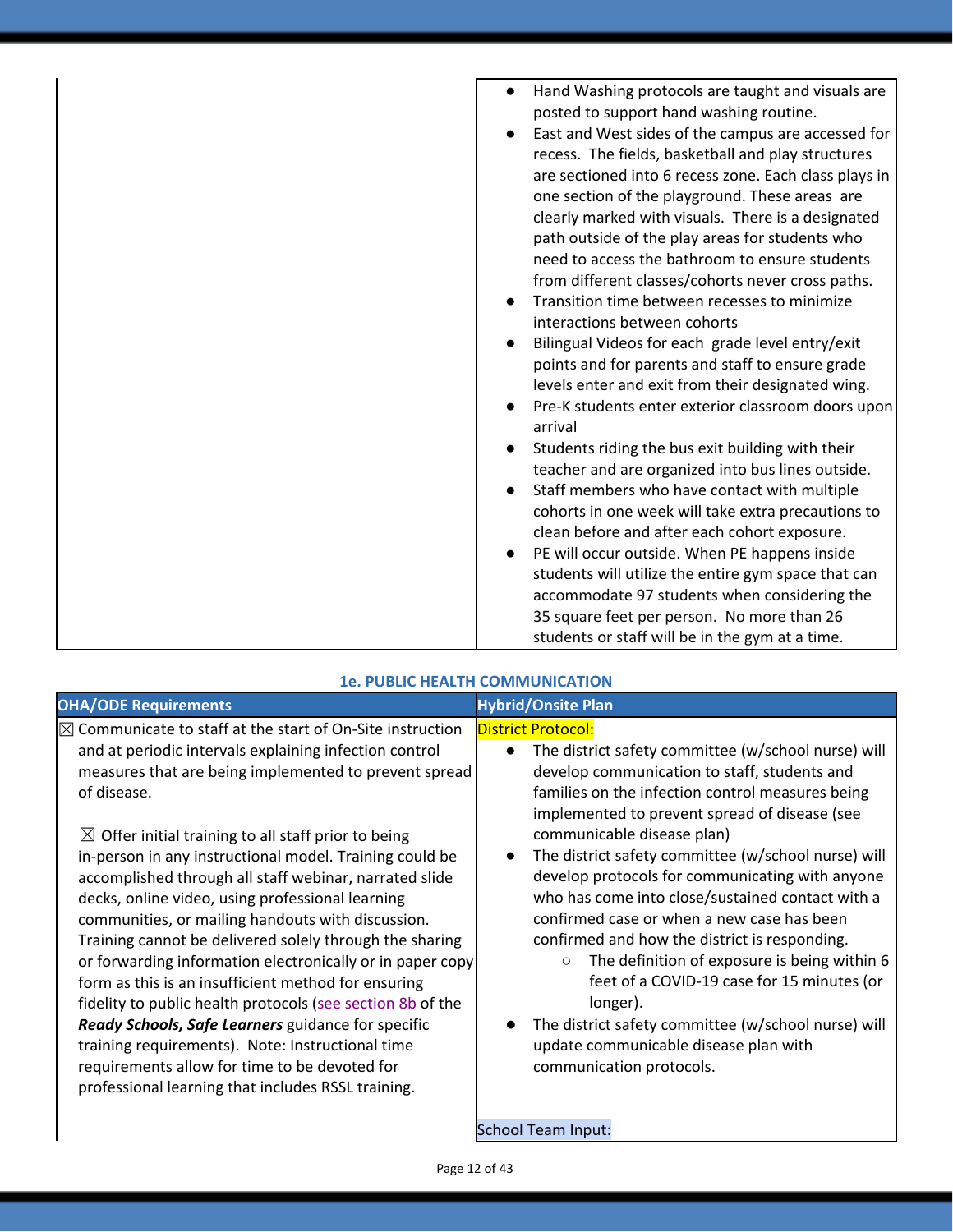| $\boxtimes$ Post "COVID -19 Hazard Poster" and "Masks<br>Required" signs as required by OSHA administrative rule<br>$OAR$ 437-001-0744(3)(d) and (e).<br>$\boxtimes$ Develop protocols for communicating with students,<br>families and staff who have come into close contact with<br>a person who has COVID-19.<br>The definition of exposure is being within 6 feet<br>of a person who has COVID-19 for at least 15<br>cumulative minutes in a day. | Nurses share infection control measures w/ staff<br>$\bullet$<br>Nurses work with principals to determine when and<br>$\bullet$<br>to whom communications are distributed<br>Nurse will work directly with the school district<br>$\bullet$<br>COVID team and principal for communication to<br>staff, students and families.<br>All communication will be translated in Spanish<br>$\bullet$<br>English and Spanish template pre-created<br>$\circ$ |
|--------------------------------------------------------------------------------------------------------------------------------------------------------------------------------------------------------------------------------------------------------------------------------------------------------------------------------------------------------------------------------------------------------------------------------------------------------|------------------------------------------------------------------------------------------------------------------------------------------------------------------------------------------------------------------------------------------------------------------------------------------------------------------------------------------------------------------------------------------------------------------------------------------------------|
| $\boxtimes$ Develop protocols for communicating immediately with<br>staff, families, and the community when a new case(s) of<br>COVID-19 is diagnosed in students or staff members,<br>including a description of how the school or district is<br>responding.<br>$\boxtimes$ Provide all information in languages and formats<br>accessible to the school community.                                                                                  |                                                                                                                                                                                                                                                                                                                                                                                                                                                      |

| <b>OHA/ODE Requirements</b>                                                                   | <b>Hybrid/Onsite Plan</b>                               |
|-----------------------------------------------------------------------------------------------|---------------------------------------------------------|
| ⊠ Direct students and staff to stay home if they, or anyone <i>District Protocol:</i>         |                                                         |
| in their homes or community living spaces, have                                               |                                                         |
| COVID-19 symptoms, or if anyone in their home or                                              | <b>Screening Students:</b>                              |
| community living spaces has COVID-19. COVID-19                                                | The classroom teacher will conduct a visual screen      |
| symptoms are as follows:                                                                      | for the appearance of symptoms.                         |
| Primary symptoms of concern: cough, fever (of                                                 | When the screening indicates that a student may         |
| greater than 100.4°F) or chills, shortness of                                                 | be symptomatic; support is called*Follow                |
| breath, or difficulty breathing.                                                              | established protocol from CDP (see section 1a).         |
| Note that muscle pain, headache, sore throat,                                                 | Handwashing stations or hand-sanitizers will be         |
| new loss of taste or smell, diarrhea, nausea,                                                 | placed by each entrance prior to student entrance       |
| vomiting, new nasal congestion, and runny nose                                                | to classes, or students will utilize classroom stations |
| are also symptoms often associated with                                                       | to wash hands. Handwashing will take place prior to     |
| COVID-19, but are not enough in isolation to                                                  | and after any transition.                               |
| deny entry. More information about COVID-19                                                   | There are transportation specific screening             |
| symptoms is available from CDC.                                                               | protocols that must be followed. See section 2i for     |
| In addition to COVID-19 symptoms, students<br>$\bullet$                                       | more information.                                       |
| should be excluded from school for signs of<br>other infectious diseases, per existing school | <b>Screening Staff:</b>                                 |
| policy and protocols. See pages 9-11 of                                                       | Staff are required to report when they may have         |
| <b>OHA/ODE Communicable Disease Guidance.</b>                                                 | been exposed to COVID-19.                               |
| Emergency signs that require immediate medical<br>$\bullet$                                   | Staff are required to report when they have             |
| attention:                                                                                    | symptoms related to COVID-19.                           |
| Trouble breathing<br>$\circ$                                                                  | Staff members are not responsible for screening         |
| Persistent pain or pressure in the chest<br>$\circ$                                           | other staff members for symptoms.                       |
| New confusion or inability to awaken<br>$\circ$                                               | Staff members can self-screen and attest to their       |
| Bluish lips or face (lighter skin); greyish<br>$\circ$                                        | own health.                                             |
| lips or face (darker skin)                                                                    | Ongoing:                                                |
|                                                                                               | Reminders to parents to report actual symptoms when     |
| Page 13 of 43                                                                                 |                                                         |

### **1f. ENTRY AND SCREENING**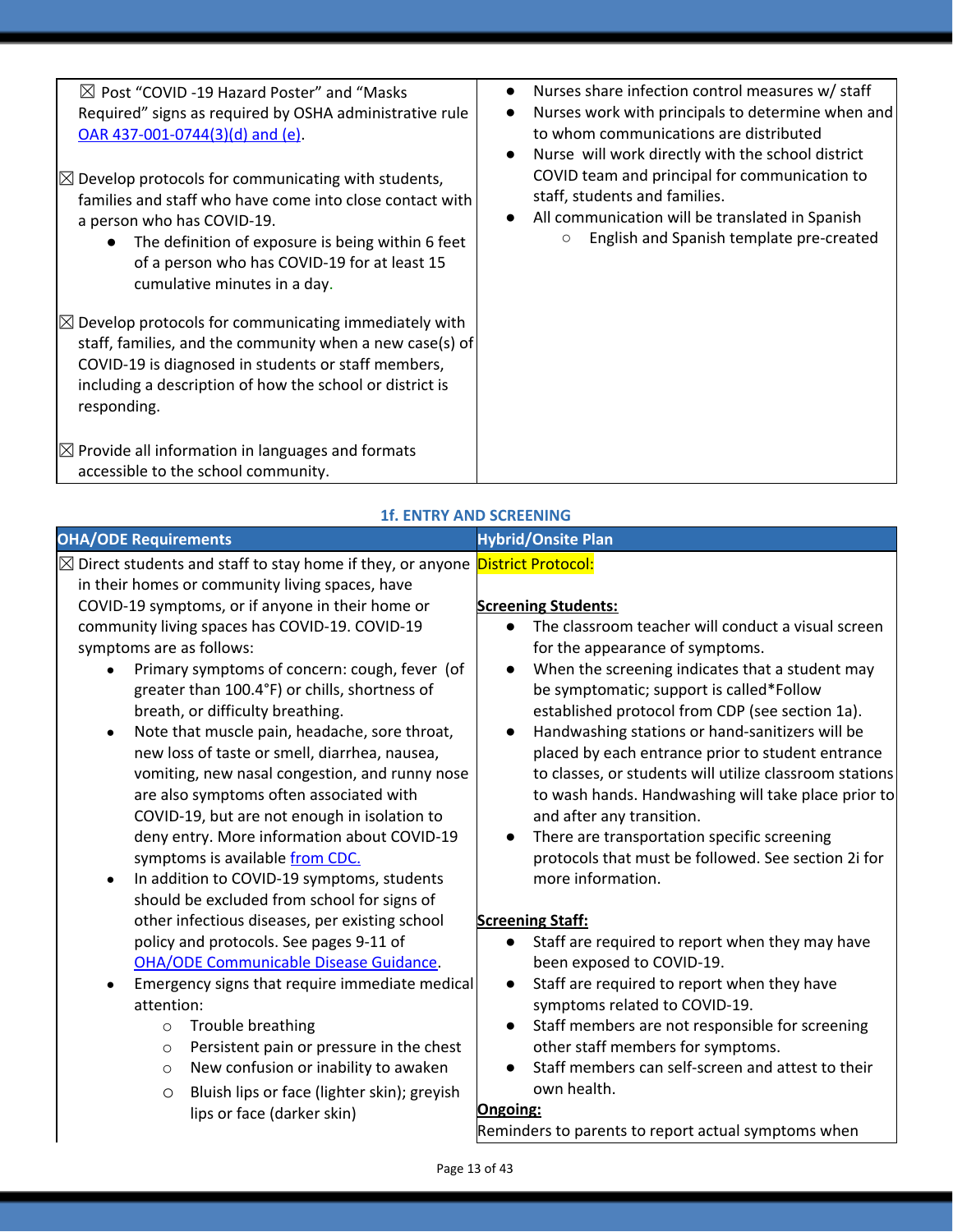| Other severe symptoms<br>$\circ$<br>$\boxtimes$ Diligently screen all students and staff for symptoms on<br>entry to bus/school/outside learning space every day.<br>This can be done visually as well as asking students and<br>staff about any new symptoms or close contact with<br>someone with COVID-19. For students, confirmation<br>from a parent/caregiver or guardian can also be<br>appropriate. Staff members can self-screen and attest to<br>their own health, but regular reminders of the<br>importance of daily screening must be provided to staff.                                                                 | calling students in sick as part of communicable disease<br>surveillance. Any student or staff known to have been<br>exposed (e.g., by a household member) to COVID-19 shall<br>not be allowed on campus until the passage of 14 calendar<br>days after exposure and until symptoms (e.g., fever, cough,<br>shortness of breath, sore throat, headache) are improving.<br>Do not exclude staff or students who have a cough that is<br>not a new onset or worsening cough (e.g., asthma, allergies,<br>etc.) from school.                                                                                                                                                                            |
|---------------------------------------------------------------------------------------------------------------------------------------------------------------------------------------------------------------------------------------------------------------------------------------------------------------------------------------------------------------------------------------------------------------------------------------------------------------------------------------------------------------------------------------------------------------------------------------------------------------------------------------|------------------------------------------------------------------------------------------------------------------------------------------------------------------------------------------------------------------------------------------------------------------------------------------------------------------------------------------------------------------------------------------------------------------------------------------------------------------------------------------------------------------------------------------------------------------------------------------------------------------------------------------------------------------------------------------------------|
| Anyone displaying or reporting the primary<br>symptoms of concern must be isolated (see<br>section 1i of the Ready Schools, Safe Learners<br>guidance) and sent home as soon as possible.<br>See table "Planning for COVID-19 Scenarios in<br>Schools."<br>Additional guidance for nurses and health staff.                                                                                                                                                                                                                                                                                                                           | Parents/guardians can provide information regarding<br>existing conditions that cause coughing to be utilized for<br>the purpose of screening, as previously existing coughs that<br>are not worsening are not considered symptomatic of<br>COVID-19.<br>School Team Input:                                                                                                                                                                                                                                                                                                                                                                                                                          |
| $\boxtimes$ Follow LPHA advice on restricting from school any<br>student or staff known to have been exposed (e.g., by a<br>household member) to COVID-19. See "Planning for<br>COVID-19 Scenarios in Schools" and the COVID-19<br><b>Exclusion Summary Guide.</b><br>$\boxtimes$ Staff or students with a chronic or baseline cough that<br>has worsened or is not well-controlled with medication<br>should be excluded from school. Do not exclude staff or<br>students who have other symptoms that are chronic or<br>baseline symptoms (e.g., asthma, allergies, etc.) from<br>school. See the COVID-19 Exclusion Summary Guide. | Implement all district screening protocols.<br>Screen all students and staff for symptoms on entry<br>to bus/school every day. This can be done visually<br>and/or with confirmation from a<br>parent/caregiver/guardian.<br>Teachers will individually greet each student as<br>they enter the classroom<br>If a teacher noticies a student does not appear to<br>be feeling well upon arrival, the student will sit in a<br>chair outside the classroom. An IA is assigned to<br>each grade level wing to check to see if a child<br>needs and the teacher will call for health support.<br>Health support will report to the child and *follow<br>established protocol from CDP (see section 1a). |
| $\boxtimes$ Hand hygiene on entry to school every day: wash with<br>soap and water for 20 seconds or use an alcohol-based<br>hand sanitizer with 60-95% alcohol.                                                                                                                                                                                                                                                                                                                                                                                                                                                                      | <b>Health Support (school wide protocol)</b>                                                                                                                                                                                                                                                                                                                                                                                                                                                                                                                                                                                                                                                         |

# **1g. VISITORS/VOLUNTEERS**

| <b>OHA/ODE Requirements</b>                                                                                                                                                                                                                                                                                       | <b>Hybrid/Onsite Plan</b>                                                                                                                                                                                                                                                                               |
|-------------------------------------------------------------------------------------------------------------------------------------------------------------------------------------------------------------------------------------------------------------------------------------------------------------------|---------------------------------------------------------------------------------------------------------------------------------------------------------------------------------------------------------------------------------------------------------------------------------------------------------|
| $\boxtimes$ Restrict non-essential visitors/volunteers.<br>Examples of essential visitors include: DHS Child<br>$\bullet$<br>Protective Services, Law Enforcement, etc.<br>Examples of non-essential visitors/volunteers<br>$\bullet$<br>include: Parent Teacher Association (PTA),<br>classroom volunteers, etc. | <b>District Protocols:</b><br>Visitors/Volunteers will be unable to work in<br>$\bullet$<br>schools, or complete other volunteer activities that<br>require in person interaction, at this time. Adults in<br>schools are limited to essential personnel only.<br>Essential visitors/personnel include: |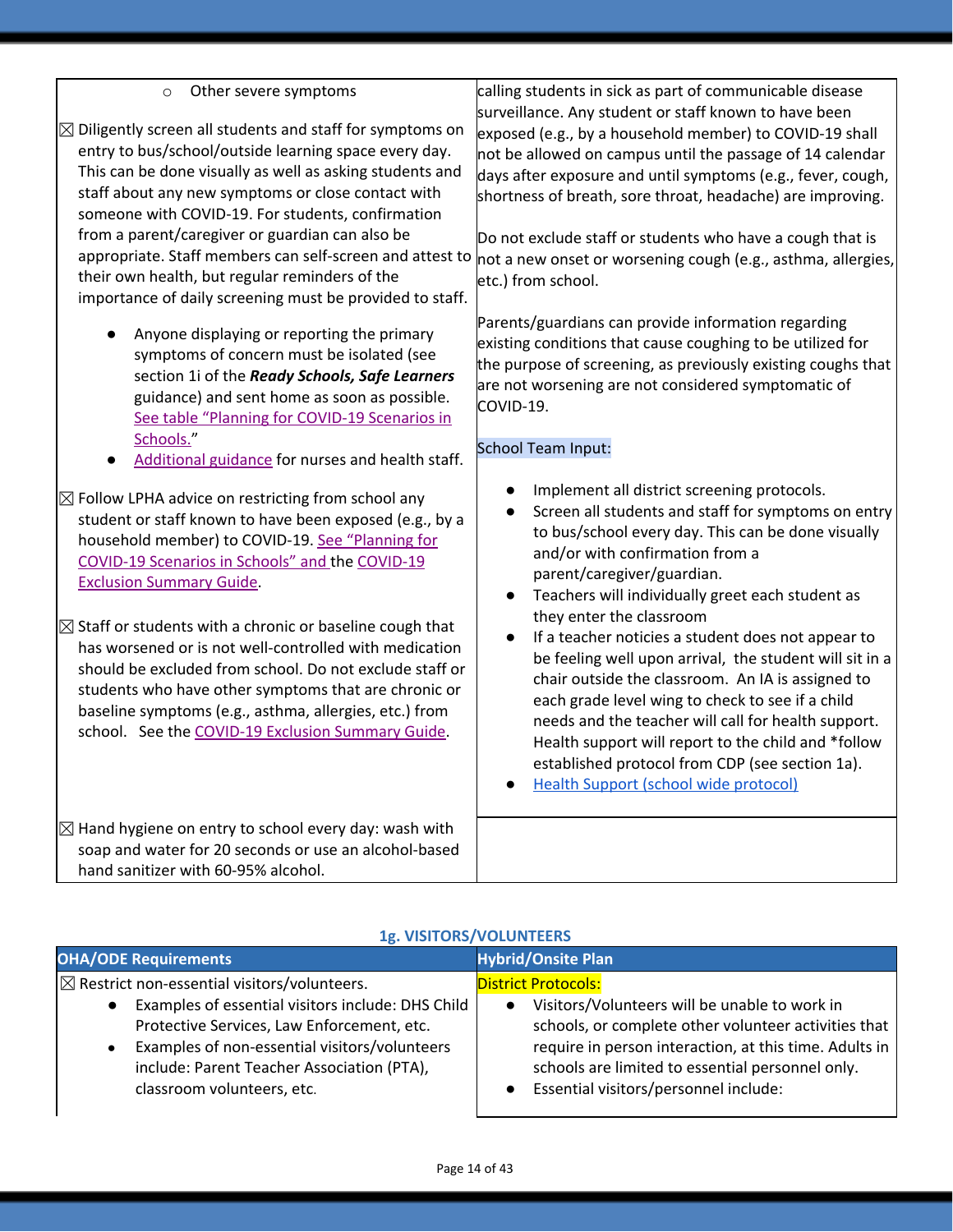| $\boxtimes$ Visitors/volunteers must wash or sanitize their hands<br>upon entry and exit.<br>$\boxtimes$ Visitors/volunteers must maintain six-foot<br>distancing, wear face coverings, and adhere to all other<br>provisions of the Ready Schools, Safe Learners<br>guidance.                                                     | Staff members (for example - itinerant<br>$\circ$<br>staff, substitute teachers, and other district<br>staff who move between buildings, etc.),<br>Contracted service providers (for example -<br>$\circ$<br>counseling services, maintenance, etc.)<br>Partner providers (for example - student<br>$\circ$<br>teachers, DHS Child Protective Services<br>staff, Before/After School Care Partners,                                                                                                                                                                     |
|------------------------------------------------------------------------------------------------------------------------------------------------------------------------------------------------------------------------------------------------------------------------------------------------------------------------------------|-------------------------------------------------------------------------------------------------------------------------------------------------------------------------------------------------------------------------------------------------------------------------------------------------------------------------------------------------------------------------------------------------------------------------------------------------------------------------------------------------------------------------------------------------------------------------|
| $\boxtimes$ Diligently screen all visitors/volunteers for symptoms<br>and ask questions about symptoms and any close<br>contact with someone diagnosed with COVID-19 upon<br>every entry. Restrict from school property any visitor<br>known to have been exposed to COVID-19. See the<br><b>COVID-19 Exclusion Summary Guide.</b> | etc.)<br><b>School Team Input:</b><br>HDESD Pre-K are considered staff<br>$\bullet$<br>Restrict non-essential visitors. Only allow visitors if<br>six feet of physical distance between all people can<br>be maintained.<br>Visitors must wash or sanitize their hands upon<br>entry and exit.<br>Visitors must wear face coverings in accordance<br>with OHA and CDC guidelines.<br>Screen all visitors for symptoms upon every entry.<br>Restrict from school property any visitor known to<br>have been exposed to COVID-19 within the<br>preceding 14 calendar days |

| 1h. FACE COVERINGS, FACE SHIELDS, AND CLEAR PLASTIC BARRIERS |  |
|--------------------------------------------------------------|--|
|--------------------------------------------------------------|--|

| <b>OHA/ODE Requirements</b>                                                                                                                                                                                                                                                                                                                                                                                                                                                                                                                                                                                                                                                                                                                                                                                | <b>Hybrid/Onsite Plan</b>                                                                                                                                                                                                                                                                                                                                                                                                                                                                                                                                                                                          |
|------------------------------------------------------------------------------------------------------------------------------------------------------------------------------------------------------------------------------------------------------------------------------------------------------------------------------------------------------------------------------------------------------------------------------------------------------------------------------------------------------------------------------------------------------------------------------------------------------------------------------------------------------------------------------------------------------------------------------------------------------------------------------------------------------------|--------------------------------------------------------------------------------------------------------------------------------------------------------------------------------------------------------------------------------------------------------------------------------------------------------------------------------------------------------------------------------------------------------------------------------------------------------------------------------------------------------------------------------------------------------------------------------------------------------------------|
| $\boxtimes$ Employers are required to provide masks, face<br>coverings, or face shields for all staff, contractors, other<br>service providers, visitors and volunteers.<br>$\boxtimes$ Face coverings or face shields for all staff,<br>contractors, other service providers, visitors or<br>volunteers following CDC guidelines for Face Coverings.<br>Individuals may remove their face coverings while<br>working alone in private offices. Face shields are an<br>acceptable alternative when a person has a medical<br>condition that prevents them from wearing a mask or<br>face covering, when people need to see mouth and<br>tongue motions in order to communicate, or when an<br>individual is speaking to an audience for a short period<br>of time and clear communication is otherwise not | <b>District Protocol:</b><br>Face coverings or face shields for all staff and<br>$\bullet$<br>students K-12 following CDC guidelines for Face<br>Coverings.<br>All visitors are required to wear face coverings or<br>face shields.<br>RSD will remind staff and students that coverings<br>that are worn should be washed daily or a new<br>covering worn daily.<br>Students who choose not to wear face coverings<br>$\bullet$<br>must not be disciplined or denied access to<br>instruction.<br>ODE guidance related to students receiving services<br>under 504/IEP will be followed to process<br>exceptions. |
| possible.                                                                                                                                                                                                                                                                                                                                                                                                                                                                                                                                                                                                                                                                                                                                                                                                  | <b>School Team Input:</b>                                                                                                                                                                                                                                                                                                                                                                                                                                                                                                                                                                                          |
| $\boxtimes$ Face coverings or face shields for all students in grades                                                                                                                                                                                                                                                                                                                                                                                                                                                                                                                                                                                                                                                                                                                                      | Face coverings are required for all staff, students,                                                                                                                                                                                                                                                                                                                                                                                                                                                                                                                                                               |
| Kindergarten and up following CDC guidelines for Face                                                                                                                                                                                                                                                                                                                                                                                                                                                                                                                                                                                                                                                                                                                                                      | visitors and volunteers.                                                                                                                                                                                                                                                                                                                                                                                                                                                                                                                                                                                           |
| Coverings. Face shields are an acceptable alternative                                                                                                                                                                                                                                                                                                                                                                                                                                                                                                                                                                                                                                                                                                                                                      | Face coverings will be provided for anyone who                                                                                                                                                                                                                                                                                                                                                                                                                                                                                                                                                                     |
| when a student has a medical condition that prevents                                                                                                                                                                                                                                                                                                                                                                                                                                                                                                                                                                                                                                                                                                                                                       | does not have one.                                                                                                                                                                                                                                                                                                                                                                                                                                                                                                                                                                                                 |
| them from wearing a mask or face covering, or when                                                                                                                                                                                                                                                                                                                                                                                                                                                                                                                                                                                                                                                                                                                                                         | Facial shields will only be used on a limited basis.                                                                                                                                                                                                                                                                                                                                                                                                                                                                                                                                                               |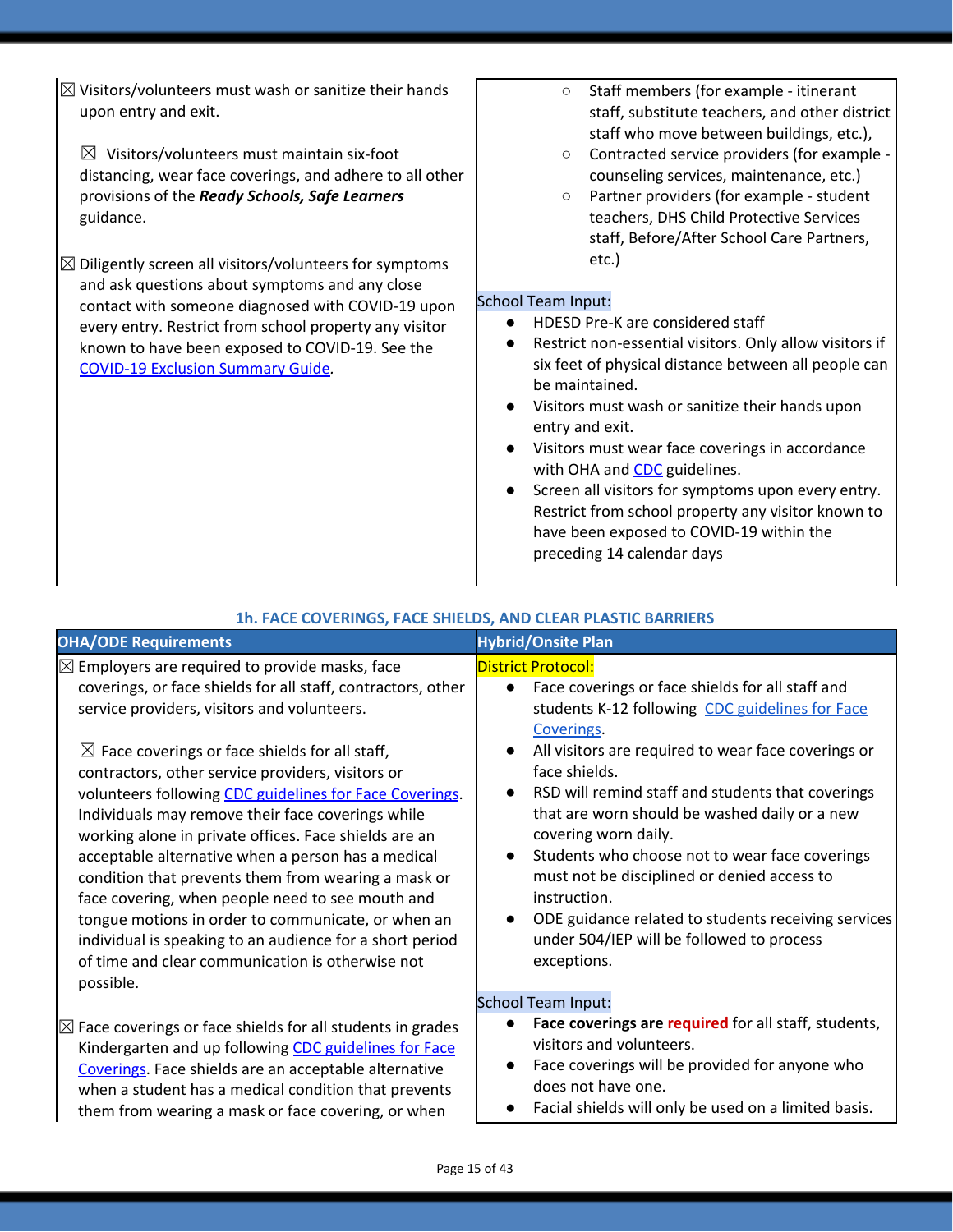people need to see the student's mouth and tongue motions in order to communicate.

- $\boxtimes$  Face coverings should be worn both indoors and outdoors, including during outdoor recess.
- $\boxtimes$  Group mask breaks" or "full classroom mask breaks" are not allowed. If a student removes a face covering, or demonstrates a need to remove the face covering for a short-period of time:
	- Provide space away from peers while the face covering is removed. In the classroom setting, an example could be a designated chair where a student can sit and take a 15 minute "sensory break;"
		- Students must not be left alone or unsupervised; Designated area or chair must be appropriately distanced from other students and of a material that is easily wiped down for disinfection after each use;
	- Provide additional instructional supports to effectively wear a face covering;
	- Provide students adequate support to re-engage in safely wearing a face covering;
	- Students cannot be discriminated against or disciplined for an inability to safely wear a face covering during the school day.
- $\boxtimes$  Face masks for school RNs or other medical personnel when providing direct contact care and monitoring of staff/students displaying symptoms. School nurses shall also wear appropriate Personal Protective Equipment (PPE) for their role. [Additional](https://www.oregon.gov/ode/students-and-family/healthsafety/Documents/Additional%20Considerations%20for%20Staff%20Working%20with%20Students%20with%20Complex%20Needs.pdf) guidance for nurses and health staff.

#### **Accommodations under ADA or IDEA and providing FAPE while attending to Face Covering Guidance**

- $\boxtimes$  If any student requires an accommodation to meet the requirement for face coverings, districts and schools must limit the student's proximity to students and staff to the extent possible to minimize the possibility of exposure. Appropriate accommodations could include:
	- Offering different types of face coverings and face shields that may meet the needs of the student.
	- Spaces away from peers while the face covering is removed; students must not be left alone or unsupervised.
- Established protocols (using ODE guidance) will be in place for any student who chooses not to wear a mask, and for any student who requires an accommodation under IDEA or ADA.
- Classroom mask break are not an option
- If a student demonstrates the need to remove their mask for a short period of time, a sensory break within the classroom away from their peers will be provided. A break inside the classroom will be offered prior to offering a break outside the classroom.
- If a student demonstrates the need to remove their mask during recess, IA will designate a space away from peers for the student to remove their mask. The student stays in that location until they are ready to appropriately wear their mask.
- Face covering will be worn outside during PE, recess and outdoor learning opportunities
- Pre-k students will not be required to wear masks.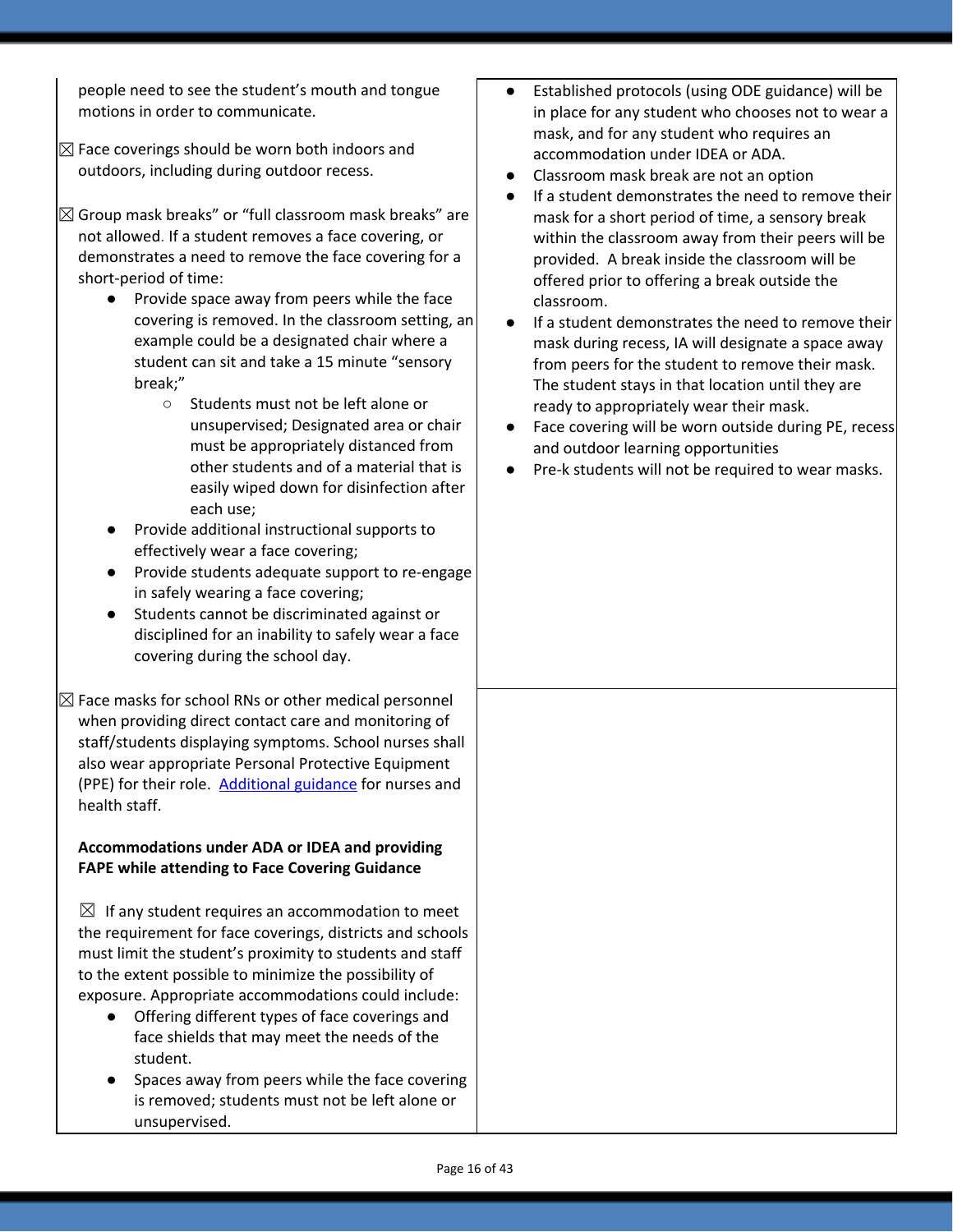- Short periods of the educational day that do not include wearing the face covering, while following the other health strategies to reduce the spread of disease.
- Additional instructional supports to effectively wear a face covering.

 $\boxtimes$  For students with existing medical conditions and a physician's orders to not wear face coverings, or other health related concerns, schools/districts **must not** deny any in-person instruction.

 $\boxtimes$  Schools and districts must comply with the established IEP/504 plan prior to the closure of in-person instruction in March of 2020*,* or the current plan in effect for the student if appropriately developed after March of 2020.

- If a student eligible for, or receiving services under a 504/IEP, **cannot** wear a face covering due to the nature of the disability, the school or district must:
	- Review the 504/IEP to ensure access to instruction in a manner comparable to what was originally established in the student's plan including on-site instruction with accommodations or adjustments.
	- Not make placement determinations solely on the inability to wear a face covering.
	- Include updates to accommodations and modifications to support students in plans.
- For students protected under ADA/IDEA, who abstain from wearing a face covering, or students whose families determine the student will not wear a face covering, the school or district must:
	- Review the 504/IEP to ensure access to instruction in a manner comparable to what was originally established in the student's plan.
	- The team must determine that the disability is not prohibiting the student from meeting the requirement.
		- If the team determines that the disability is prohibiting the student from meeting the requirement, follow the requirements for students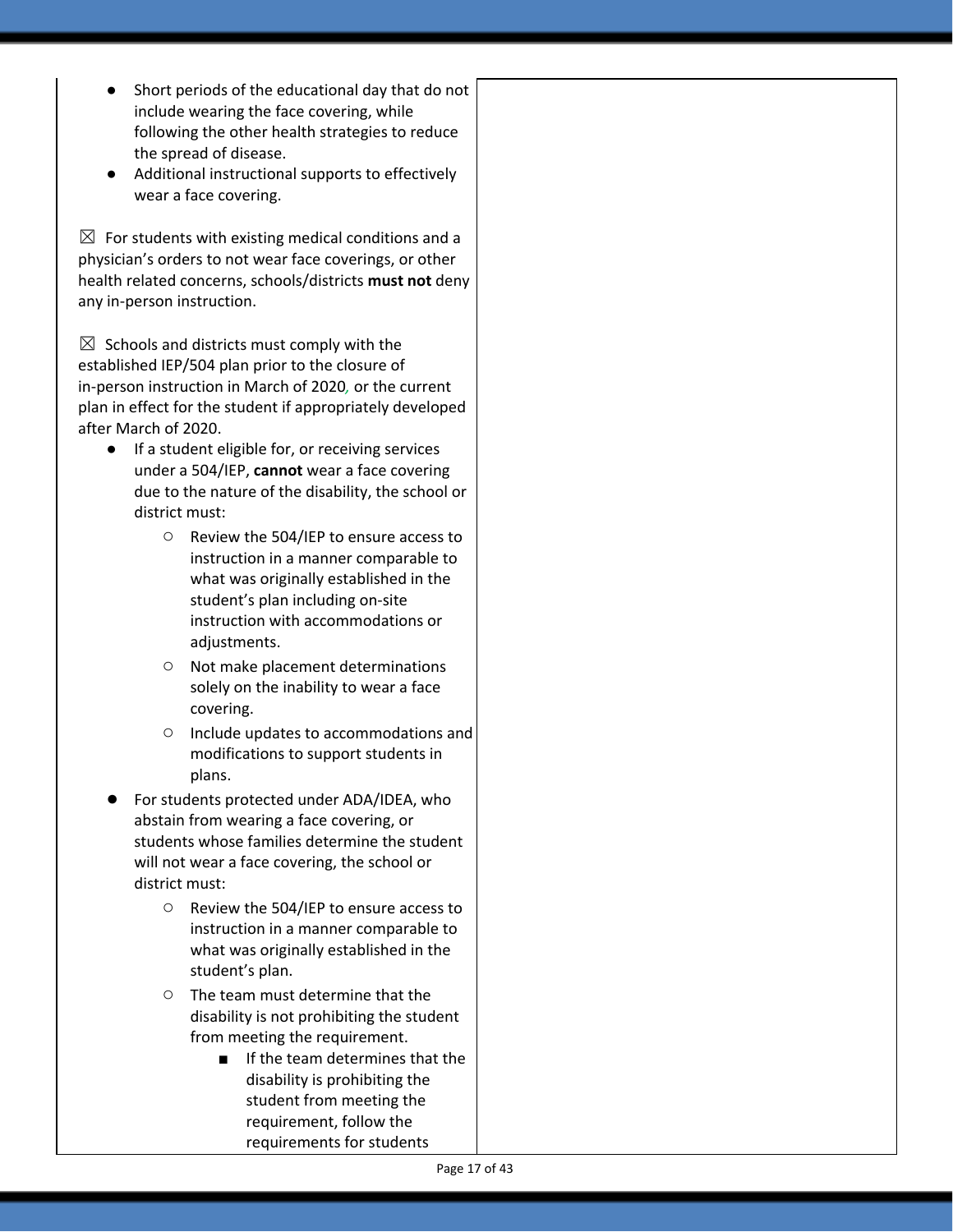| eligible for, or receiving services<br>under, a 504/IEP who cannot<br>wear a face covering due to the<br>nature of the disability,<br>If a student's 504/IEP plan<br>п<br>included<br>supports/goals/instruction for<br>behavior or social emotional<br>learning, the school team must<br>evaluate the student's plan prior<br>to providing instruction through<br>Comprehensive Distance<br>Learning.<br>Hold a 504/IEP meeting to determine<br>$\circ$<br>equitable access to educational<br>opportunities which may include limited<br>in-person instruction, on-site instruction<br>with accommodations, or<br>Comprehensive Distance Learning. |  |
|-----------------------------------------------------------------------------------------------------------------------------------------------------------------------------------------------------------------------------------------------------------------------------------------------------------------------------------------------------------------------------------------------------------------------------------------------------------------------------------------------------------------------------------------------------------------------------------------------------------------------------------------------------|--|
| $\boxtimes$ For students not currently served under an IEP or<br>504, districts must consider whether or not student<br>inability to consistently wear a face covering or face<br>shield as required is due to a disability. Ongoing inability<br>to meet this requirement may be evidence of the need<br>for an evaluation to determine eligibility for support<br>under IDEA or Section 504.                                                                                                                                                                                                                                                      |  |
| $\boxtimes$ If a staff member requires an accommodation for<br>the face covering or face shield requirements, districts<br>and schools shall work to limit the staff member's<br>proximity to students and staff to the extent possible to<br>minimize the possibility of exposure.                                                                                                                                                                                                                                                                                                                                                                 |  |

| <b>OHA/ODE Requirements</b>                                                                                                                                                                                                                                                                                                                                                                                                                                                                                    | <b>Hybrid/Onsite Plan</b>                                                                                                                                                                                                                                                                                                                                                                                                                                                                                                                                       |
|----------------------------------------------------------------------------------------------------------------------------------------------------------------------------------------------------------------------------------------------------------------------------------------------------------------------------------------------------------------------------------------------------------------------------------------------------------------------------------------------------------------|-----------------------------------------------------------------------------------------------------------------------------------------------------------------------------------------------------------------------------------------------------------------------------------------------------------------------------------------------------------------------------------------------------------------------------------------------------------------------------------------------------------------------------------------------------------------|
| $\boxtimes$ Protocols for exclusion and isolation for sick students<br>and staff whether identified at the time of bus pick-up,<br>arrival to school, or at any time during the school day.                                                                                                                                                                                                                                                                                                                    | <b>District Protocol:</b><br>Redmond School District Communicable Disease<br>Plan                                                                                                                                                                                                                                                                                                                                                                                                                                                                               |
| $\boxtimes$ Protocols for assessment of students, as well as<br>exclusion and isolation protocols for sick students and<br>staff identified at the time of arrival or during the school<br>day.<br>Work with school nurses, health care providers,<br>$\bullet$<br>or other staff with expertise to determine<br>necessary modifications to areas where<br>staff/students will be isolated. If two students<br>present COVID-19 symptoms at the same time,<br>they must be isolated at once. If separate rooms | Each school principal (or designee) will connect<br>$\bullet$<br>weekly with school nurse on updates for plan and<br>isolation measures taken to that point.<br>All students who become ill at school with<br>$\bullet$<br>excludable symptoms will remain at school<br>supervised by staff until parents can pick them up<br>in the designated isolation area. Student will be<br>provided a facial covering (if they can safely wear<br>one). Staff should wear a facial covering and<br>maintain physical distancing, but never leave a child<br>unattended. |

### **1i. ISOLATION MEASURES**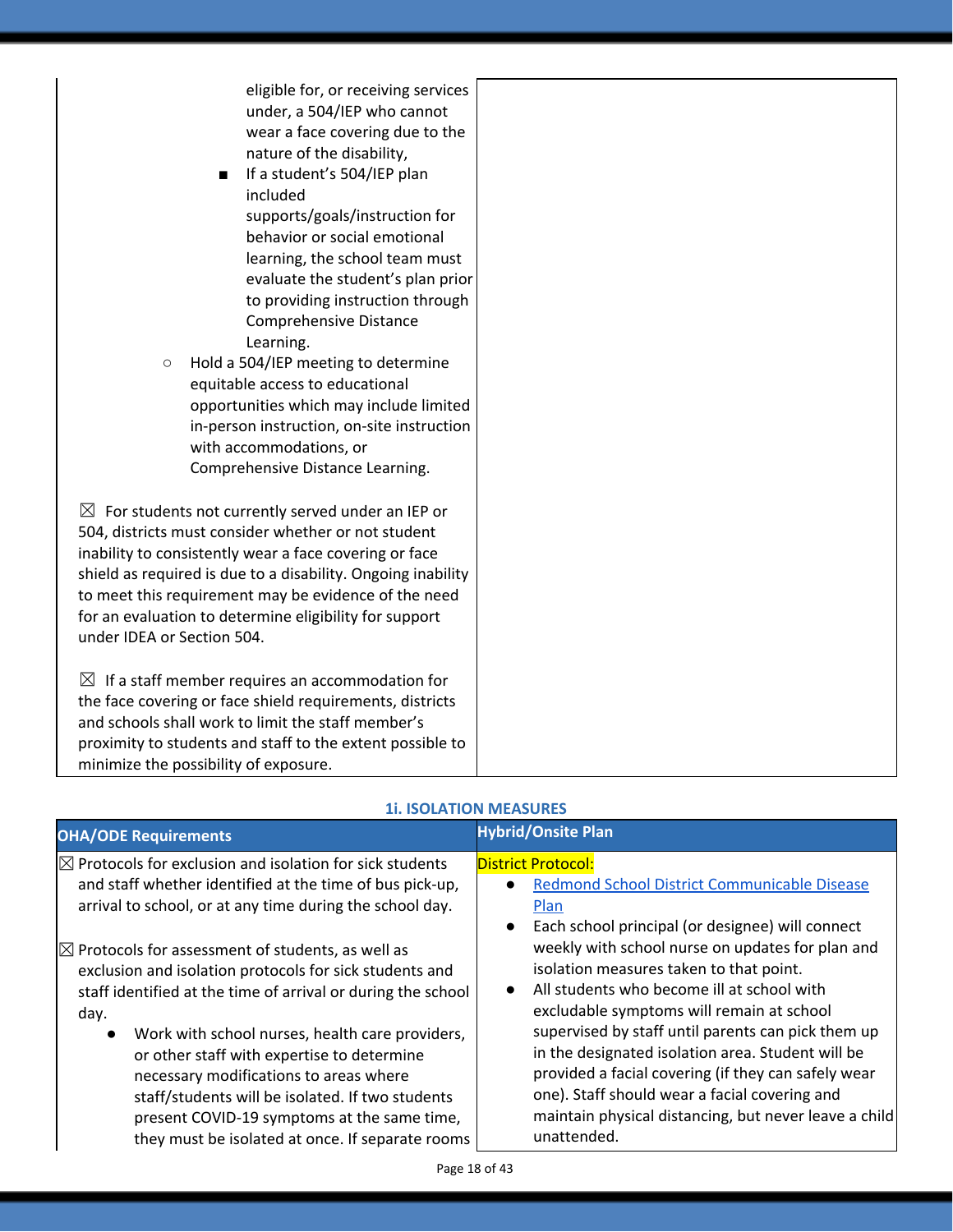are not available, ensure that six feet distance is maintained. Do not assume they have the same illness.

- Consider required physical arrangements to reduce risk of disease transmission.
- Plan for the needs of generally well students who need medication or routine treatment, as well as students who may show signs of illness.
- [Additional](https://www.oregon.gov/ode/students-and-family/healthsafety/Documents/Additional%20Considerations%20for%20Staff%20Working%20with%20Students%20with%20Complex%20Needs.pdf) guidance for nurses and health staff for providing care to students with complex needs.

 $\boxtimes$  Students and staff who report or develop symptoms must be isolated in a designated isolation area in the school, with adequate space and staff supervision and symptom monitoring by a school nurse, other school-based health care provider or school staff until they are able to go home. Anyone providing supervision and symptom monitoring must wear appropriate face covering or face shields.

- School nurse and health staff in close contact with symptomatic individuals (less than 6 feet) should wear a medical-grade face mask. Other Personal Protective Equipment (PPE) may be needed depending on symptoms and care provided. Consult a nurse or health care professional regarding appropriate use of PPE. Any PPE used during care of a symptomatic individual should be properly removed and disposed of prior to exiting the care space, and hands washed after removing PPE.
- After removing PPE, hands should be immediately cleaned with soap and water for at least 20 seconds. If soap and water are not available, hands can be cleaned with an alcohol-based hand sanitizer that contains 60-95% alcohol.
- If able to do so safely, a symptomatic individual should wear a face covering.
- To reduce fear, anxiety, or shame related to isolation, provide clear explanation of procedures, including use of PPE and handwashing.
- $\boxtimes$  Establish procedures for safely transporting anyone who is sick to their home or to a health care facility.

 $\boxtimes$  Staff and students who are ill must stay home from school and must be sent home if they become ill at school, particularly if they have COVID-19 symptoms.

- While exercising caution to maintain (ensure) safety is appropriate when working with children exhibiting symptoms, it is also critical that staff maintain sufficient composure and disposition so as not to unduly worry a student or family.
- Staff will maintain student confidentiality as appropriate.
- Daily logs must be maintained containing the following:
	- Name of students sent home for illness, cause of illness, time of onset, as per designated communicable disease surveillance logs
	- Name of students visiting the office for illness symptoms, even if not sent home, as per routine health logs
- Staff and students with known or suspected COVID-19 cannot remain at school. *Refer to OHA guidance for current protocols regarding quarantine and return to school.*

#### School Team Input:

- Defer to district Communicable Disease Management Plan for appropriate isolation determination and processes.
- Ill students will be isolated in the office conference room across from the Principalś office until they can be transported to home or a healthcare facility.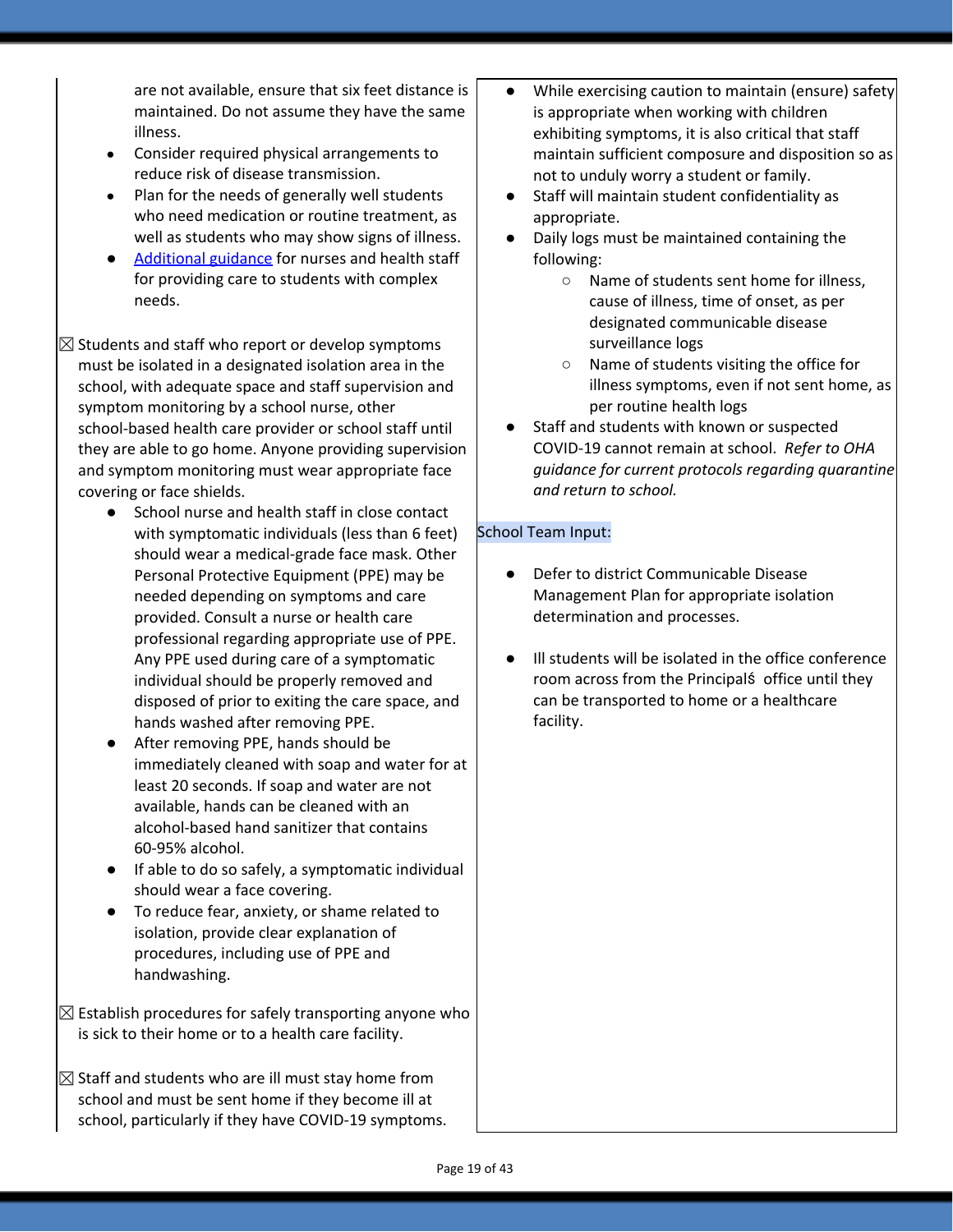| Refer to table in "Planning for COVID-19 Scenarios in<br>Schools."                                                                                                                                                              |  |
|---------------------------------------------------------------------------------------------------------------------------------------------------------------------------------------------------------------------------------|--|
| $\boxtimes$ Involve school nurses, School Based Health Centers, or<br>staff with related experience (Occupational or Physical<br>Therapists) in development of protocols and assessment<br>of symptoms (where staffing exists). |  |
| $\boxtimes$ Record and monitor the students and staff being isolated<br>or sent home for the LPHA review.                                                                                                                       |  |
| $\boxtimes$ The school must provide a remote learning option for<br>students who are required to be temporarily off-site for<br>isolation and quarantine.                                                                       |  |



# **2. Facilities and School Operations**

Some activities and areas will have a higher risk for spread (e.g., band, choir, science labs, locker rooms). When engaging in these activities within the school setting, schools will need to consider additional physical distancing or conduct the activities outside (where feasible). Additionally, schools should consider sharing explicit risk statements for higher risk activities (see section 5f of the *Ready Schools, Safe Learners* guidance).

| 49. EINNULLIVIEIN I                                                                                                                                                                                                                                                                                                                                                                                                                                                                                                                                                                                                                                                                                                                                                                                                                                                                                                                              |                                                                                                                                               |  |
|--------------------------------------------------------------------------------------------------------------------------------------------------------------------------------------------------------------------------------------------------------------------------------------------------------------------------------------------------------------------------------------------------------------------------------------------------------------------------------------------------------------------------------------------------------------------------------------------------------------------------------------------------------------------------------------------------------------------------------------------------------------------------------------------------------------------------------------------------------------------------------------------------------------------------------------------------|-----------------------------------------------------------------------------------------------------------------------------------------------|--|
| <b>OHA/ODE Requirements</b>                                                                                                                                                                                                                                                                                                                                                                                                                                                                                                                                                                                                                                                                                                                                                                                                                                                                                                                      | <b>Hybrid/Onsite Plan</b>                                                                                                                     |  |
| $\boxtimes$ Enroll all students (includes foreign exchange students)<br>following the standard Oregon Department of Education<br>guidelines.<br>$\boxtimes$ The temporary suspension of the 10-day drop rule does<br>not change the rules for the initial enrollment date for<br>students:<br>The ADM enrollment date for a student is the<br>first day of the student's actual attendance.<br>A student with fewer than 10 days of absence at<br>the beginning of the school year may be counted<br>in membership prior to the first day of<br>attendance, but not prior to the first calendar<br>day of the school year.<br>If a student does not attend during the first 10<br>session days of school, the student's ADM<br>enrollment date must reflect the student's<br>actual first day of attendance.<br>Students who were anticipated to be enrolled,<br>but who do not attend at any time must not be<br>enrolled and submitted in ADM. | District Protocol (K-5):<br>Clearly articulate protocols/policies for<br>$\bullet$<br>enrollment/attendance (see guidance in next<br>section) |  |
|                                                                                                                                                                                                                                                                                                                                                                                                                                                                                                                                                                                                                                                                                                                                                                                                                                                                                                                                                  |                                                                                                                                               |  |

### **2a. ENROLLMENT**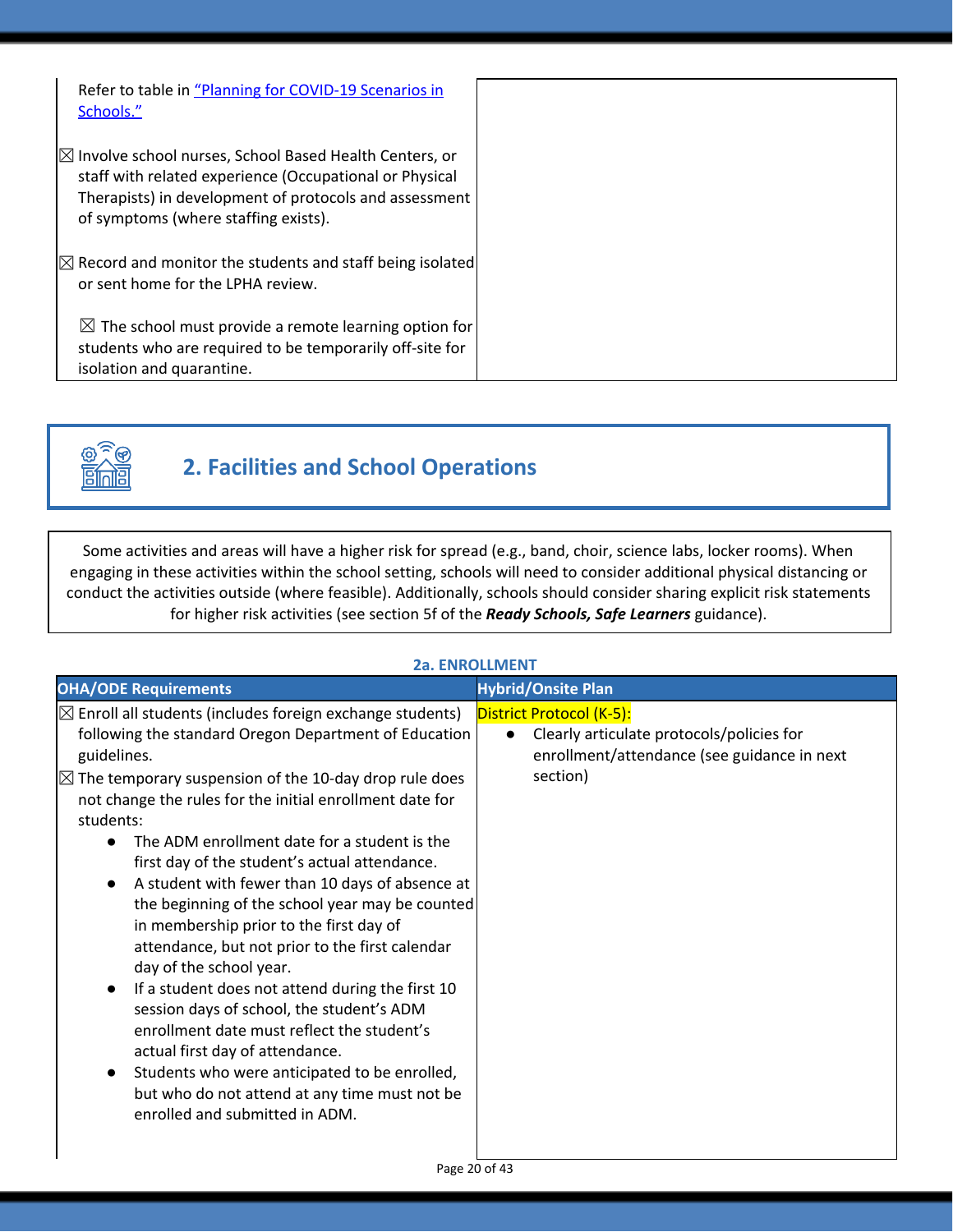| $\boxtimes$ If a student has stopped attending for 10 or more<br>days, districts must continue to try to engage the<br>student. At a minimum, districts must attempt to<br>contact these students and their families weekly to<br>either encourage attendance or receive confirmation<br>that the student has transferred or has withdrawn from<br>school. This includes students who were scheduled to<br>start the school year, but who have not yet attended. |  |
|------------------------------------------------------------------------------------------------------------------------------------------------------------------------------------------------------------------------------------------------------------------------------------------------------------------------------------------------------------------------------------------------------------------------------------------------------------------|--|
| $\boxtimes$ When enrolling a student from another school,<br>schools must request documentation from the prior<br>school within 10 days of enrollment per OAR<br>581-021-0255 to make all parties aware of the transfer.<br>Documentation obtained directly from the family does<br>not relieve the school of this responsibility. After<br>receiving documentation from another school that a<br>student has enrolled, drop that student from your roll.        |  |
| $\boxtimes$ Design attendance policies to account for students who<br>do not attend in-person due to student or family health<br>and safety concerns.                                                                                                                                                                                                                                                                                                            |  |
| $\boxtimes$ When a student has a pre-excused absence or<br>COVID-19 absence, the school district must reach out to<br>offer support at least weekly until the student has<br>resumed their education.                                                                                                                                                                                                                                                            |  |
| $\boxtimes$ When a student is absent beyond 10 days and meets<br>the criteria for continued enrollment due to the<br>temporary suspension of the 10 day drop rule, continue<br>to count them as absent for those days and include<br>those days in your Cumulative ADM reporting.                                                                                                                                                                                |  |
|                                                                                                                                                                                                                                                                                                                                                                                                                                                                  |  |

### **2b. ATTENDANCE**

| <b>OHA/ODE Requirements</b>                                       | <b>Hybrid/Onsite Plan</b>                                         |
|-------------------------------------------------------------------|-------------------------------------------------------------------|
| $\boxtimes$ Grades K-5 (self-contained): Attendance must be taken | <b>District Protocol:</b>                                         |
| at least once per day for all students enrolled in school,        | RSD will update protocols following ODE<br>$\bullet$              |
| regardless of the instructional model (On-Site, Hybrid,           | Attendance Guidance (to be released on Aug. 11)                   |
| Comprehensive Distance Learning, online schools).                 | Grades K-5: Attendance must be taken at least once<br>$\bullet$   |
|                                                                   | per day for all students enrolled in school,                      |
| $\boxtimes$ Grades 6-12 (individual subject): Attendance must be  | regardless of the instructional model (On-Site,                   |
| taken at least once for each scheduled class that day for         | Hybrid, Comprehensive Distance Learning).                         |
| all students enrolled in school, regardless of the                | Grades 6-12: Attendance must be taken at least                    |
| instructional model (On-Site, Hybrid, Comprehensive               | once for each scheduled class that day for all                    |
| Distance Learning, online schools).                               | students enrolled in school, regardless of the                    |
|                                                                   | instructional model (On-Site, Hybrid,                             |
| $\boxtimes$ Alternative Programs: Some students are reported in   | Comprehensive Distance Learning).                                 |
| ADM as enrolled in a non-standard program (such as                | Provide families with clear and concise descriptions<br>$\bullet$ |
| tutorial time), with hours of instruction rather than days        | of student attendance and participation                           |
| present and days absent. Attendance must be taken at              | expectations as well as family involvement                        |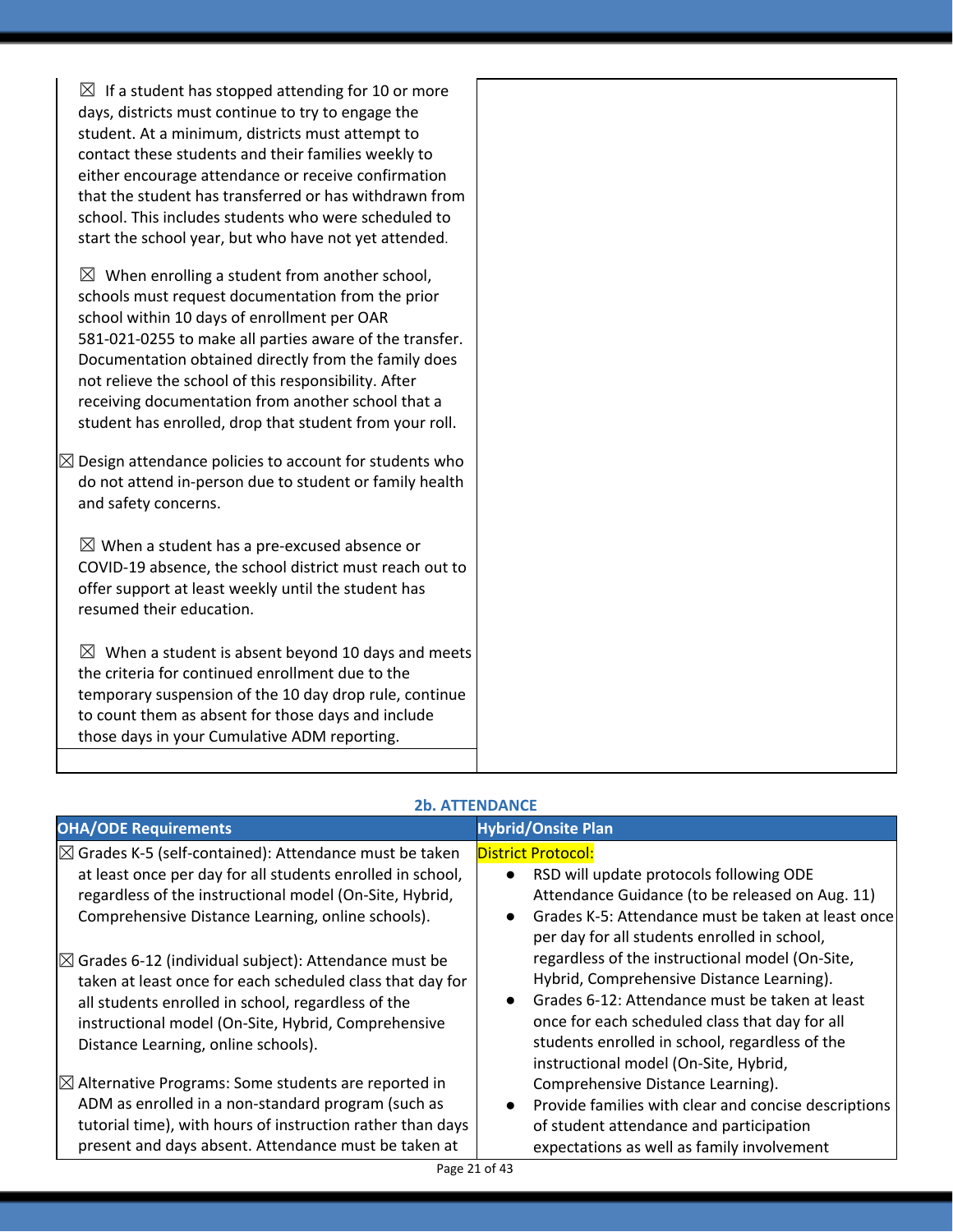least once for each scheduled interaction with each student, so that local systems can track the student's attendance and engagement. Reported hours of instruction continue to be those hours in which the student was present.

 $\boxtimes$  Online schools that previously followed a two check-in per week attendance process must follow the Comprehensive Distance Learning requirements for checking and reporting attendance.

 $\boxtimes$  Provide families with clear and concise descriptions of student attendance and participation expectations as well as family involvement expectations that take into consideration the home environment, caregiver's work schedule, and mental/physical health.

expectations that take into consideration the home environment, caregiver's work schedule, and mental/physical health.

- For On-Site Instructional Models, prior attendance and reporting practices are unchanged and should meet the requirements described in this section and can be informed by the recommendations presented.
- For any Hybrid Instructional Model or Comprehensive Distance Learning, ODE is establishing the following definitions and guidance: Attendance includes both participation in class activities and interaction with a licensed or registered teacher during a school day or interactions with educational assistants and paraprofessionals through teacher designed and facilitated processes. Interaction can be evidenced by any of the following or reasonable equivalents:
	- Participating in a video class;
	- Communication from the student to the teacher via chat, text message or email;
	- A phone call with the student, or, for younger students, with the parent;
	- Posting completed coursework to a learning
	- management system or web-based platform or via email; or
	- Turning in completed coursework on a given day.
- When there is no evidence of student interaction during a 24-hour period surrounding a scheduled school day as described, students are reported as absent. A day present for attendance may not be claimed for weekends or holidays, per ORS 336.010 and 187.010, or any other day during which a licensed or registered teacher is not available to students.

| <b>2c. TECHNOLOGY</b>                                            |                                                      |  |
|------------------------------------------------------------------|------------------------------------------------------|--|
| <b>OHA/ODE Requirements</b>                                      | <b>Hybrid/Onsite Plan</b>                            |  |
| $\boxtimes$ Update procedures for district-owned or school-owned | <b>District Protocol:</b>                            |  |
| devices to match cleaning requirements (see section 2d           |                                                      |  |
| of the Ready Schools, Safe Learners guidance).                   | <b>Cleaning Requirements:</b>                        |  |
|                                                                  | <b>Chromebook Cart:</b>                              |  |
| $\boxtimes$ Procedures for return, inventory, updating, and      | To the extent possible, students must use<br>$\circ$ |  |
| redistributing district-owned devices must meet physical         | same Chromebook every day                            |  |
| distancing requirements.                                         | Leave cart door open during the day<br>$\circ$       |  |

#### **2c. TECHNOLOGY**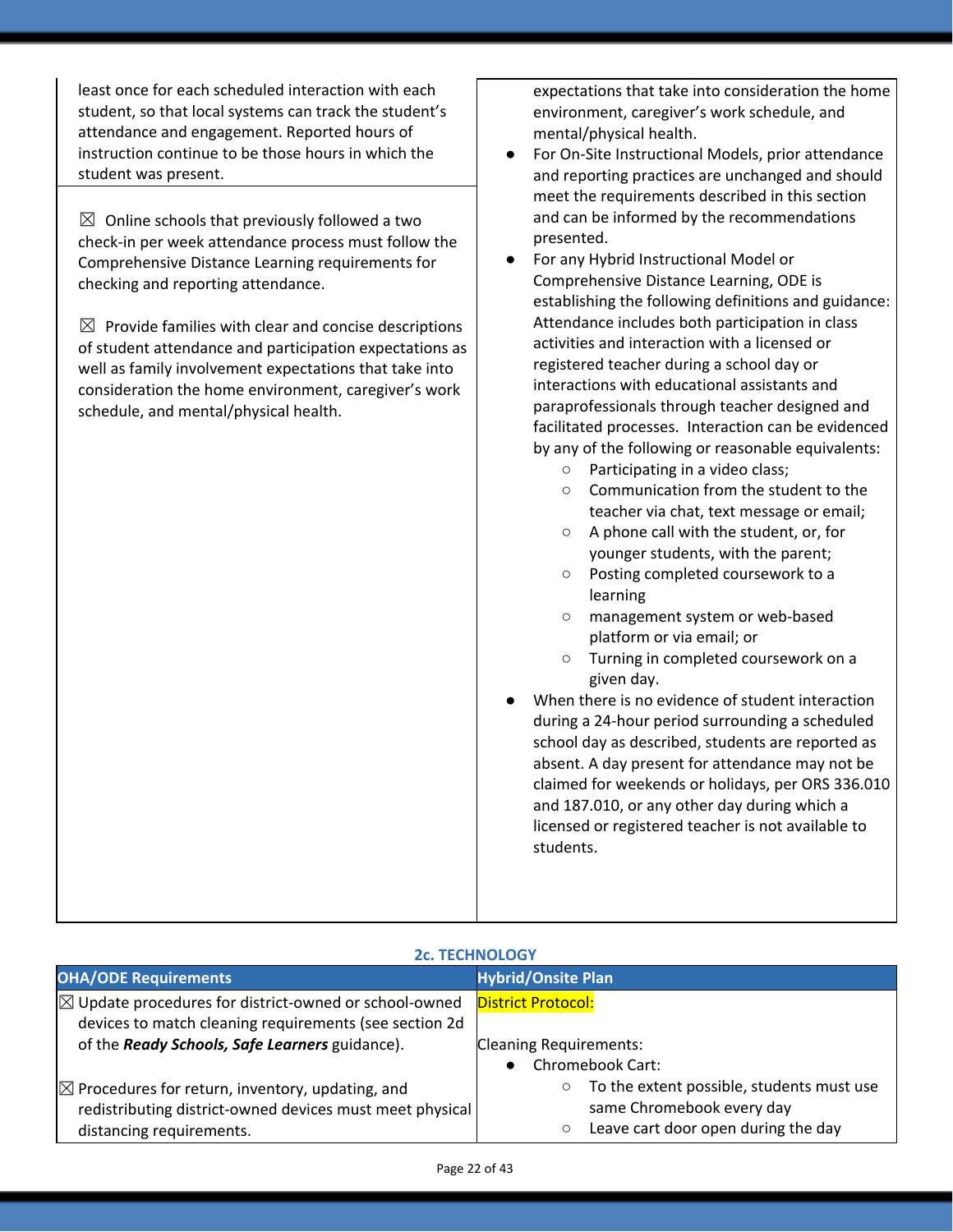| $\boxtimes$ If providing learning outside and allowing students to | Minimize the number of times a student<br>$\circ$       |
|--------------------------------------------------------------------|---------------------------------------------------------|
|                                                                    | must go to the cart                                     |
| engage with devices during the learning experiences,               | Consider storing devices in desks during the<br>$\circ$ |
| provide safe charging stations.                                    | day and moving them back to carts for                   |
|                                                                    | charging at the end of day                              |
|                                                                    | Sanitize exterior of cart daily<br>$\circ$              |
|                                                                    | Sanitize device charging cords daily<br>$\circ$         |
|                                                                    | Computer Lab Classroom:                                 |
|                                                                    | To the extent possible, students should use<br>$\circ$  |
|                                                                    | the same workspace daily (keyboard,                     |
|                                                                    | mouse, tower and table)                                 |
|                                                                    | Sanitize the workspace between each<br>$\circ$          |
|                                                                    | cohort of students                                      |
|                                                                    | Open Lab Spaces (library, career center)                |
|                                                                    | Individual users must sanitize the work<br>$\bigcirc$   |
|                                                                    | space before and after each use                         |
|                                                                    |                                                         |
|                                                                    | Repair, inventory, distribution or updating             |
|                                                                    | Masks must be worn when 6ft between people              |
|                                                                    | can't be maintained                                     |
|                                                                    | Gloves will be used by RSD Tech staff                   |
|                                                                    | Clean and sanitize each device brought in for           |
|                                                                    | updates, repair, return, inventory, or redistribution   |
|                                                                    |                                                         |
|                                                                    |                                                         |
|                                                                    |                                                         |

| <b>OHA/ODE Requirements</b>                                                                                                                                                                                                                                                                                                                                                                                                                                                                                                                                                                                                                                                                                                                                                                                                                                                                                                                                                                                                                                                   | <b>Hybrid/Onsite Plan</b>                                                                                                                                                                                                                                                                                                                                                                                                                                                                                                                                                                                                                                                                                                                                                                                                                                                |
|-------------------------------------------------------------------------------------------------------------------------------------------------------------------------------------------------------------------------------------------------------------------------------------------------------------------------------------------------------------------------------------------------------------------------------------------------------------------------------------------------------------------------------------------------------------------------------------------------------------------------------------------------------------------------------------------------------------------------------------------------------------------------------------------------------------------------------------------------------------------------------------------------------------------------------------------------------------------------------------------------------------------------------------------------------------------------------|--------------------------------------------------------------------------------------------------------------------------------------------------------------------------------------------------------------------------------------------------------------------------------------------------------------------------------------------------------------------------------------------------------------------------------------------------------------------------------------------------------------------------------------------------------------------------------------------------------------------------------------------------------------------------------------------------------------------------------------------------------------------------------------------------------------------------------------------------------------------------|
| $\boxtimes$ Handwashing: All people on campus should be advised<br>and encouraged to wash their hands frequently.<br>$\boxtimes$ Equipment: Develop and use sanitizing protocols for all<br>equipment used by more than one individual or<br>purchase equipment for individual use.<br>$\boxtimes$ Events: Cancel, modify, or postpone field trips,<br>assemblies, athletic events, practices, special<br>performances, school-wide parent meetings and other<br>large gatherings to meet requirements for physical<br>distancing.<br>$\boxtimes$ Transitions/Hallways: Limit transitions to the extent<br>possible. Create hallway procedures to promote physical<br>distancing and minimize gatherings.<br>$\boxtimes$ Personal Property: Establish policies for personal<br>property being brought to school (e.g., refillable water<br>bottles, school supplies, headphones/earbuds, cell<br>phones, books, instruments, etc.). If personal items are<br>brought to school, they must be labeled prior to entering<br>school and use should be limited to the item owner. | <b>District Protocol:</b><br><b>Requirements for After School Programs and</b><br>$\bullet$<br><b>Community Facility Use</b><br><b>Elementary Common Protocols:</b><br>Field Trips: Field trips will be designed virtually for<br>$\bullet$<br>the school year.<br>Events: All assemblies, athletic events, practices,<br>$\bullet$<br>special performances, schoolwide parent meetings<br>and other large gatherings will be cancelled or held<br>in a virtual format.<br>Personal Property: Each classroom will have a limit<br>on the number of personal items brought in to<br>school. A full list will be sent home prior to class<br>starting with allowable items. If personal items are<br>brought to school, they must be labeled prior to<br>entering school and not shared with other students.<br>Personal property will be stored and used<br>individually. |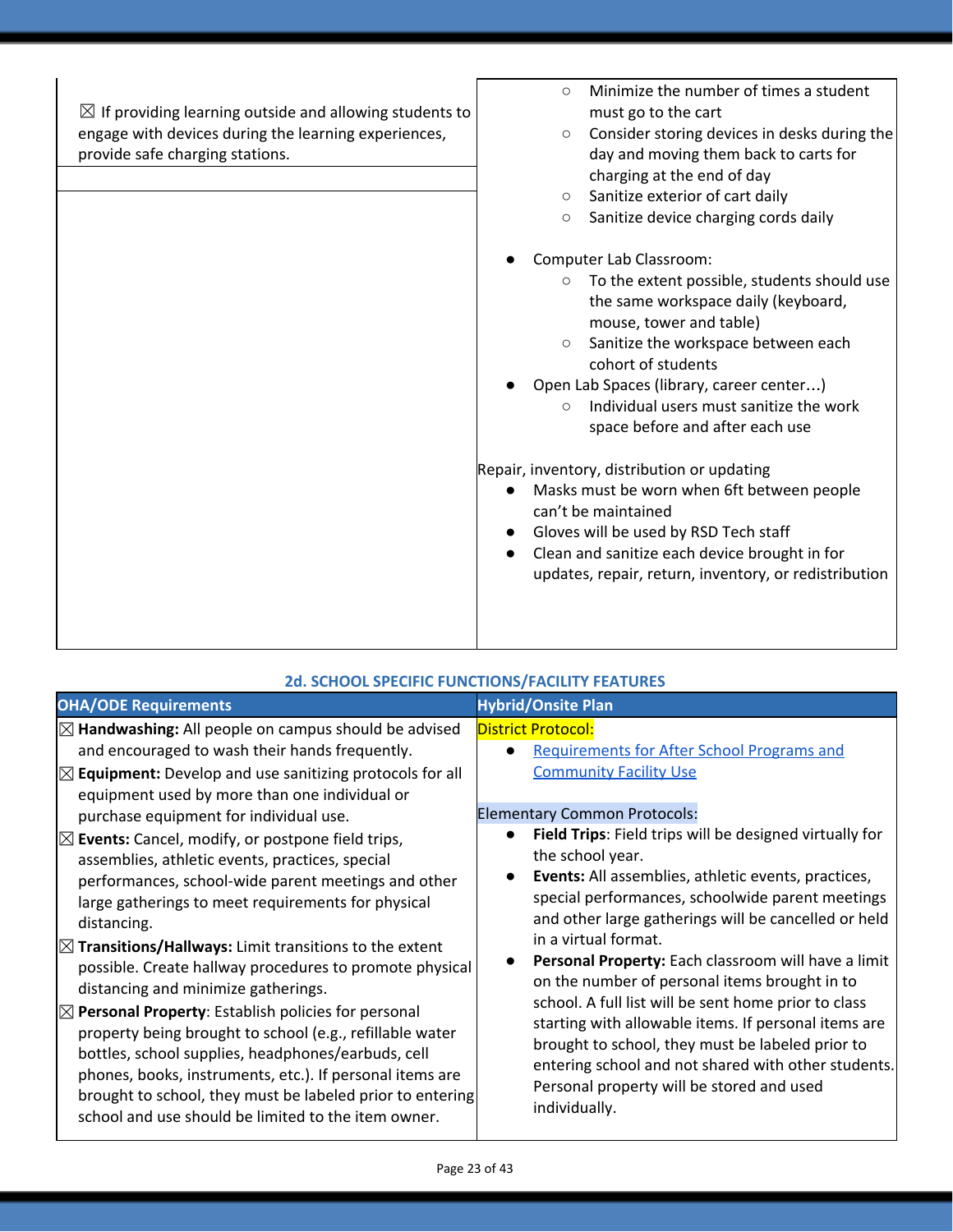#### School Team Input:

**Handwashing:** Students/staff will wash their hands frequently as per ODE Guidelines.

- Wash/sanitize hands when entering the classroom in the morning.
- Wash/sanitize hands before and after recess and lunch.
- Staff wash/sanitize between working with cohorts
- We will include signage with expectations in all classrooms, at all common sinks/bathrooms. Nurse and staff will reinforce handwashing protocols on a regular basis.

#### **Supplies/Materials:**

- Students will not share supplies. Each student will have a tub under their desk with all necessary learning materials.
- Each student will have a supply box with their name on it.
- Each child will bring a water bottle from home with their name.
- Manipulatives will also be distributed for individual use and cleaned between student or staff use.

#### **Equipment:**

- All equipment will be sanitized between uses even in the same cohort
- Chromebooks will be assigned to individual students and will be sanitized at the end of each school day. A set of emergency chromebooks will be stored in case of technical difficulties. Student chromebooks will travel with them if the student needs to go to a different learning space
- Grade level teams will rotate playground equipment
- Recess equipment will be stored in a dedicated location for custodial staff to clean daily. This equipment will rotate between grade level classrooms.

**Transitions/Hallways:** Schedule is designed to minimize transitions. Transition times will be staggered when more than one cohort needs to move. Students will be taught a procedure to maintain 6 foot distancing when lining up by utilizing visual cues and in traveling from place to place.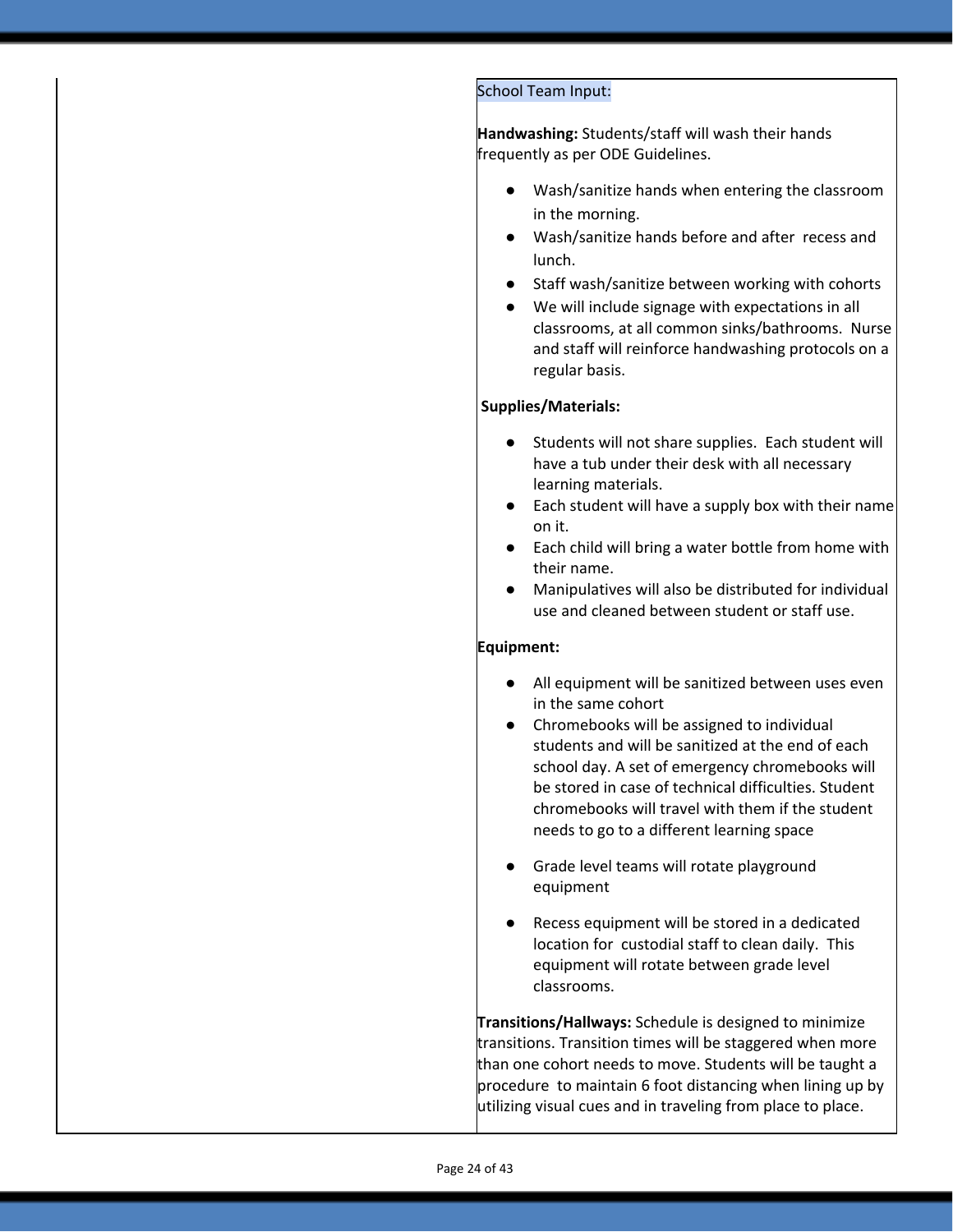| Traffic flow maps ensure cohorts do not intersect or<br>$\bullet$<br>transition time is built into schedule<br>Specialist report to cohorts to minimize students in<br>$\bullet$<br>hallways<br>Visuals and physical distancing expectations are<br>$\bullet$<br>universal<br>taught, retaught, and reinforced<br>$\circ$<br>Many entry and exits are accessed<br>Students transition outside if needed or transitions<br>$\bullet$<br>are considered to limit one class in the hallway at a<br>time.<br>Maintain 6' distance to the extent possible.<br>$\bullet$ |
|--------------------------------------------------------------------------------------------------------------------------------------------------------------------------------------------------------------------------------------------------------------------------------------------------------------------------------------------------------------------------------------------------------------------------------------------------------------------------------------------------------------------------------------------------------------------|
| Safety Drills: During fire drills (and all other safety drills), all                                                                                                                                                                                                                                                                                                                                                                                                                                                                                               |
| cohort classes will be physically distanced during exit,                                                                                                                                                                                                                                                                                                                                                                                                                                                                                                           |
| recovery, and reentry procedures.                                                                                                                                                                                                                                                                                                                                                                                                                                                                                                                                  |
|                                                                                                                                                                                                                                                                                                                                                                                                                                                                                                                                                                    |

#### **2e. ARRIVAL AND DISMISSAL**

| <b>OHA/ODE Requirements</b>                                                                                                                                                                                                                                                                                                                                                                                                                                                                                                                                                                                                                                                                                                                                                                                                                                                                                                                                                                                                                                                                                                                                                                                   | <b>Hybrid/Onsite Plan</b>                                                                                                                                                                                                                                                                                                                                                                                                                                                                                                                                                                                                                                                                                                                                                                                                                                                                                                                                                                                                                                                                                                                                                                                                                                                                                              |
|---------------------------------------------------------------------------------------------------------------------------------------------------------------------------------------------------------------------------------------------------------------------------------------------------------------------------------------------------------------------------------------------------------------------------------------------------------------------------------------------------------------------------------------------------------------------------------------------------------------------------------------------------------------------------------------------------------------------------------------------------------------------------------------------------------------------------------------------------------------------------------------------------------------------------------------------------------------------------------------------------------------------------------------------------------------------------------------------------------------------------------------------------------------------------------------------------------------|------------------------------------------------------------------------------------------------------------------------------------------------------------------------------------------------------------------------------------------------------------------------------------------------------------------------------------------------------------------------------------------------------------------------------------------------------------------------------------------------------------------------------------------------------------------------------------------------------------------------------------------------------------------------------------------------------------------------------------------------------------------------------------------------------------------------------------------------------------------------------------------------------------------------------------------------------------------------------------------------------------------------------------------------------------------------------------------------------------------------------------------------------------------------------------------------------------------------------------------------------------------------------------------------------------------------|
| $\boxtimes$ Physical distancing, stable cohorts, square footage, and<br>cleaning requirements must be maintained during arrival<br>and dismissal procedures.<br>$\boxtimes$ Create schedule(s) and communicate staggered arrival<br>and/or dismissal times.<br>$\boxtimes$ Assign students or cohorts to an entrance; assign staff<br>member(s) to conduct visual screenings (see section 1f<br>of the Ready Schools, Safe Learners guidance).<br>$\boxtimes$ Ensure accurate sign-in/sign-out protocols to help<br>facilitate contact tracing by the LPHA. Sign-in procedures<br>are not a replacement for entrance and screening<br>requirements. Students entering school after arrival<br>times must be screened for the primary symptoms of<br>concern.<br>Eliminate shared pen and paper sign-in/sign-out<br>sheets.<br>Ensure hand sanitizer is available if signing<br>children in or out on an electronic device.<br>$\boxtimes$ Ensure alcohol-based hand sanitizer (with 60-95%<br>alcohol) dispensers are easily accessible near all entry<br>doors and other high-traffic areas. Establish and clearly<br>communicate procedures for keeping caregiver<br>drop-off/pick-up as brief as possible. | <b>District Protocol:</b><br>Informed by Transportation Plan (2i.)<br>$\bullet$<br>Individual buildings will develop plan for<br>$\circ$<br>getting students to and from the building.<br>Cohorts will be assigned to an entrance.<br>$\circlearrowright$<br>Hand sanitizer dispensers will be installed<br>$\circ$<br>near all entry doors.<br><b>School Team Input:</b><br>Arrival/Dismissal<br>RSD sign-in/out protocol<br>Hand sanitizer dispensers at every entry and high<br>$\bullet$<br>traffic area<br>Staffed grade level school entry and exit locations<br>$\bullet$<br>from North and South Side of campus<br>North (Bus)<br>$\circ$<br>South (Walkers and Drop off)<br>$\circlearrowright$<br>Yellow paint visuals prompting students and<br>$\bullet$<br>families to social distance on sidewalks and near<br>grade level entry points<br>Signage with visuals for parents to say goodbye to<br>$\bullet$<br>students<br>Families with 1st-3rd grade students are<br>$\bullet$<br>encouraged to stay in their cars during arrival and<br>dismissal<br>Students report to classroom upon arrival<br>Bilingual videos and communication are shared<br>$\bullet$<br>with each grade level prior to the return to onsite<br>learning<br>Staff members support arrival at each entry point<br>and door entry |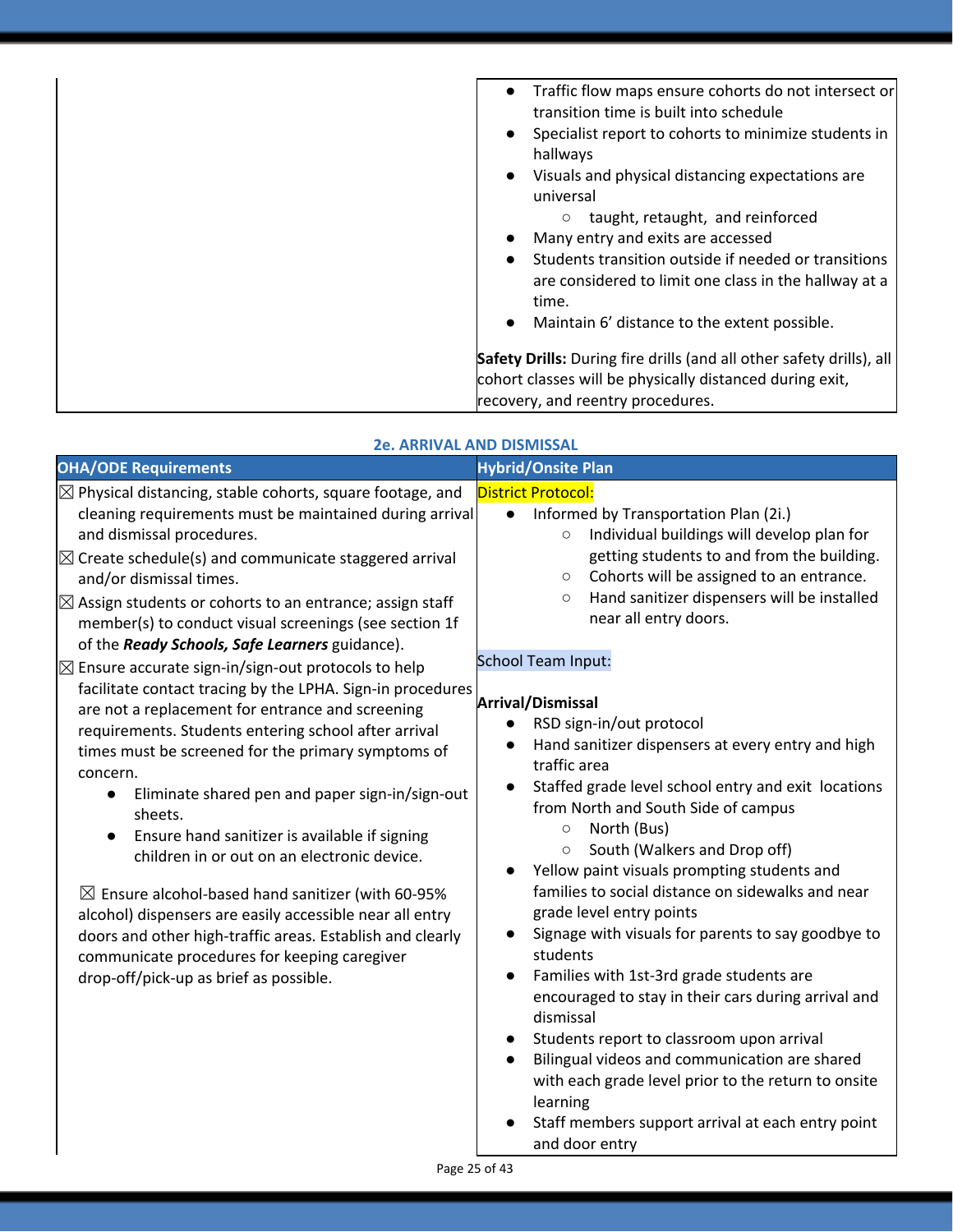| Pre-K students enter exterior classroom doors upon<br>$\bullet$<br>arrival<br>Students riding the bus stay in classroom cohorts<br>$\bullet$<br>and organized by bus line once they are outside in<br>front of the building |
|-----------------------------------------------------------------------------------------------------------------------------------------------------------------------------------------------------------------------------|
|                                                                                                                                                                                                                             |

| 2f. CLASSROOMS/REPURPOSED LEARNING SPACES                                                                                                                                                                                                                                                                                                                                                                                                                                                                          |                                                                                                                                                                                                                                                                                                                                                                                                                                                                                                                                  |  |
|--------------------------------------------------------------------------------------------------------------------------------------------------------------------------------------------------------------------------------------------------------------------------------------------------------------------------------------------------------------------------------------------------------------------------------------------------------------------------------------------------------------------|----------------------------------------------------------------------------------------------------------------------------------------------------------------------------------------------------------------------------------------------------------------------------------------------------------------------------------------------------------------------------------------------------------------------------------------------------------------------------------------------------------------------------------|--|
| <b>OHA/ODE Requirements</b>                                                                                                                                                                                                                                                                                                                                                                                                                                                                                        | <b>Hybrid/Onsite Plan</b>                                                                                                                                                                                                                                                                                                                                                                                                                                                                                                        |  |
| $\boxtimes$ Seating: Rearrange student desks and other seat spaces<br>so that staff and students' physical bodies are six feet<br>apart to the maximum extent possible while also<br>maintaining 35 square feet per person; assign seating so<br>students are in the same seat at all times.<br>$\boxtimes$ Materials: Avoid sharing of community supplies when<br>possible (e.g., scissors, pencils, etc.). Clean these items<br>frequently. Provide hand sanitizer and tissues for use by<br>students and staff. | District Protocol:<br>Student desks will be six feet apart and will<br>$\bullet$<br>maintain 35 square feet per person.<br>Upholstered furniture and soft seating (including<br>$\bullet$<br>rugs) will be removed from all classrooms and<br>learning spaces.<br>School Team Input:                                                                                                                                                                                                                                             |  |
| $\boxtimes$ Handwashing: Remind students (with signage and<br>regular verbal reminders from staff) of the utmost<br>importance of hand hygiene and respiratory etiquette.<br>Respiratory etiquette means covering coughs and<br>sneezes with an elbow or a tissue. Tissues should be<br>disposed of in a garbage can, then hands washed or<br>sanitized immediately.<br>Wash hands with soap and water for 20 seconds<br>or use an alcohol-based hand sanitizer with<br>60-95% alcohol.                            | <b>Environment:</b> When possible, windows will be open in the<br>classroom before students arrive and after students leave.<br>Classrooms will hold instructional lessons outside when<br>appropriate and encourage students to spread out.<br>Seating: Rearrange student desks and other seat spaces so<br>that staff and students' physical bodies are six feet apart to<br>the maximum extent possible while also maintaining 35<br>square feet per person; assign seating so students are in the<br>same seat at all times. |  |
|                                                                                                                                                                                                                                                                                                                                                                                                                                                                                                                    | Specialist, classroom teachers and IAS will support<br>cleaning learning spaces as cohorts transition or at<br>the end of the instructional day<br>Additional classroom settings will be accessed as<br>$\bullet$<br>supervision allows to support social distancing<br>Materials: No community supplies (for commonly used<br>items (e.g., scissors, pencils, crayons). Design protocols for<br>use and sanitizing of shared supplies (e.g. math<br>manipulatives).                                                             |  |
|                                                                                                                                                                                                                                                                                                                                                                                                                                                                                                                    | Ziplock bags will be prepped for individual<br>$\bullet$<br>manipulatives or tools<br>each student will bring their water bottle to school<br>with their name<br>Classroom Procedures: All classes will use an assigned<br>cubby or storage spaces for individual student belongings.<br>NO shared bathroom passes will be used.                                                                                                                                                                                                 |  |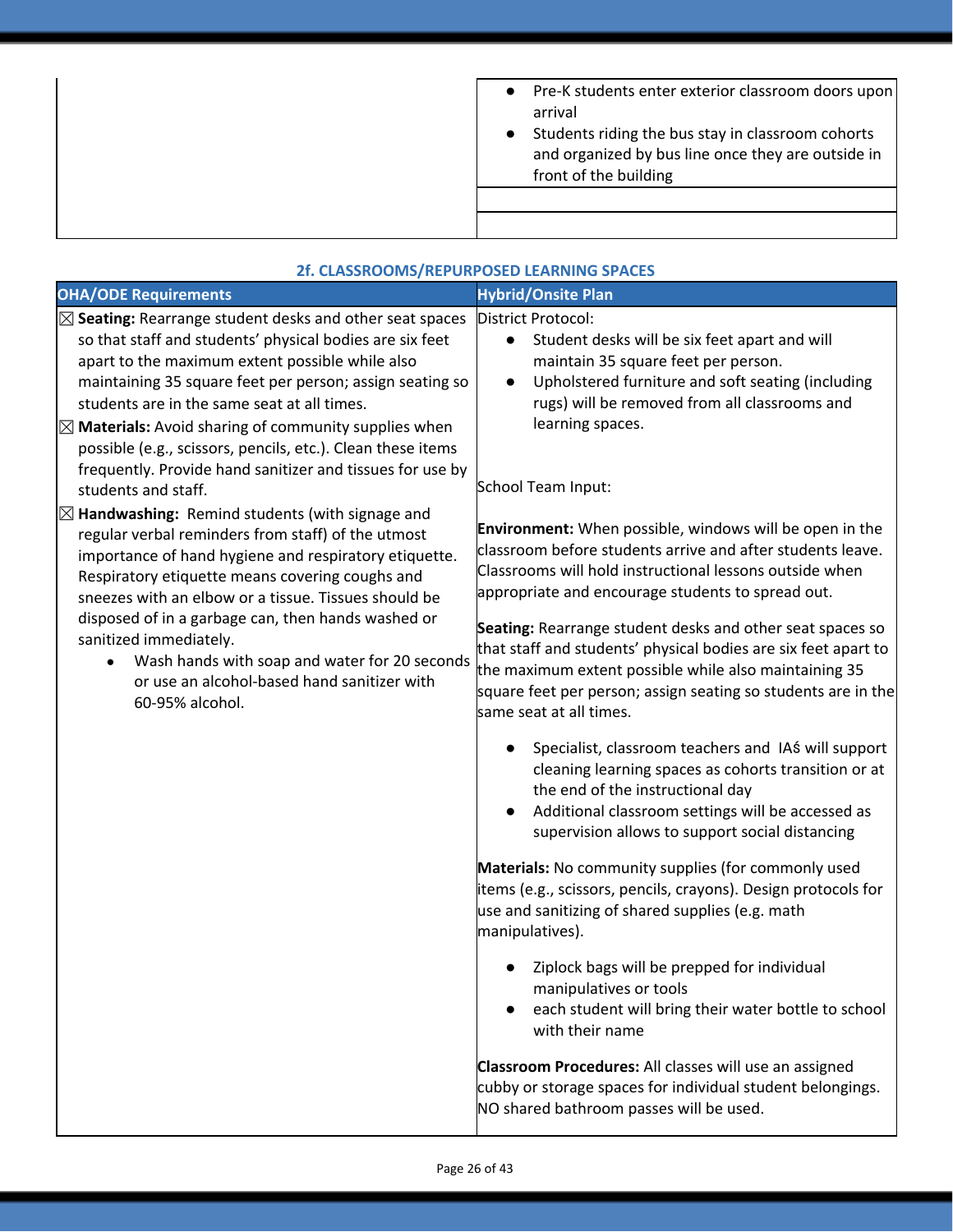|  | Furniture: All upholstered furniture and soft seating has<br>been removed from learning spaces.                                                                                                                                                                                                                                                                                                                                                                                              |
|--|----------------------------------------------------------------------------------------------------------------------------------------------------------------------------------------------------------------------------------------------------------------------------------------------------------------------------------------------------------------------------------------------------------------------------------------------------------------------------------------------|
|  | Handwashing: Remind students through signage and<br>regular reminders from staff of the utmost importance of<br>hand hygiene and respiratory etiquette. Respiratory<br>etiquette means covering coughs and sneezes with an<br>elbow or a tissue. Tissues should be disposed of and hands<br>washed or sanitized immediately. Provide age appropriate<br>hand washing education, define appropriate times to wash<br>hands, and provide hand sanitizer when hand washing is<br>not available. |
|  | Wash hands with soap and water for 20 seconds or<br>$\bullet$<br>use an alcohol-based hand sanitizer with 60-95%<br>alcohol.                                                                                                                                                                                                                                                                                                                                                                 |

| 2g. PLAYGROUNDS, FIELDS, RECESS, BREAK, AND RESTROOMS |  |  |
|-------------------------------------------------------|--|--|
|                                                       |  |  |

| <b>OHA/ODE Requirements</b>                                                                                                                                                                                                                                                                                                                                                                                                                                                                                                                                                                                                                                     | <b>Hybrid/Onsite Plan</b>                                                                                                                                                                                                                                                                                                                                                                                                                                                                                                                                                                                                                                                                                                    |
|-----------------------------------------------------------------------------------------------------------------------------------------------------------------------------------------------------------------------------------------------------------------------------------------------------------------------------------------------------------------------------------------------------------------------------------------------------------------------------------------------------------------------------------------------------------------------------------------------------------------------------------------------------------------|------------------------------------------------------------------------------------------------------------------------------------------------------------------------------------------------------------------------------------------------------------------------------------------------------------------------------------------------------------------------------------------------------------------------------------------------------------------------------------------------------------------------------------------------------------------------------------------------------------------------------------------------------------------------------------------------------------------------------|
| $\boxtimes$ Keep school playgrounds closed to the general public<br>until park playground equipment and benches reopen in<br>the community (see Oregon Health Authority's Specific<br><b>Guidance for Outdoor Recreation Organizations).</b><br>$\boxtimes$<br>After using the restroom students must wash hands<br>with soap and water for 20 seconds. Soap must be made<br>available to students and staff. For learning outside if<br>portable bathrooms are used, set up portable hand<br>washing stations and create a regular cleaning schedule. School Team Input:                                                                                       | <b>District Protocol:</b><br><b>Requirements for After School Programs and</b><br>$\bullet$<br><b>Community Facility Use</b><br>RSD will designate playground and shared<br>$\bullet$<br>equipment solely for the use of one cohort at a<br>time. Playgrounds will be disinfected at least daily<br>or between use as much as possible in accordance<br>with CDC guidance.                                                                                                                                                                                                                                                                                                                                                   |
| $\boxtimes$ Before and after using playground equipment, students<br>must wash hands with soap and water for 20 seconds or<br>use an alcohol-based hand sanitizer with 60-95% alcohol<br>$\boxtimes$ Designate playground and shared equipment solely<br>for the use of one cohort at a time. Outdoor playground<br>structures require normal routine cleaning and do not<br>require disinfection. Shared equipment (balls, jump<br>ropes, etc.) should be cleaned and disinfected at least<br>daily in accordance with CDC guidance.<br>$\boxtimes$ Cleaning requirements must be maintained (see section<br>2j of the Ready Schools, Safe Learners guidance). | <b>Restrooms</b><br>Students will wash their hands with soap and water<br>$\bullet$<br>after using the bathroom<br>All bathrooms are accessed building wide to<br>$\bullet$<br>support chorting efforts to the best of our ability<br>Bathrooms are cleaned frequently throughout the<br>$\bullet$<br>day<br>Hand sanitizing stations are located on the outside<br>$\bullet$<br>of every bathroom<br>Hand Washing protocols are taught and visuals are<br>$\bullet$<br>posted to support hand washing routine.<br>Bilingual student video shown in every classroom<br>$\bullet$<br>IA support is provided in each grade level to<br>$\bullet$<br>support teaching this protocol in small groups the<br>first week of school |
|                                                                                                                                                                                                                                                                                                                                                                                                                                                                                                                                                                                                                                                                 | Playground<br>East playground is closed to the public<br>Students must sanitize hands before and after<br>using playground equipment.                                                                                                                                                                                                                                                                                                                                                                                                                                                                                                                                                                                        |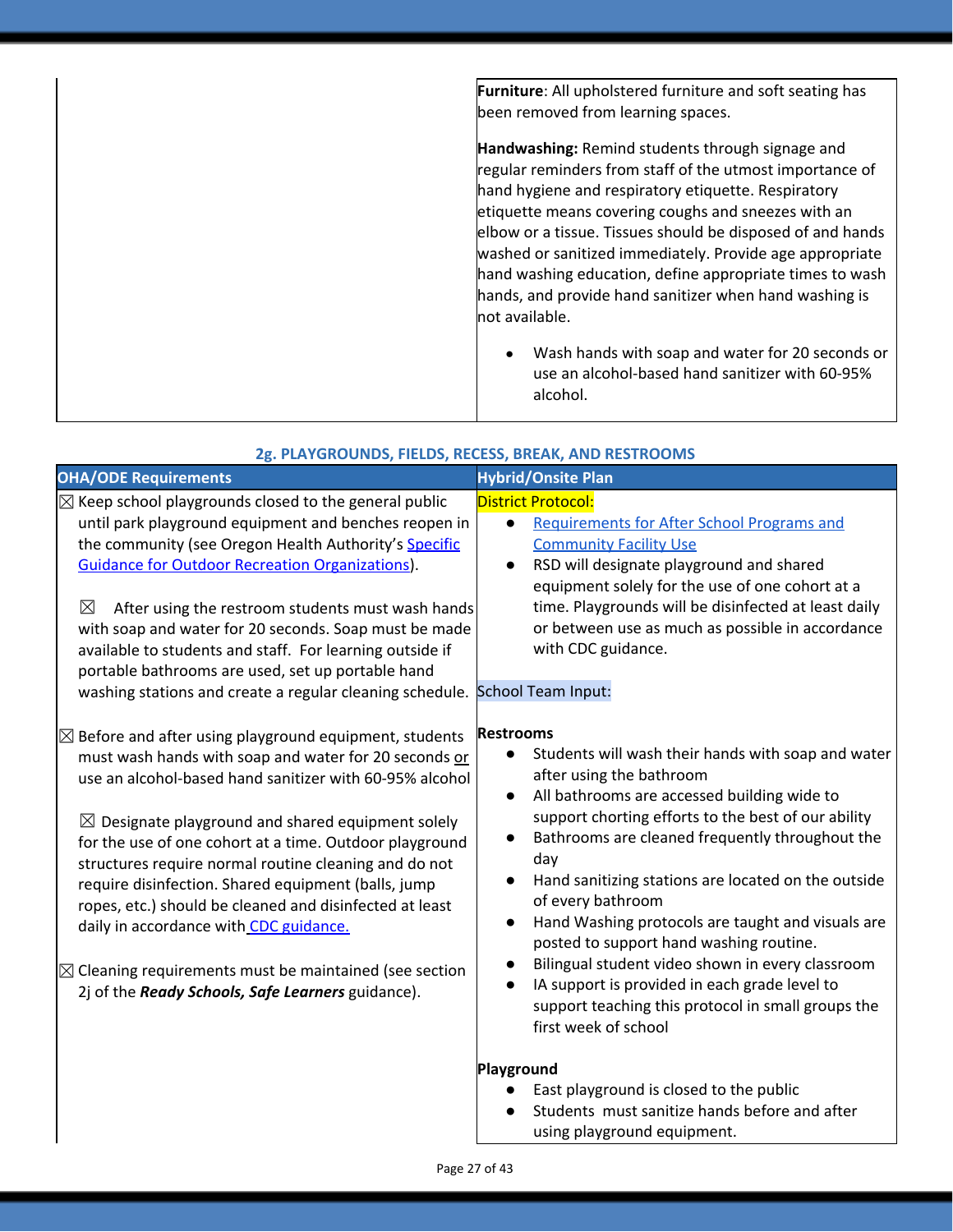| $\boxtimes$ Maintain physical distancing requirements, stable<br>cohorts, and square footage requirements.                                                                                                                                                                                                                                                                                                                                                                                                                                                                                      | Students must use hand sanitizer before and after<br>playing on the play structure<br>6-8 playground spaces will be designated on the<br>East and West side of the campus<br>Transition time between recesses to minimize<br>interactions between cohorts (Recess, Eat Eat,<br>Recess)lunch/recess schedule<br>East (2nd, K and PreK) and West (3rd&1st) side of<br>the campus are accessed for recess<br>transition time to between recess for<br>$\circ$<br>cleaning equipment and play structures<br>Each class plays in one section of the playground<br>Designated playgrounds are marked with<br>visuals<br>Visuals for maintaining physical distancing<br>$\circ$<br>requirements<br>Grade levels on are scheduled on the playground at<br>the same time<br>Supervising staff teach and support social<br>distancing activities for the first 15 minutes of<br>recess<br>Playground equipment is clean between each<br>cohort.<br>Visuals support students lining up 6 feet apart in<br>each recess zone |
|-------------------------------------------------------------------------------------------------------------------------------------------------------------------------------------------------------------------------------------------------------------------------------------------------------------------------------------------------------------------------------------------------------------------------------------------------------------------------------------------------------------------------------------------------------------------------------------------------|-----------------------------------------------------------------------------------------------------------------------------------------------------------------------------------------------------------------------------------------------------------------------------------------------------------------------------------------------------------------------------------------------------------------------------------------------------------------------------------------------------------------------------------------------------------------------------------------------------------------------------------------------------------------------------------------------------------------------------------------------------------------------------------------------------------------------------------------------------------------------------------------------------------------------------------------------------------------------------------------------------------------|
| $\boxtimes$ Clean all outdoor equipment at least daily or between<br>use as much as possible in accordance with CDC<br>guidance.                                                                                                                                                                                                                                                                                                                                                                                                                                                                |                                                                                                                                                                                                                                                                                                                                                                                                                                                                                                                                                                                                                                                                                                                                                                                                                                                                                                                                                                                                                 |
| $\boxtimes$ Provide signage and restrict access to outdoor<br>equipment (including sports equipment, etc.).                                                                                                                                                                                                                                                                                                                                                                                                                                                                                     |                                                                                                                                                                                                                                                                                                                                                                                                                                                                                                                                                                                                                                                                                                                                                                                                                                                                                                                                                                                                                 |
| $\boxtimes$ Design recess activities that allow for physical distancing<br>and maintenance of stable cohorts.                                                                                                                                                                                                                                                                                                                                                                                                                                                                                   |                                                                                                                                                                                                                                                                                                                                                                                                                                                                                                                                                                                                                                                                                                                                                                                                                                                                                                                                                                                                                 |
| Limit the number of employees gathering in shared<br>$\boxtimes$<br>spaces. Restrict use of shared spaces such as conference<br>rooms, break rooms, and elevators by limiting occupancy<br>or staggering use, maintaining six feet of distance<br>between adults. Establish a minimum of 35 square feet<br>per person when determining room capacity. Calculate<br>only with usable space, understanding that tables and<br>room set-up will require use of all space in the<br>calculation. Note: The largest area of risk is adults eating<br>together in break rooms without face coverings. |                                                                                                                                                                                                                                                                                                                                                                                                                                                                                                                                                                                                                                                                                                                                                                                                                                                                                                                                                                                                                 |

#### **2h. MEAL SERVICE/NUTRITION**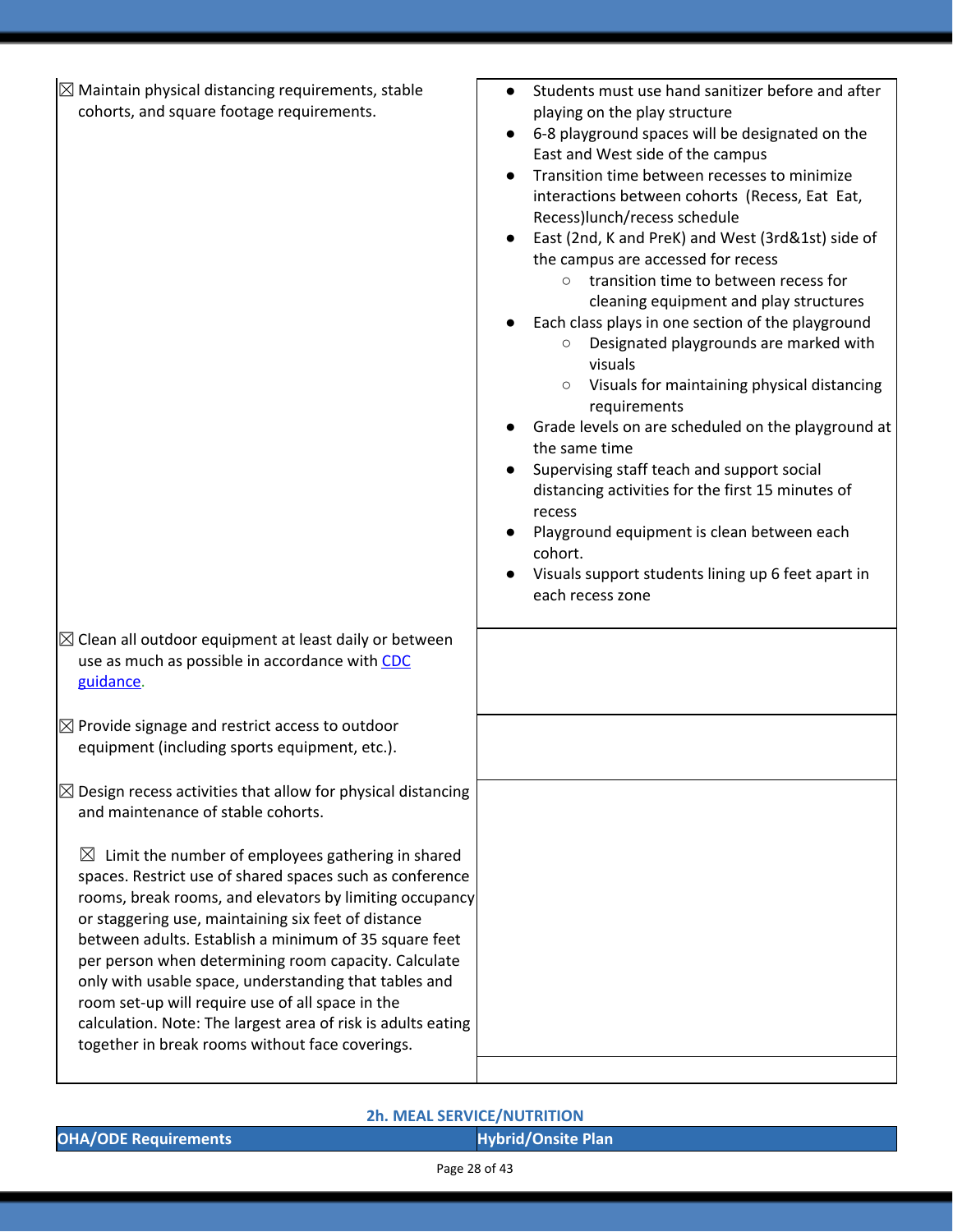| $\boxtimes$ Include meal services/nutrition staff in planning for      | District Protocol (K-5):                                |
|------------------------------------------------------------------------|---------------------------------------------------------|
| school reentry.                                                        | Determine meal service plans / protocols (in            |
|                                                                        | connection with school re-entry plans)                  |
| Prohibit self-service buffet-style meals.<br>$\boxtimes$               | We will provide access to nutrition/meal<br>$\circ$     |
|                                                                        | service for all eligible students, including            |
| $\boxtimes$ Prohibit sharing of food and drinks among students         | students not on-site.                                   |
| and/or staff.                                                          |                                                         |
|                                                                        | Plans are being developed to distribute<br>$\circ$      |
| $\boxtimes$ At designated meal or snack times, students may            | meals to a classroom setting.                           |
| remove their face coverings to eat or drink but must                   | Since staff must remove their face coverings during     |
| maintain six feet of physical distance from others, and                | eating and drinking, staff should eat snacks and        |
| must put face coverings back on after finishing the meal               | meals independently, and not in staff rooms when        |
| or snack.                                                              | other people are present.                               |
|                                                                        |                                                         |
| $\boxtimes$ Staff serving meals and students interacting with staff at | <b>Elementary Common Protocols:</b>                     |
| mealtimes must wear face coverings (see section 1h of                  | All students eat in the classroom                       |
| the Ready Schools, Safe Learners guidance). Staff must                 | Note: This is NOT the teacher's 30 min. duty-free       |
| maintain 6 feet of physical distance to the greatest                   | lunch time (unless it is supervised by another staff    |
| extent possible. If students are eating in a classroom,                | member)                                                 |
| staff may supervise from the doorway of the classroom if               |                                                         |
| feasible.                                                              | <b>School Team Input:</b>                               |
|                                                                        | All meals will be eaten in the classroom.               |
|                                                                        | The amount of time will vary depending on<br>$\bigcirc$ |
| $\boxtimes$ Students must wash hands with soap and water for 20        | the grade level                                         |
| seconds or use an alcohol-based hand sanitizer with                    | All students will wash their hands in the classroom     |
| 60-95% alcohol before meals and should be encouraged                   | prior to meals. Students will use soap and water for    |
| to do so after.                                                        | 20 seconds or use an alcohol-based hand sanitizer       |
|                                                                        | with 60-95% alcohol before and after meals.             |
| $\boxtimes$ Appropriate daily cleaning of meal items (e.g., plates,    | Students will not share utensils or other items         |
| utensils, transport items) in classrooms where meals are               | during meals.                                           |
| consumed.                                                              | Staff serving or handling the food will wear face       |
|                                                                        | coverings.                                              |
| $\boxtimes$ Since staff must remove their face coverings during        | Each table/desk will be cleaned prior to meals being    |
| eating and drinking, limit the number of employees                     | consumed and after.                                     |
| gathering in shared spaces. Restrict use of shared spaces              | Additional classrooms will be used as staffing allows   |
| such as conference rooms and break rooms by limiting                   | to supervise                                            |
| occupancy or staggering use. Consider staggering times                 | Breakfast: Breakfasts will be in sacks at each          |
| for staff breaks, to prevent congregation in shared                    | entrance, students will pick up a sack on their way     |
| spaces. Always maintain at least six feet of physical                  | into the building. Classroom teachers will tally the    |
| distancing and establish a minimum of 35 square feet                   | meal in Synergy.                                        |
| per person when determining room capacity. Calculate                   | Lunch: Lunches will be delivered to each classroom.     |
| only with usable classroom space, understanding that                   | Teacher will hand out lunches, teach lunch routines     |
| desks and room set-up will require use of all space in the             | with visuals and clear expectations that support        |
| calculation. Wear face coverings except when eating or                 | social distancing and SEL.                              |
| drinking and minimize time in spaces where face                        | Masks will only be taken off when students are          |
| coverings are not consistently worn.                                   | seated at their desk.                                   |
|                                                                        | Each teacher will have a trash can on wheels and        |
|                                                                        | access to cleaning solution to spray and wipe down      |
|                                                                        | desk after eating                                       |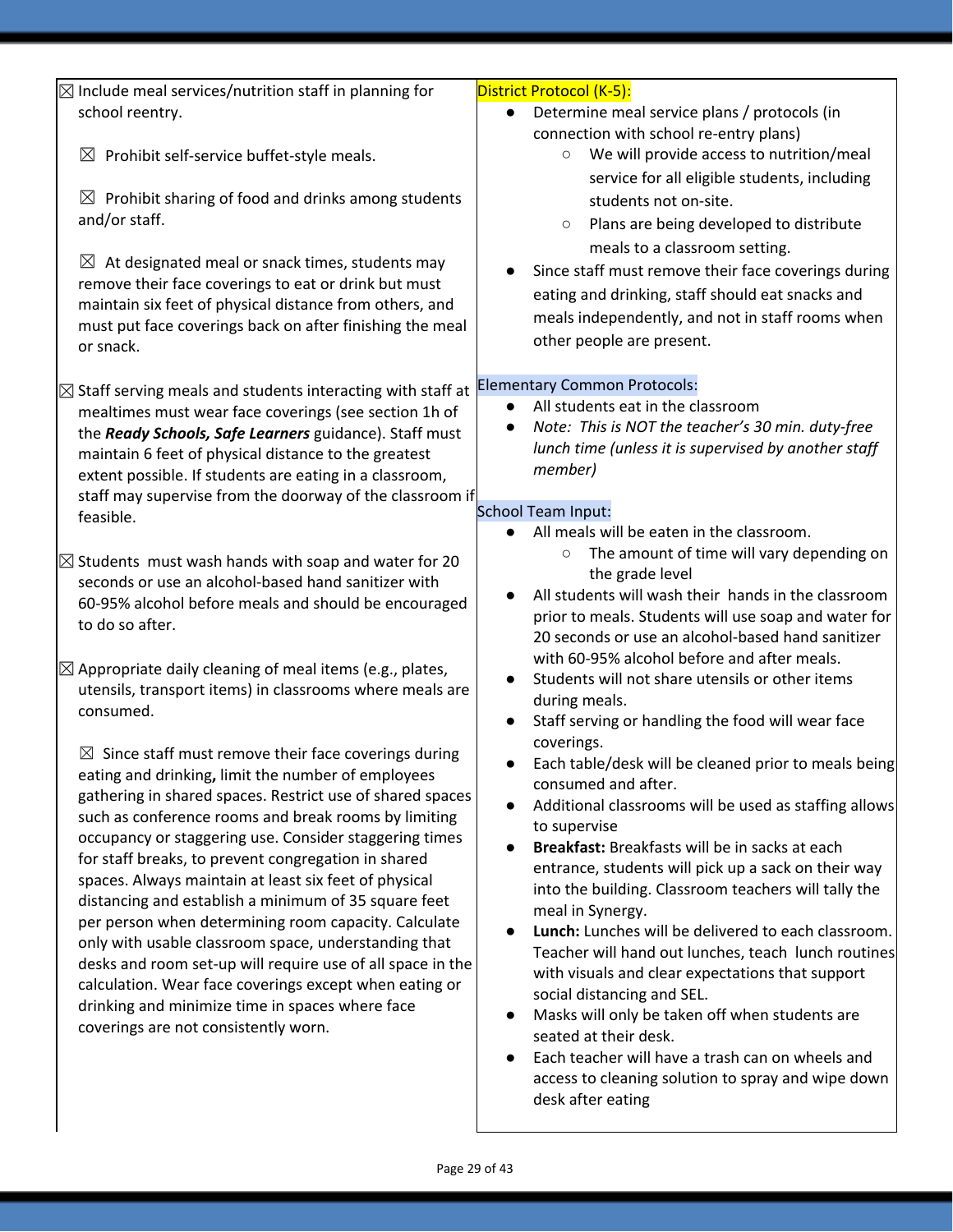| $\mathbb{Z}$ Cleaning and sanitizing of meal touch-points and meal<br>counting system between stable cohorts. |  |
|---------------------------------------------------------------------------------------------------------------|--|
| $\boxtimes$ Adequate cleaning and disinfection of tables between<br>meal periods.                             |  |

| <b>2i. TRANSPORTATION</b>                                                                                                                                                                                                                                                                                                                                                                                                                                                                                                                                                                                                                                                                                                                             |                                                                                                                                                                                                                                                                                                                                                                                                                                                                                                                                                                                                                                                                                                                                                                                                           |
|-------------------------------------------------------------------------------------------------------------------------------------------------------------------------------------------------------------------------------------------------------------------------------------------------------------------------------------------------------------------------------------------------------------------------------------------------------------------------------------------------------------------------------------------------------------------------------------------------------------------------------------------------------------------------------------------------------------------------------------------------------|-----------------------------------------------------------------------------------------------------------------------------------------------------------------------------------------------------------------------------------------------------------------------------------------------------------------------------------------------------------------------------------------------------------------------------------------------------------------------------------------------------------------------------------------------------------------------------------------------------------------------------------------------------------------------------------------------------------------------------------------------------------------------------------------------------------|
| <b>OHA/ODE Requirements</b>                                                                                                                                                                                                                                                                                                                                                                                                                                                                                                                                                                                                                                                                                                                           | <b>Hybrid/Onsite Plan</b>                                                                                                                                                                                                                                                                                                                                                                                                                                                                                                                                                                                                                                                                                                                                                                                 |
| $\boxtimes$ Include transportation departments (and associated<br>contracted providers, if used) in planning for return to<br>service.<br>$\boxtimes$ Buses are cleaned frequently. Conduct targeted<br>cleanings between routes, with a focus on disinfecting<br>frequently touched surfaces of the bus (see section 2j of<br>the Ready Schools, Safe Learners guidance).<br>$\boxtimes$ Staff must use hand sanitizer (containing between<br>60-95% alcohol) in between helping each child and when<br>getting on and off the vehicle. Gloves are not<br>recommended; hand sanitizer is strongly preferred. If<br>hand sanitizer is not available, disposable gloves can be<br>used and must be changed to a new pair before helping<br>each child. | District Protocol:<br>Bus staff are required to wear face shields or face<br>$\bullet$<br>coverings on buses when not actively driving and<br>operating the bus.<br>Face coverings or face shields for all students in<br>$\bullet$<br>grades Kindergarten and up following CDC<br>guidelines applying the guidance in section 1h to<br>transportation settings.<br>Visible signage will be placed at the entry to each<br>$\bullet$<br>bus and students will be reminded not to ride if<br>they are symptomatic.<br>Students will be asked to comply with social<br>$\bullet$<br>distancing guidelines when waiting at the stop,<br>during boarding, and while exiting the bus.<br>Seating charts will be utilized with siblings to be<br>$\bullet$<br>seated together and "neighbor" seating to provide |
| $\boxtimes$ Develop protocol for loading/unloading that includes<br>visual screening for students exhibiting symptoms and<br>logs for contact-tracing. This can be done at the time of<br>arrival and departure.<br>If a student displays COVID-19 symptoms,<br>$\bullet$<br>provide a face covering (unless they are already<br>wearing one) and keep six feet away from<br>others. Continue transporting the student.                                                                                                                                                                                                                                                                                                                               | consistency in seating and minimize movement<br>within the bus.<br>Buses will be sanitized between runs and at the end<br>of the day.<br>Families are encouraged to transport their children<br>$\bullet$<br>to school to reduce the number of students on a<br>bus.<br>Students who ride the bus will be considered part<br>of a cohort.                                                                                                                                                                                                                                                                                                                                                                                                                                                                 |
| The symptomatic student shall be<br>$\circ$<br>seated in the first row of the bus during<br>transportation, and multiple windows<br>must be opened to allow for fresh air<br>circulation, if feasible.<br>The symptomatic student shall leave the<br>bus first. After all students exit the bus,<br>the seat and surrounding surfaces must<br>be cleaned and disinfected.<br>If arriving at school, notify staff to begin isolation<br>measures.<br>If transporting for dismissal and the<br>$\circ$<br>student displays an onset of symptoms,<br>notify the school.                                                                                                                                                                                  | <b>Additional Considerations for Student Services:</b><br>Case Managers with parents/guardians of students<br>who may require additional support (e.g., students<br>who experience a disability and require specialized<br>transportation as a related service) to appropriately<br>provide service.<br><b>School Team Input:</b><br><b>Unloading</b><br>Each grade level is assigned an entrance. Each<br>entrance will have a staff member there to provide<br>visual screening. Entrance paths will be marked on<br>the ground every 6 ft to provide visual distance<br>reminders. Students will enter the building at                                                                                                                                                                                 |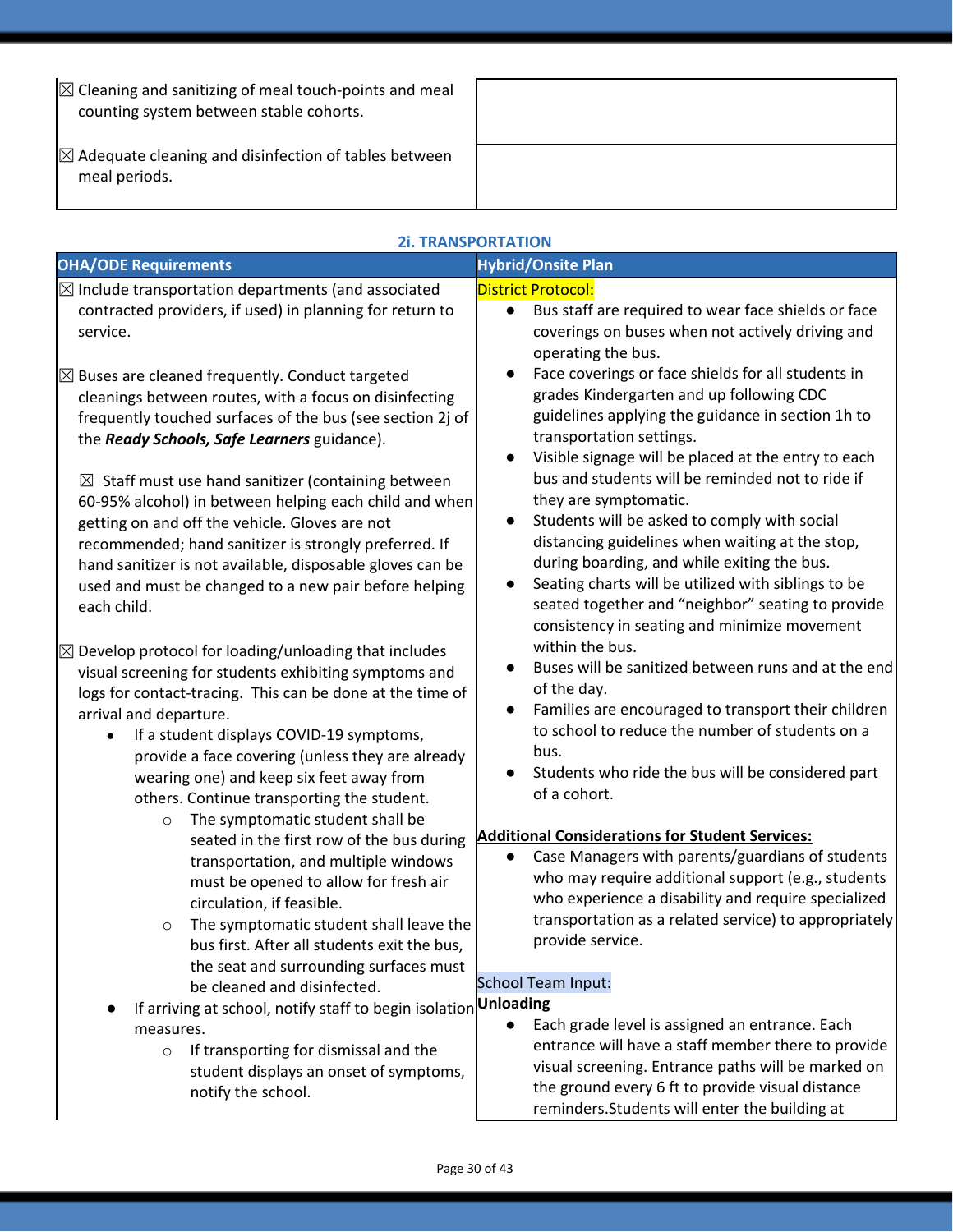| $\boxtimes$ Drivers must wear masks or face coverings while<br>driving, unless the mask or face covering interferes with<br>the driver's vision (e.g., fogging of eyeglasses). Drivers<br>must wear face coverings when not actively driving and<br>operating the bus, including while students are entering<br>or exiting the vehicle. A face shield may be an acceptable<br>alternative, as stated in Section 1h of the Ready Schools,<br>Safe Learners guidance.<br>$\boxtimes$ Face coverings or face shields for all students in<br>grades Kindergarten and up following CDC guidelines<br>applying the guidance in section 1h of the Ready<br>Schools, Safe Learners guidance to transportation<br>settings.<br>$\boxtimes$ Inform parents/guardians of practical changes to<br>transportation service (i.e., physical distancing at bus<br>stops and while loading/unloading, potential for<br>increased route time due to additional precautions,<br>sanitizing practices, and face coverings).<br>$\boxtimes$ Take all possible actions to maximize ventilation:<br>Dress warmly, keep vents and windows open to the | (informed by driver)<br>Bus duty calls for nurse support on the<br>walkie<br>Office staff members follow PPE<br>$\blacksquare$<br>protocols and escort the student to<br>the office isolation room.<br>Isolation protocols in section (1i)are<br>followed<br><b>Loading</b><br>Students wash/sanitize their hands prior to loading<br>the bus<br>Students riding the bus stay in classroom cohorts<br>and are released once bus # is identified over the<br>intercom or bus cohorts are staged in one location<br>until the bus # is called<br>If a student displays an onset of symptoms, team<br>member transports student to the office area.<br>Begin isolation protocol in (1i). |
|-------------------------------------------------------------------------------------------------------------------------------------------------------------------------------------------------------------------------------------------------------------------------------------------------------------------------------------------------------------------------------------------------------------------------------------------------------------------------------------------------------------------------------------------------------------------------------------------------------------------------------------------------------------------------------------------------------------------------------------------------------------------------------------------------------------------------------------------------------------------------------------------------------------------------------------------------------------------------------------------------------------------------------------------------------------------------------------------------------------------------------|---------------------------------------------------------------------------------------------------------------------------------------------------------------------------------------------------------------------------------------------------------------------------------------------------------------------------------------------------------------------------------------------------------------------------------------------------------------------------------------------------------------------------------------------------------------------------------------------------------------------------------------------------------------------------------------|
| greatest extent possible.                                                                                                                                                                                                                                                                                                                                                                                                                                                                                                                                                                                                                                                                                                                                                                                                                                                                                                                                                                                                                                                                                                     |                                                                                                                                                                                                                                                                                                                                                                                                                                                                                                                                                                                                                                                                                       |
| 2j. CLEANING, DISINFECTION, AND VENTILATION                                                                                                                                                                                                                                                                                                                                                                                                                                                                                                                                                                                                                                                                                                                                                                                                                                                                                                                                                                                                                                                                                   |                                                                                                                                                                                                                                                                                                                                                                                                                                                                                                                                                                                                                                                                                       |
| <b>OHA/ODE Requirements</b>                                                                                                                                                                                                                                                                                                                                                                                                                                                                                                                                                                                                                                                                                                                                                                                                                                                                                                                                                                                                                                                                                                   | <b>Hybrid/Onsite Plan</b>                                                                                                                                                                                                                                                                                                                                                                                                                                                                                                                                                                                                                                                             |
| ⊠ Clean, sanitize, and disinfect frequently touched surfaces District Protocol:<br>(e.g. door handles, sink handles, drinking fountains,<br>transport vehicles) and shared objects (e.g., toys, games,<br>art supplies) between uses multiple times per day.<br>Maintain clean and disinfected (CDC guidance)<br>environments, including classrooms, cafeteria settings<br>and restrooms. Provide time and supplies for the<br>cleaning and disinfecting of high-touch surfaces between<br>multiple student uses, even in the same cohort.                                                                                                                                                                                                                                                                                                                                                                                                                                                                                                                                                                                    | Custodians and staff will clean, sanitize, and<br>disinfect frequently touched surfaces (e.g.,<br>playground equipment, door handles, sink handles,<br>drinking fountains, transport vehicles) and shared<br>objects (e.g., toys, games, art supplies) between<br>uses multiple times per day, per Cleaning and<br>Disinfecting Plan: Cleaning Guidelines<br>Facilities will be cleaned and disinfected at least<br>daily to prevent transmission of the virus from                                                                                                                                                                                                                   |
| $\boxtimes$ Outdoor learning spaces must have at least 75% of<br>the square footage of its sides open for airflow.<br>$\boxtimes$ Outdoor playground structures require normal<br>routine cleaning and do not require disinfection. Shared<br>equipment should be cleaned and disinfected at least<br>daily in accordance with CDC guidance.<br>Page 31 of 43                                                                                                                                                                                                                                                                                                                                                                                                                                                                                                                                                                                                                                                                                                                                                                 | surfaces (see CDC's guidance on disinfecting public<br>spaces). Staff will maintain clean and disinfected<br>(CDC guidance) environments, including<br>classrooms, cafeteria settings, restrooms, and<br>playgrounds.<br>Staff will apply disinfectants safely and correctly<br>following labeling direction as specified by the                                                                                                                                                                                                                                                                                                                                                      |
|                                                                                                                                                                                                                                                                                                                                                                                                                                                                                                                                                                                                                                                                                                                                                                                                                                                                                                                                                                                                                                                                                                                               |                                                                                                                                                                                                                                                                                                                                                                                                                                                                                                                                                                                                                                                                                       |

 $\sqrt{\mathbb{Z}}$  Consult with parents/guardians of students who may require additional support (e.g., students who experience a disability and require specialized transportation as a related service) to appropriately provide service.

assigned cohort doors and report directly to their classroom.

- Bilingual videos will be shared with families prior to the return of school onsite.
- Isolation protocol for students exhibiting symptoms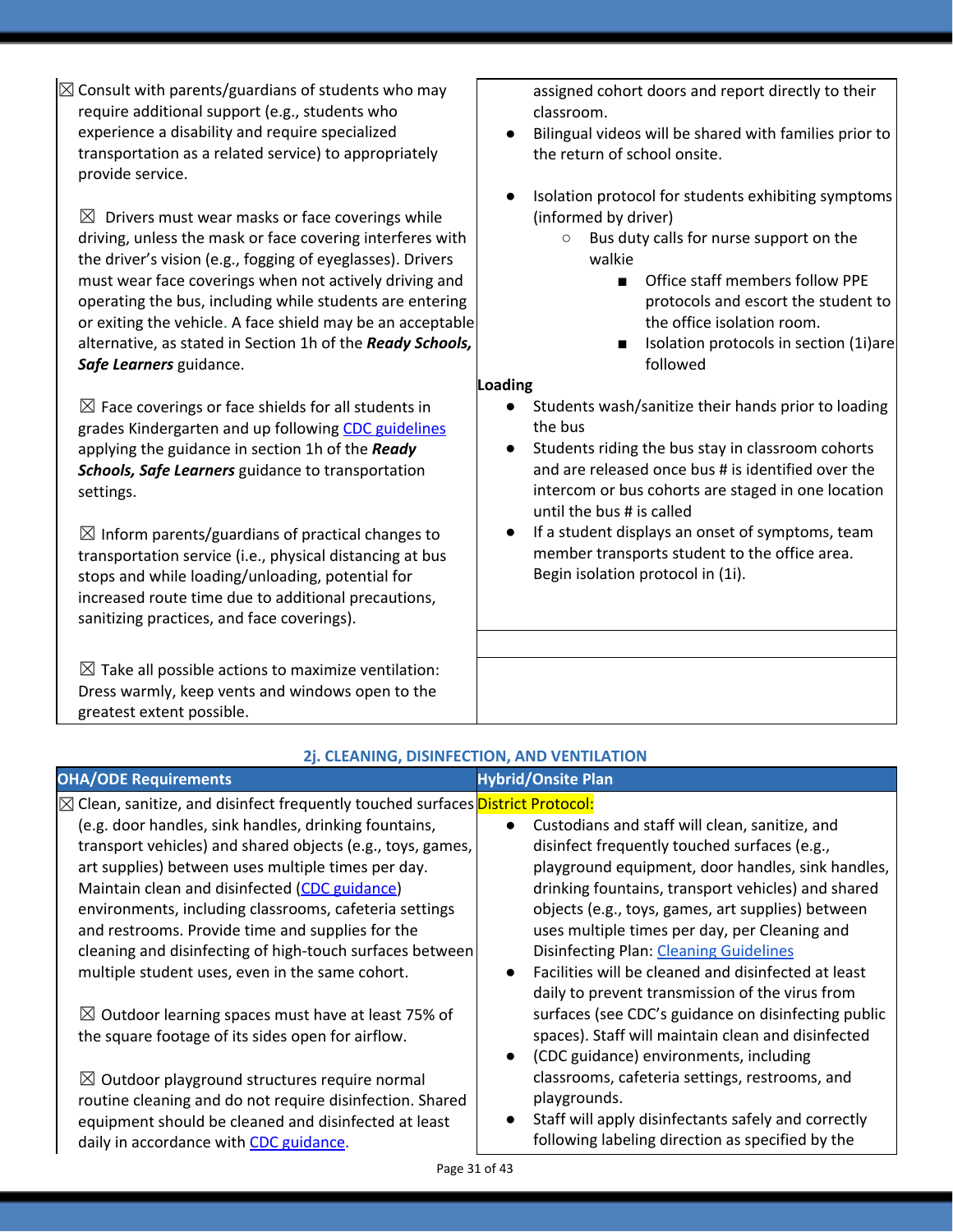| $\boxtimes$ Apply disinfectants safely and correctly following |  |
|----------------------------------------------------------------|--|
| labeling direction as specified by the manufacturer. Keep      |  |
| these products away from students.                             |  |

 $\boxtimes$  To reduce the risk of asthma, choose disinfectant products on the EPA List N with asthma-safer ingredients (e.g. hydrogen peroxide, citric acid, or lactic acid) and avoid products that mix these with asthma-causing ingredients like peroxyacetic acid, sodium hypochlorite (bleach), or quaternary ammonium compounds.

 $\boxtimes$  Schools with HVAC systems must evaluate the system to minimize indoor air recirculation (thus maximizing fresh outdoor air) to the extent possible. Schools that do not have mechanical ventilation systems shall, to the extent possible, increase natural ventilation by opening windows and interior doors before students arrive and after students leave, and while students are present. Do not prop open doors that can pose a safety or security risk to students and staff (e.g., exterior doors and fire doors that must remain closed).

 $\boxtimes$  Consider running ventilation systems continuously and changing the filters more frequently. Do not use fans if they pose a safety or health risk, such as increasing exposure to pollen/allergies or exacerbating asthma symptoms. Consider using window fans or box fans positioned in open windows to blow fresh outdoor air into the classroom via one window, and indoor air out of the classroom via another window. Fans must not be used in rooms with closed windows and doors, as this does not allow for fresh air to circulate.

- $\boxtimes$  Consider the need for increased ventilation in areas where students with special health care needs receive medication or treatments.
- $\boxtimes$  Facilities should be cleaned and disinfected at least daily to prevent transmission of the virus from surfaces (see CDC's guidance on [disinfecting](https://www.cdc.gov/coronavirus/2019-ncov/community/reopen-guidance.html) public spaces).

 $\boxtimes$  Consider modification or enhancement of building ventilation where feasible (see [C](https://www.cdc.gov/coronavirus/2019-ncov/community/guidance-business-response.html)DC's [guidance](https://www.cdc.gov/coronavirus/2019-ncov/community/guidance-business-response.html) on [ventilation](https://www.cdc.gov/coronavirus/2019-ncov/community/guidance-business-response.html) and filtration an[d](https://www.ashrae.org/news/ashraejournal/guidance-for-building-operations-during-the-covid-19-pandemic) [American](https://www.ashrae.org/news/ashraejournal/guidance-for-building-operations-during-the-covid-19-pandemic) Society of Heating, Refrigerating, and [Air-Conditioning](https://www.ashrae.org/news/ashraejournal/guidance-for-building-operations-during-the-covid-19-pandemic) Engineers' [guidance\)](https://www.ashrae.org/news/ashraejournal/guidance-for-building-operations-during-the-covid-19-pandemic).

manufacturer and keep these products away from students.

Each school will operate ventilation systems properly and/or increase circulation of outdoor air as much as possible. Where possible, staff will modify or enhance building ventilation (see CDC's guidance on ventilation and filtration and American Society of Heating, Refrigerating, and Air-Conditioning Engineers' guidance), as we are aware that air circulation and filtration are helpful factors in reducing airborne viruses.

#### **2k. HEALTH SERVICES**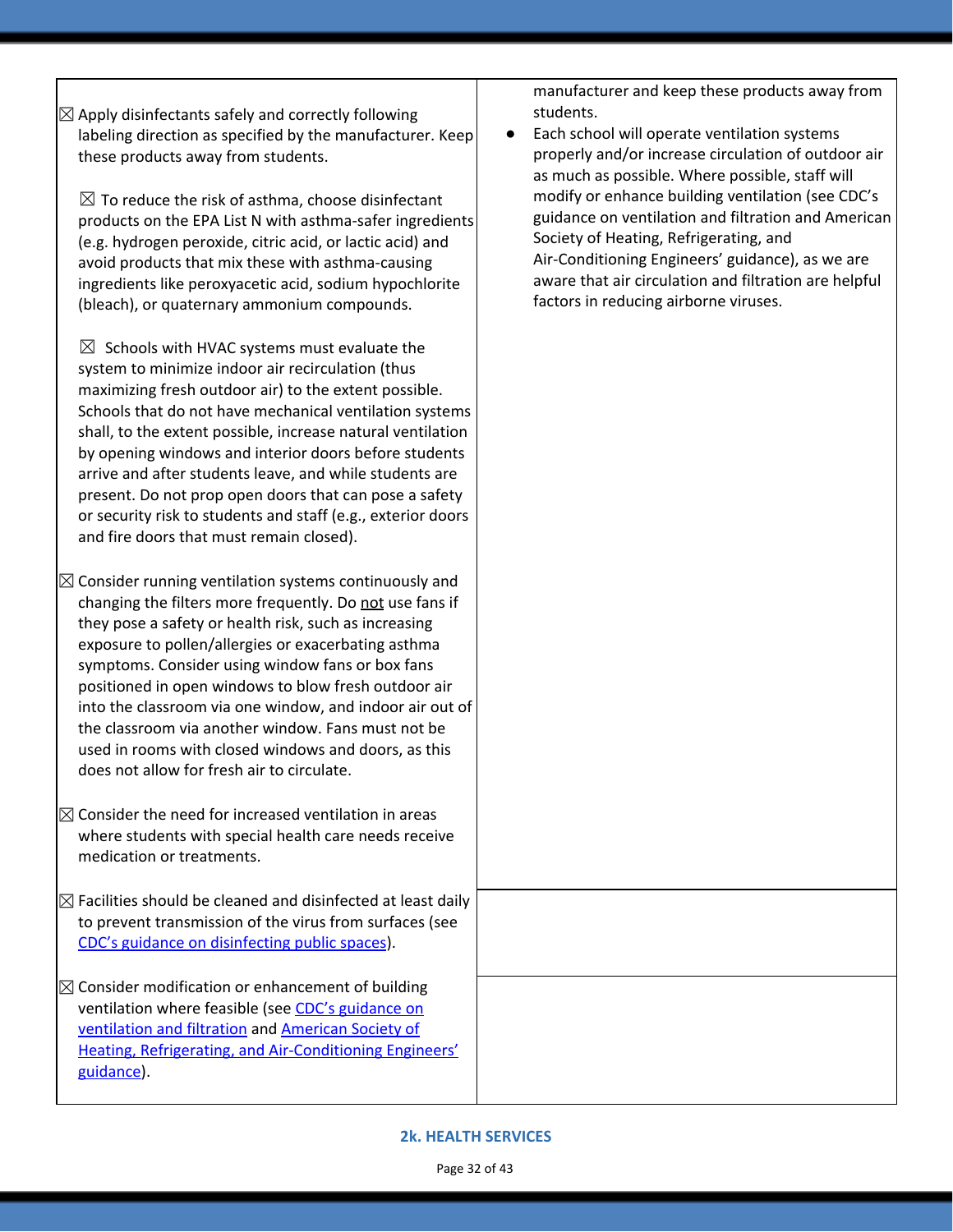| <b>OHA/ODE Requirements</b>                                                                                                                                                                                                                                                                                                                                                                                                                                                                                                                                                                                                                                                                                                                                                                                                           | <b>Hybrid/Onsite Plan</b>                                                                                                                                                                                                                                                                                                                                                                                                                                                                                                                                                                                                                                                                                                                                                                                                                                                                                                                                                                                                                                                                                                                                                                                                                                                                                                                                                                          |
|---------------------------------------------------------------------------------------------------------------------------------------------------------------------------------------------------------------------------------------------------------------------------------------------------------------------------------------------------------------------------------------------------------------------------------------------------------------------------------------------------------------------------------------------------------------------------------------------------------------------------------------------------------------------------------------------------------------------------------------------------------------------------------------------------------------------------------------|----------------------------------------------------------------------------------------------------------------------------------------------------------------------------------------------------------------------------------------------------------------------------------------------------------------------------------------------------------------------------------------------------------------------------------------------------------------------------------------------------------------------------------------------------------------------------------------------------------------------------------------------------------------------------------------------------------------------------------------------------------------------------------------------------------------------------------------------------------------------------------------------------------------------------------------------------------------------------------------------------------------------------------------------------------------------------------------------------------------------------------------------------------------------------------------------------------------------------------------------------------------------------------------------------------------------------------------------------------------------------------------------------|
| $\boxtimes$ OAR 581-022-2220 Health Services, requires districts to<br>"maintain a prevention-oriented health services<br>program for all students" including space to isolate sick<br>students and services for students with special health<br>care needs. While OAR 581-022-2220 does not apply to<br>private schools, private schools must provide a space to<br>isolate sick students and provide services for students<br>with special health care needs.<br>$\boxtimes$ Licensed, experienced health staff should be included on<br>teams to determine district health service priorities.<br>Collaborate with health professionals such as school<br>nurses; SBHC staff; mental and behavioral health<br>providers; physical, occupational, speech, and<br>respiratory therapists; and School Based Health Centers<br>(SBHC). | <b>District Protocol:</b><br>Each school will provide age appropriate hand<br>$\bullet$<br>hygiene and respiratory etiquette education to<br>endorse prevention. This includes website,<br>newsletter and signage in the school setting for<br>health promotions.<br>Schools will practice appropriate communicable<br>$\bullet$<br>disease isolation and exclusion measures.<br>Staff will participate in required health services<br>$\bullet$<br>related training to maintain health services<br>practices in the school setting.<br>COVID-19 specific infection control practices for<br>$\bullet$<br>staff and students will be communicated.<br>Review of 504 and IEP accommodations and IHP's<br>$\bullet$<br>will be advised to address vulnerable populations.<br>Immunization processes will be addressed as per<br>$\bullet$<br>routine timeline, which prioritizes the beginning of<br>the year and new students. Information for<br>immunization clinics will be provided to families.<br>Preventative health screenings may continue, with<br>$\bullet$<br>staff and students taking necessary safety<br>precautions (no volunteers allowed). Dental<br>screenings will not be allowed.<br>Continuity of existing health management issues<br>will have a plan for sustaining operations alongside<br>COVID-19 specific planning (i.e. medication<br>administration, diabetic care). |

|   | <b>OHA/ODE Requirements</b>                                                                                                                                                                                                                                                                                                                                                                                                                                                                                                                                                                                                                                     | <b>Hybrid/Onsite Plan</b> |
|---|-----------------------------------------------------------------------------------------------------------------------------------------------------------------------------------------------------------------------------------------------------------------------------------------------------------------------------------------------------------------------------------------------------------------------------------------------------------------------------------------------------------------------------------------------------------------------------------------------------------------------------------------------------------------|---------------------------|
| L | Provide specific plan details and adjustments in<br>Operational Blueprints that address staff and student<br>safety, which includes how you will approach:<br>Contact tracing<br>$\bullet$<br>The intersection of cohort designs in<br>$\bullet$<br>residential settings (by wing or common<br>restrooms) with cohort designs in the<br>instructional settings. The same cohorting<br>parameter limiting total cohort size to 100<br>people applies.<br>Quarantine of exposed staff or students<br>Isolation of infected staff or students<br>Communication and designation of where the<br>"household" or "family unit" applies to your<br>residents and staff | NA.                       |

#### **2l. BOARDING SCHOOLS AND RESIDENTIAL PROGRAMS ONLY**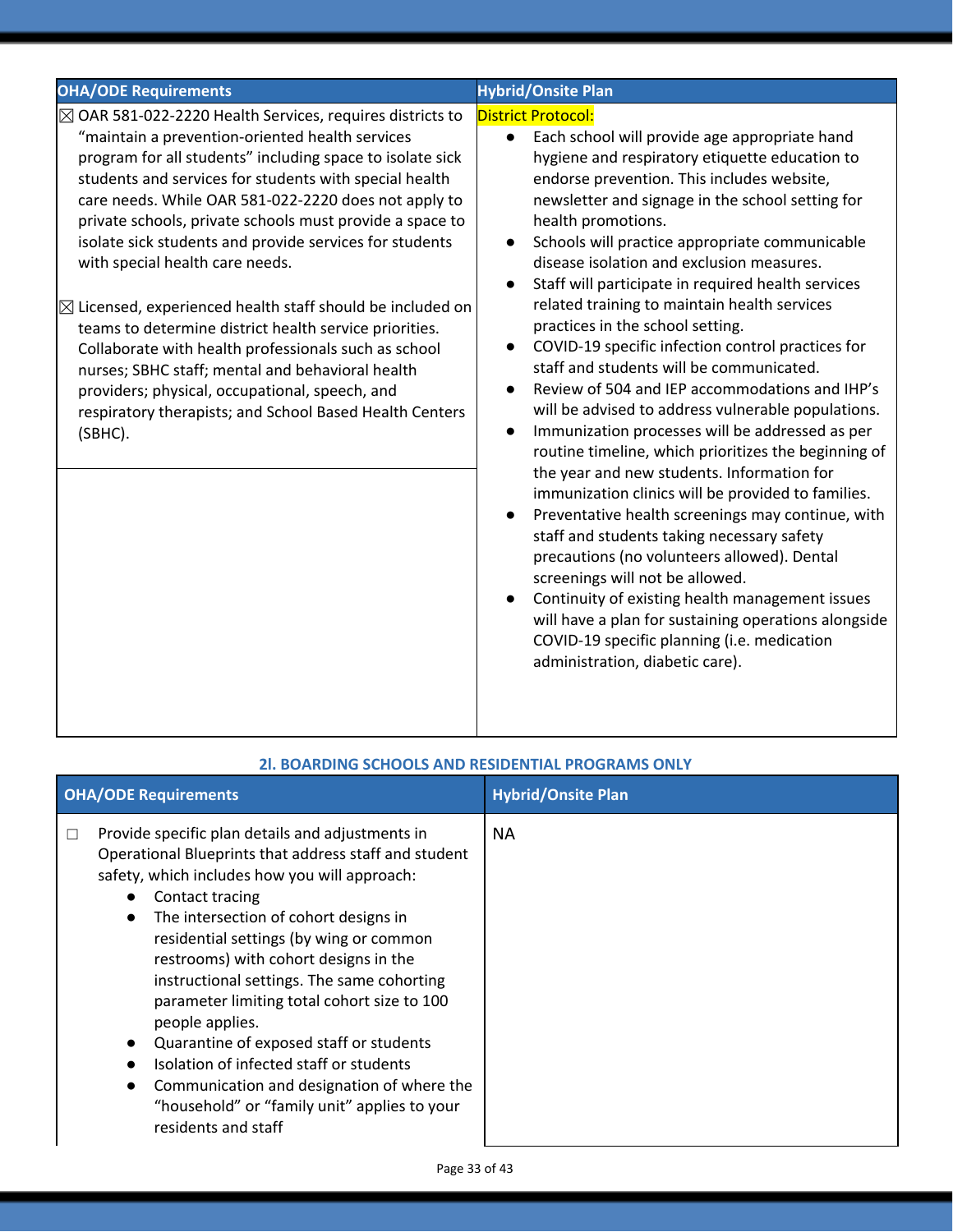- □ Review a[n](https://www.cdc.gov/coronavirus/2019-ncov/communication/toolkits/shared-congregate-housing.html)d take into consideration CDC [guidance](https://www.cdc.gov/coronavirus/2019-ncov/communication/toolkits/shared-congregate-housing.html) for shared or congregate housing:
	- Not allow more than two students to share a residential dorm room unless alternative housing arrangements are impossible
	- Ensure at least 64 square feet of room space per resident
	- Reduce overall residential density to ensure sufficient space for the isolation of sick or potentially infected individuals, as necessary;
	- Configure common spaces to maximize physical distancing;
	- Provide enhanced cleaning;
	- Establish plans for the containment and isolation of on-campus cases, including consideration of PPE, food delivery, and bathroom needs.

#### **Exception**

K-12 boarding schools that do not meet the Advisory Metrics (Section 0 of the *Ready Schools, Safe Learners* guidance) may operate, in consultation with their Local Public Health Authority, provided that:

- ☐ They have a current and complete RSSL Blueprint and are complying with Sections 1-3 of the *Ready Schools, Safe Learners* guidance and any other applicable sections, including Section 2L of the *Ready Schools, Safe Learners* guidance.
- ☐ The school maintains a fully-closed residential campus (no non-essential visitors allowed), and normal day school operations are only offered remotely through distance learning.
- ☐ There have been no confirmed cases of COVID-19 among school staff or students in the past 14 days.
- ☐ Less than 10% of staff, employees, or contracts (in total) are traveling to or from campus. Staff in this designation will:
	- Limit travel to essential functions.
	- Carefully monitor their own health daily and avoid coming to campus at any potential symptom of COVID-19.
- □ Any boarding students newly arriving to campus will either:
	- Complete a quarantine at home for 14 days (or current CDC recommended time period) prior to traveling to the school, OR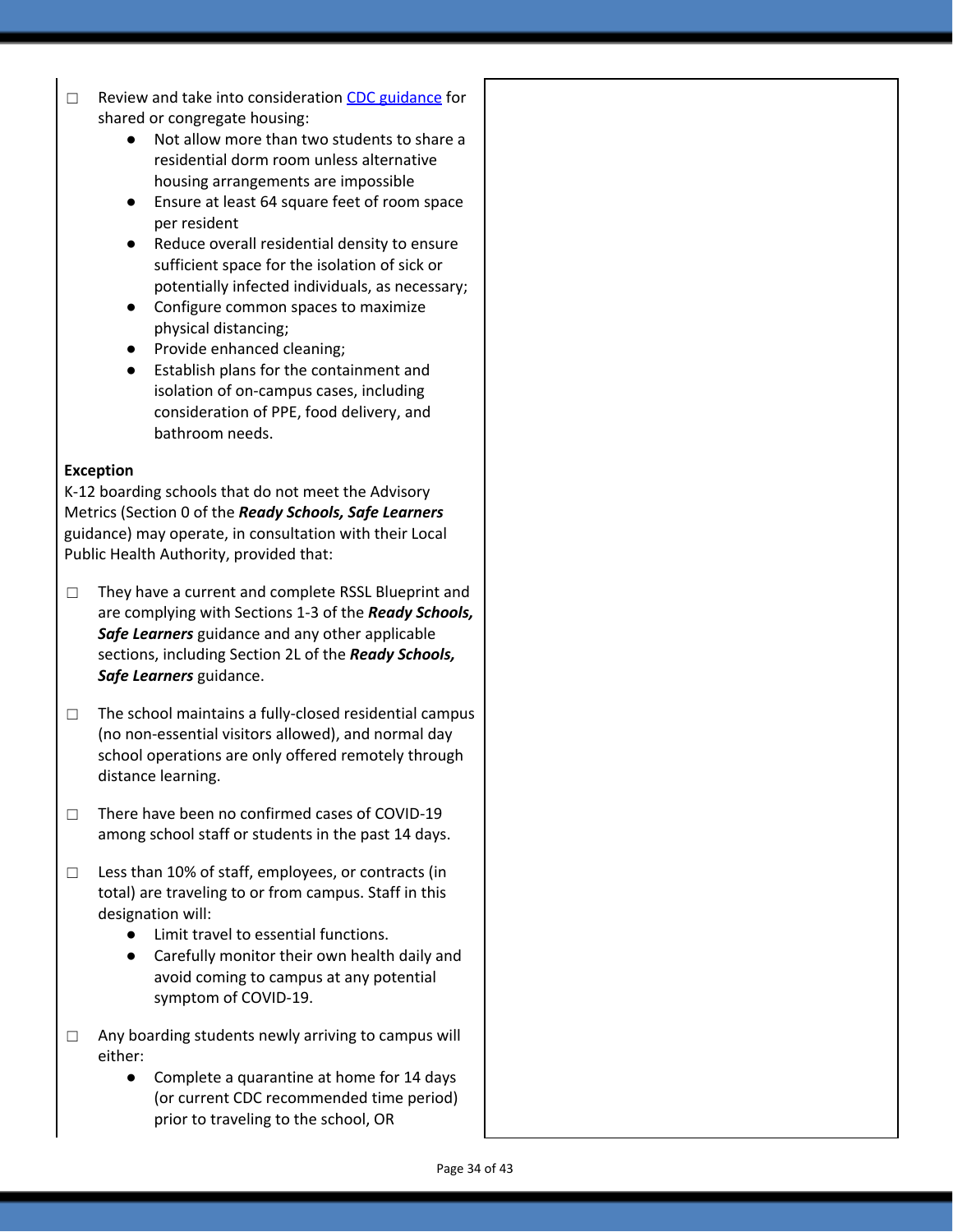- Quarantine on campus for 14 days (or current CDC recommended time period).
- \* A 14-day quarantine is the safest option to prevent the spread of COVID-19 to others. However, in either option above, for boarding students who have not developed any symptoms, schools may consider ending quarantine after 10 days without any testing, or after 7 days with a negative result on a COVID-19 viral test collected within 48 hours before ending quarantine, unless otherwise directed by the local public health authority (LPHA).

☐ Student transportation off-campus is limited to medical care.

| ZM. SCHOOL EMERGENCY PROCEDURES AND DRILLS |                                                                                                                                                                                                                                                                                                                                                                                                                                                                                                                                                                                                                                                                                                                                                                                                                                                                                                                                                                                                                                                                       |                                                                                                                                                                                                                                                                                                                                                                                                                                                                                                                                                                                                                                                                                                                                                                                                                                                                                                                                                                                              |
|--------------------------------------------|-----------------------------------------------------------------------------------------------------------------------------------------------------------------------------------------------------------------------------------------------------------------------------------------------------------------------------------------------------------------------------------------------------------------------------------------------------------------------------------------------------------------------------------------------------------------------------------------------------------------------------------------------------------------------------------------------------------------------------------------------------------------------------------------------------------------------------------------------------------------------------------------------------------------------------------------------------------------------------------------------------------------------------------------------------------------------|----------------------------------------------------------------------------------------------------------------------------------------------------------------------------------------------------------------------------------------------------------------------------------------------------------------------------------------------------------------------------------------------------------------------------------------------------------------------------------------------------------------------------------------------------------------------------------------------------------------------------------------------------------------------------------------------------------------------------------------------------------------------------------------------------------------------------------------------------------------------------------------------------------------------------------------------------------------------------------------------|
|                                            | <b>OHA/ODE Requirements</b>                                                                                                                                                                                                                                                                                                                                                                                                                                                                                                                                                                                                                                                                                                                                                                                                                                                                                                                                                                                                                                           | <b>Hybrid/Onsite Plan</b>                                                                                                                                                                                                                                                                                                                                                                                                                                                                                                                                                                                                                                                                                                                                                                                                                                                                                                                                                                    |
| $\boxtimes$                                | In accordance with ORS 336.071 and OAR<br>581-022-2225 all schools (including those operating a<br>Comprehensive Distance Learning model) are<br>required to instruct students on emergency<br>procedures. Schools that operate an On-Site or Hybrid<br>model need to instruct and practice drills on<br>emergency procedures so that students and staff can<br>respond to emergencies.<br>At least 30 minutes in each school month<br>$\bullet$<br>must be used to instruct students on the<br>emergency procedures for fires, earthquakes<br>(including tsunami drills in appropriate zones),<br>and safety threats.<br>Fire drills must be conducted monthly.<br>Earthquake drills (including tsunami drills and<br>$\bullet$<br>instruction for schools in a tsunami hazard<br>zone) must be conducted two times a year.<br>Safety threats including procedures related to<br>$\bullet$<br>lockdown, lockout, shelter in place and<br>evacuation and other appropriate actions to<br>take when there is a threat to safety must be<br>conducted two times a year. | Emergency procedures will be modeled and<br>practiced<br>Physical safety will be maintained to the<br>$\bullet$<br>extent possible<br>Fire drills will be conducted monthly<br>$\bullet$<br>Earthquake drills will be conducted two<br>times this year<br>Safety threats including procedures related to<br>lockdown, lockout, shelter in place and<br>evacuation and other appropriate actions to<br>take when there is a threat to safety must be<br>conducted two times a year.<br>Drills can and should be carried out as close as<br>$\bullet$<br>possible to the procedures that would be used in<br>an actual emergency. For example, a fire drill<br>must be carried out with the same alerts and<br>same routes as normal. If appropriate and<br>practicable, COVID-19 physical distancing<br>measures can be implemented, but only if they<br>do not compromise the drill.<br>Each grade level will have a designated<br>$\circlearrowright$<br>zone for their class to line up at |
| $\boxtimes$                                | Drills can and should be carried out as close as<br>possible to the procedures that would be used in an<br>actual emergency. For example, a fire drill must be<br>carried out with the same alerts and same routes as<br>normal. If appropriate and practicable, COVID-19                                                                                                                                                                                                                                                                                                                                                                                                                                                                                                                                                                                                                                                                                                                                                                                             | Pre-k exit classroom exterior doors and<br>$\circ$<br>line up outside the blue wing against the<br>gate.<br>1st grade West side playground<br>$\circlearrowright$<br>one class per zone<br>■                                                                                                                                                                                                                                                                                                                                                                                                                                                                                                                                                                                                                                                                                                                                                                                                 |

#### **2m. SCHOOL EMERGENCY PROCEDURES AND DRILLS**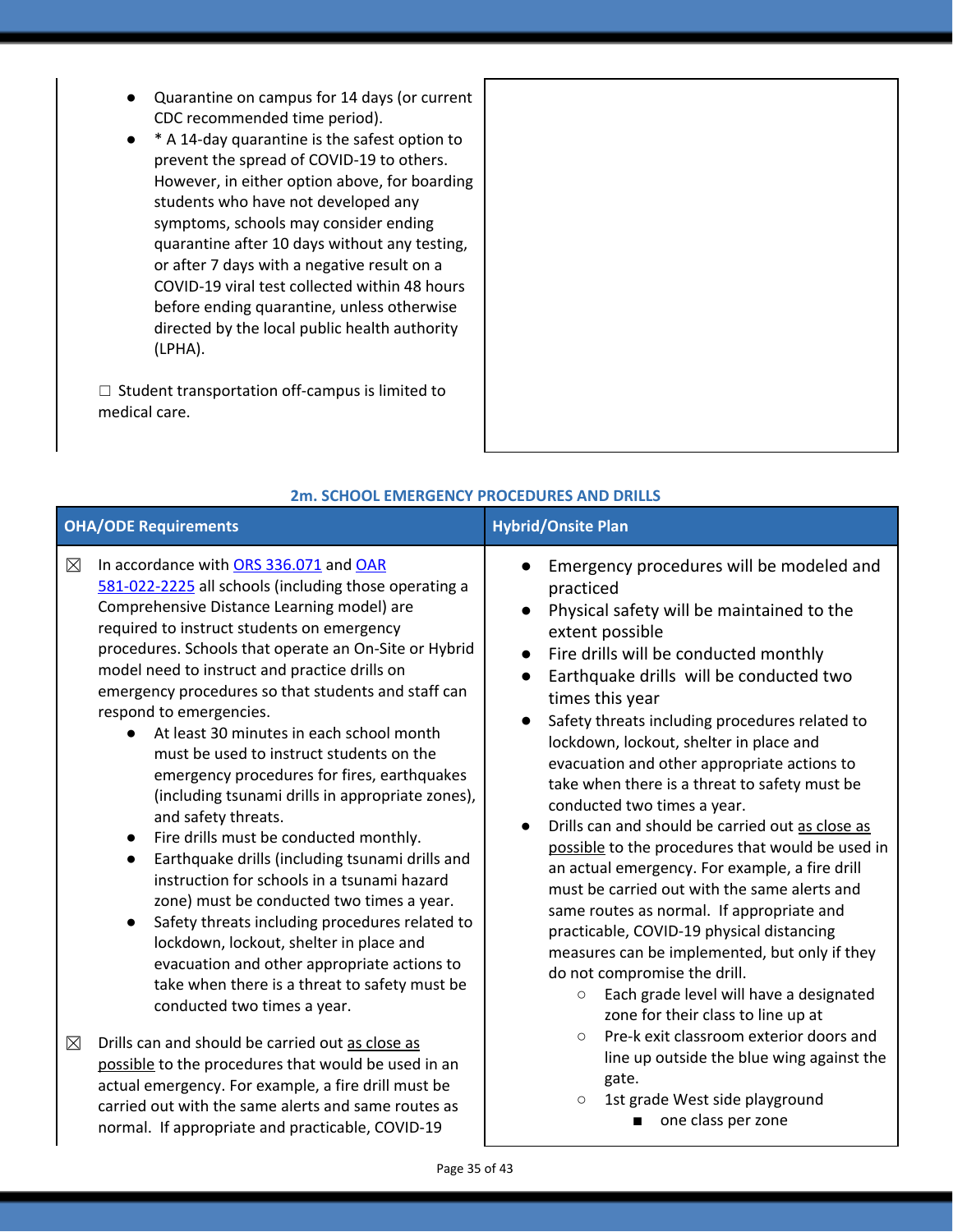physical distancing measures can be implemented, but only if they do not compromise the drill.

- $\boxtimes$  When or if physical distancing must be compromised, drills must be completed in less than 15 minutes.
- $\boxtimes$  Drills shall not be practiced unless they can be practiced correctly.
- $\boxtimes$  Train staff on safety drills prior to students arriving on the first day on campus in hybrid or face-to-face engagement.
- $\boxtimes$  If on a hybrid schedule, conduct multiple drills each month to ensure that all cohorts of students have opportunities to participate in drills (i.e., schedule on different cohort days throughout the year).
- $\boxtimes$  Students must wash hands with soap and water for 20 seconds or use an alcohol-based hand sanitizer with 60-95% alcohol after a drill is complete.
- Bleakney zone 1 ● Santellano zone 2 ● Whitsel zone 3 ○ Kindergarten exit green wing ■ Playground zone 6
	- Sanders pole 22-19
	- Mennealy 15-11
	- Hasenoehrl-5-8
- 2nd Grade exit magenta wing
	- Playground zone 5
		- Estvold pole 22-19
		- Hernandez pole 15-11
		- Traxler pole 8-5
- 3rd Grade exit blue wing
	- Playground zone 4
		- Oliver pole 22-19
		- Olivera pole 15-11
		- Markey pole 8-5

| <b>OHA/ODE Requirements</b><br><b>Hybrid/Onsite Plan</b>                                         |                                                                                                                                                                                                                                                                                                                                                                                                                              |                                                                                                                                                                                                                                                                                                                                                                                                                                                                                                                                                                                      |
|--------------------------------------------------------------------------------------------------|------------------------------------------------------------------------------------------------------------------------------------------------------------------------------------------------------------------------------------------------------------------------------------------------------------------------------------------------------------------------------------------------------------------------------|--------------------------------------------------------------------------------------------------------------------------------------------------------------------------------------------------------------------------------------------------------------------------------------------------------------------------------------------------------------------------------------------------------------------------------------------------------------------------------------------------------------------------------------------------------------------------------------|
| $\boxtimes$                                                                                      | Utilize the components of Collaborative Problem<br>Solving or a similar framework to continually provide                                                                                                                                                                                                                                                                                                                     | <b>Proactive Planning</b><br>Hugh Hartman's Tier 1 Universal Behavior                                                                                                                                                                                                                                                                                                                                                                                                                                                                                                                |
| instruction and skill-building/training related to the<br>student's demonstrated lagging skills. | Supports will be established, taught and<br>retaught all year long<br>Self regulation skills will be taught school<br>$\bullet$                                                                                                                                                                                                                                                                                              |                                                                                                                                                                                                                                                                                                                                                                                                                                                                                                                                                                                      |
| $\boxtimes$                                                                                      | Take proactive/preventative steps to reduce<br>antecedent events and triggers within the school<br>environment.                                                                                                                                                                                                                                                                                                              | wide<br>Staff trainings and live coaching will occur<br>when needed                                                                                                                                                                                                                                                                                                                                                                                                                                                                                                                  |
| $\boxtimes$                                                                                      | Be proactive in planning for known behavioral<br>escalations (e.g., self-harm, spitting, scratching, biting,<br>eloping, failure to maintain physical distance). Adjust<br>antecedents where possible to minimize student and<br>staff dysregulation. Recognize that there could be<br>new and different antecedents and setting events<br>with the additional requirements and expectations for<br>the 2020-21 school year. | School counselor and principal will pre-teach<br>universal de-escalation strategies during CDL<br>in every classroom once a week<br>Each learning space will have a ready not<br>ready area for students to de-escalate<br>This will also be the space for<br>$\circ$<br>student show they are not ready or<br>struggling to keep their mask on<br>Additional support will be on call until we<br>know our students better as we are a new<br>school<br>SWIS major and minor data will inform our<br>$\bullet$<br>proactive planning to support students<br>struggling with behavior |
| ⊠                                                                                                | Establish a proactive plan for daily routines designed<br>to build self-regulation skills; self-regulation<br>skill-building sessions can be short (5-10 minutes),<br>and should take place at times when the student is<br>regulated and/or is not demonstrating challenging<br>behaviors.                                                                                                                                  |                                                                                                                                                                                                                                                                                                                                                                                                                                                                                                                                                                                      |

## **2n. SUPPORTING STUDENTS WHO ARE DYSREGULATED, ESCALATED, AND/OR EXHIBITING SELF-REGULATORY CHALLENGES**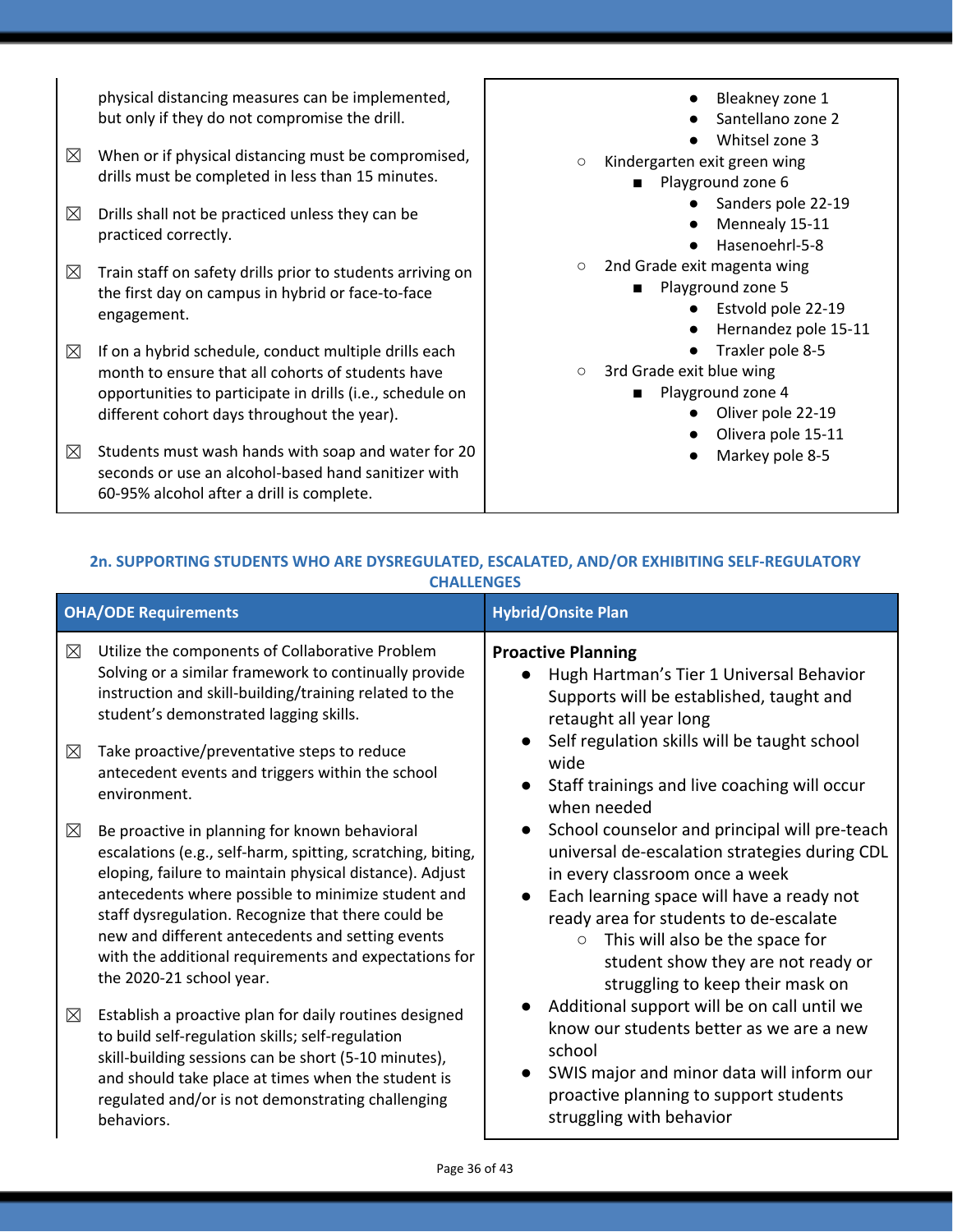- Staff will use collaborative problem solving with students to determine what tool or strategies support regulation.
- Each grade level wing has a small group learning space that is accessible for use as needed
- Scripts and nonverbal cue cards will be universally used to support self-regulation
- School counselor and principal will pre-teach universal scripts during CDL in every classroom once a week

# **Proactive Physical Intervention**

- [Hugh Hartman Behavior Support](https://docs.google.com/document/d/18C5BW7mTVwVztN3RyNOME5BnpnO4bHKn1mjB-M4UZ_0/edit?usp=sharing)
- To the extent possible alternative to restraints and seclusion will be considered
- Staff will validate feelings with empath and support a child regulating emotions prior to processing behavior
- Teams will review and update individual student plans for student who exhibit consistent challenging behaviors
- Personal Protective Equipment will be accessed prior to physical interventions
- Staff will change clothes in the event their clothes are contaminated.
- Staff will wash hands before and after supporting students with behavior and report on appropriate contact log.

# **Room Clears**

- Each grade level has a dedicated alternative space that can maintain physical safety for the student and staff in the event a room clear is needed
	- 1st grade will access the cafeteria and or small gym
	- Kindergarten will access one of the two open classrooms in the green wing
	- 2nd grade will access one of the two open classrooms in the magenta wing
	- 3rd grade will access one of the two open classrooms in the blue wing
	- The family and community room is also set up for students to access and maintain physical safety.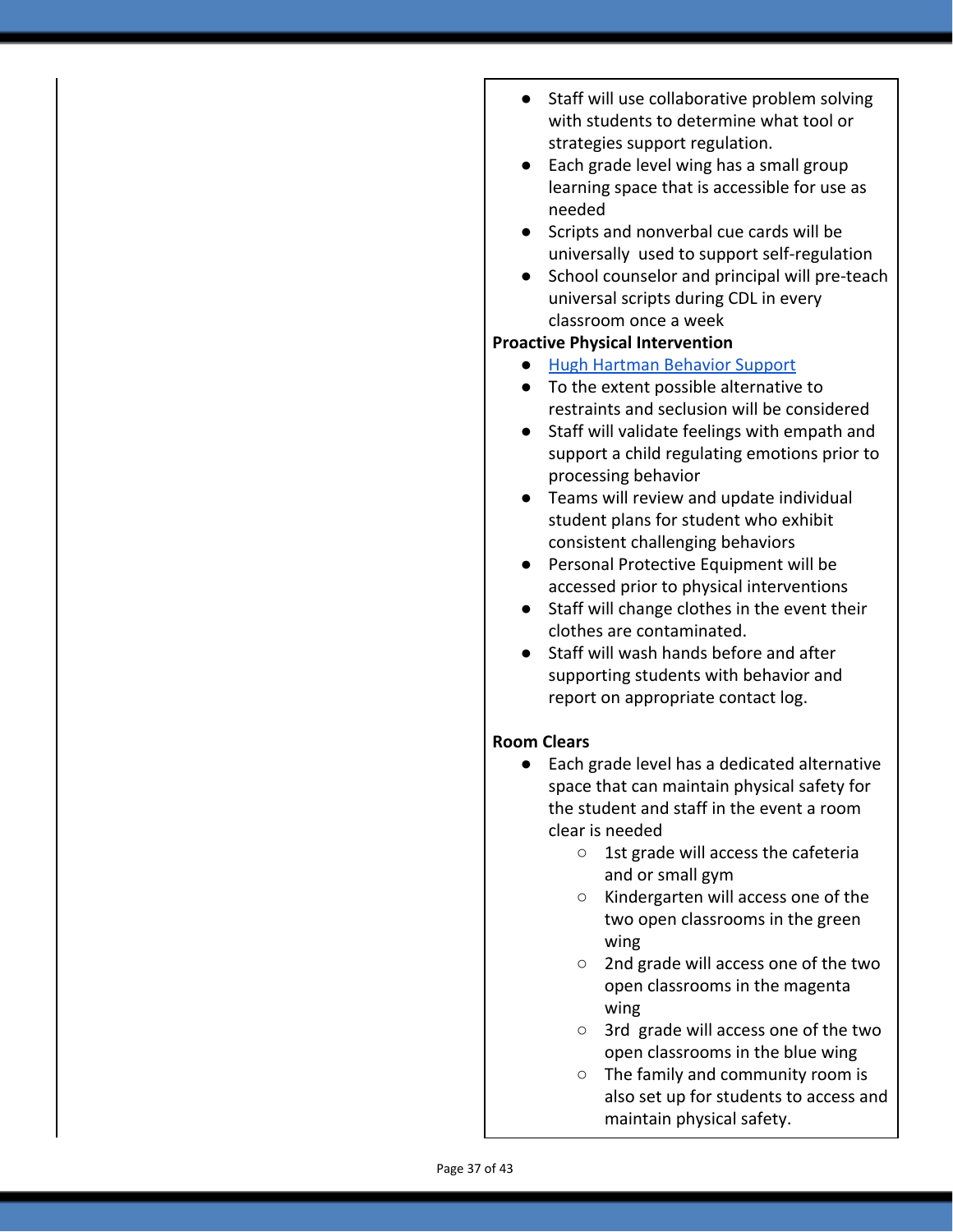$\boxtimes$  Ensure all staff are trained to support de-escalation, provide lagging skill instruction, and implement alternatives to restraint and seclusion.

 $\boxtimes$  Ensure that staff are trained in effective, evidence-based methods for developing and maintaining their own level of self-regulation and resilience to enable them to remain calm and able to support struggling students as well as colleagues.

 $\boxtimes$  Plan for the impact of behavior mitigation strategies on public health and safety requirements:

- Student elopes from area
	- If staff need to intervene for student safety, staff should:
		- Use empathetic and calming verbal interactions (i.e. "This seems hard right now. Help me understand… How can I help?") to attempt to re-regulate the student without physical intervention.
		- Use the least restrictive interventions possible to maintain physical safety for the student and staff.
		- Wash hands after a close interaction.
		- Note the interaction on the appropriate contact log.
	- \*If unexpected interaction with other stable cohorts occurs, those contacts must be noted in the appropriate contact logs.
- Student engages in behavior that requires them to be isolated from peers and results in a room clear.
	- If students leave the classroom:
		- Preplan for a clean and safe alternative space that maintains physical safety for the student and staff
		- Ensure physical distancing and separation occur, to the maximum extent possible.
		- Use the least restrictive interventions possible to maintain physical safety for the student and staff.

● All spaces will be appropriately cleaned after each use by communicating with the school custodial team.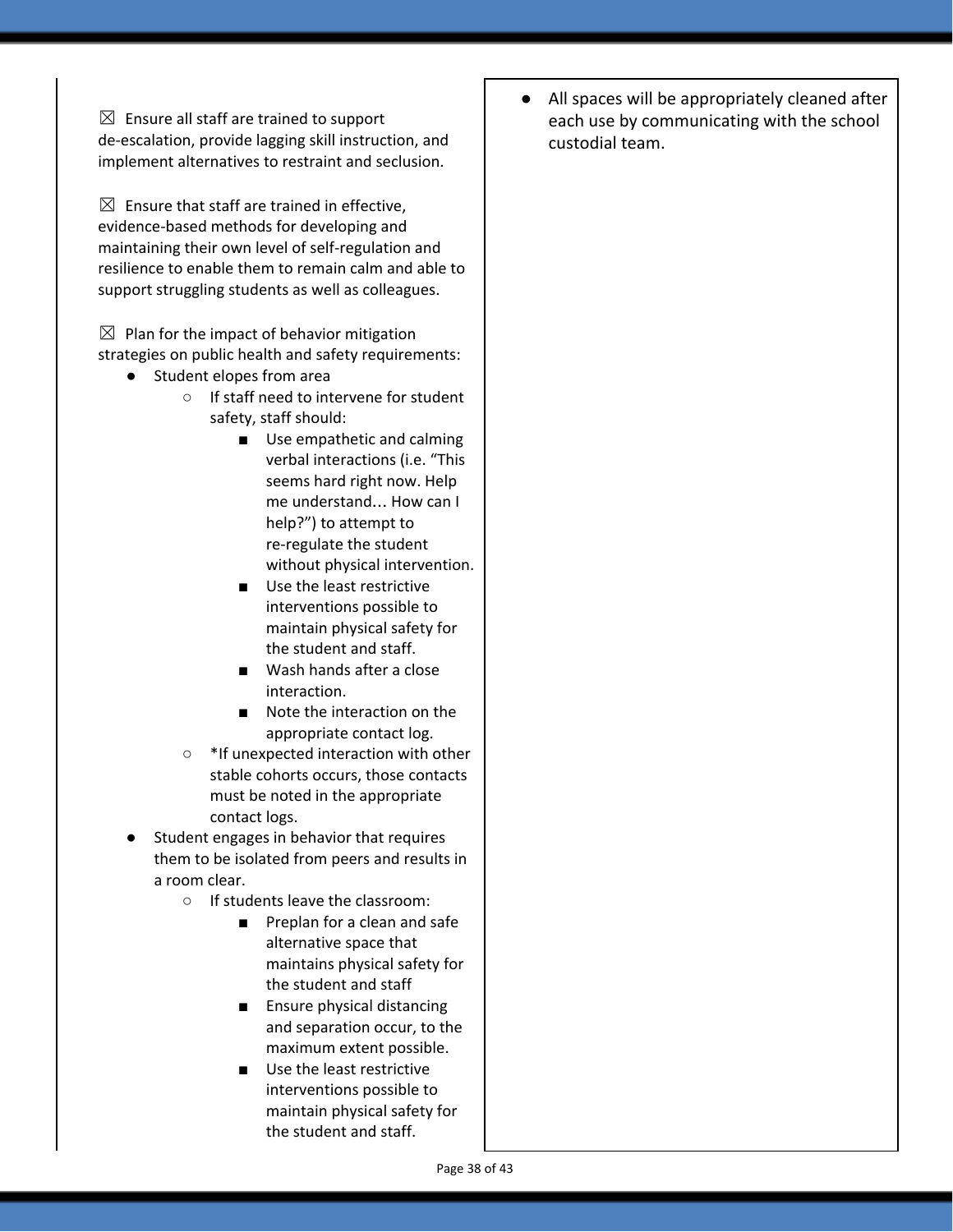- Wash hands after a close interaction.
- Note the interaction on the appropriate contact log.
- \*If unexpected interaction with other stable cohorts occurs, those contacts must be noted in the appropriate contact logs.
- Student engages in physically aggressive behaviors that preclude the possibility of maintaining physical distance and/or require physical de-escalation or intervention techniques other than restraint or seclusion (e.g., hitting, biting, spitting, kicking, self-injurious behavior).
	- If staff need to intervene for student safety, staff should:
		- Maintain student dignity throughout and following the incident.
		- Use empathetic and calming verbal interactions (i.e. "This seems hard right now. Help me understand… How can I help?") to attempt to re-regulate the student without physical intervention.
		- Use the least restrictive interventions possible to maintain physical safety for the student and staff
		- Wash hands after a close interaction.
		- Note the interaction on the appropriate contact log.
	- \*If unexpected interaction with other stable cohorts occurs, those contacts must be noted in the appropriate contact logs.

 $\boxtimes$  Ensure that spaces that are unexpectedly used to deescalate behaviors are appropriately cleaned and sanitized after use before the introduction of other stable cohorts to that space.

#### **2o. PROTECTIVE PHYSICAL INTERVENTION**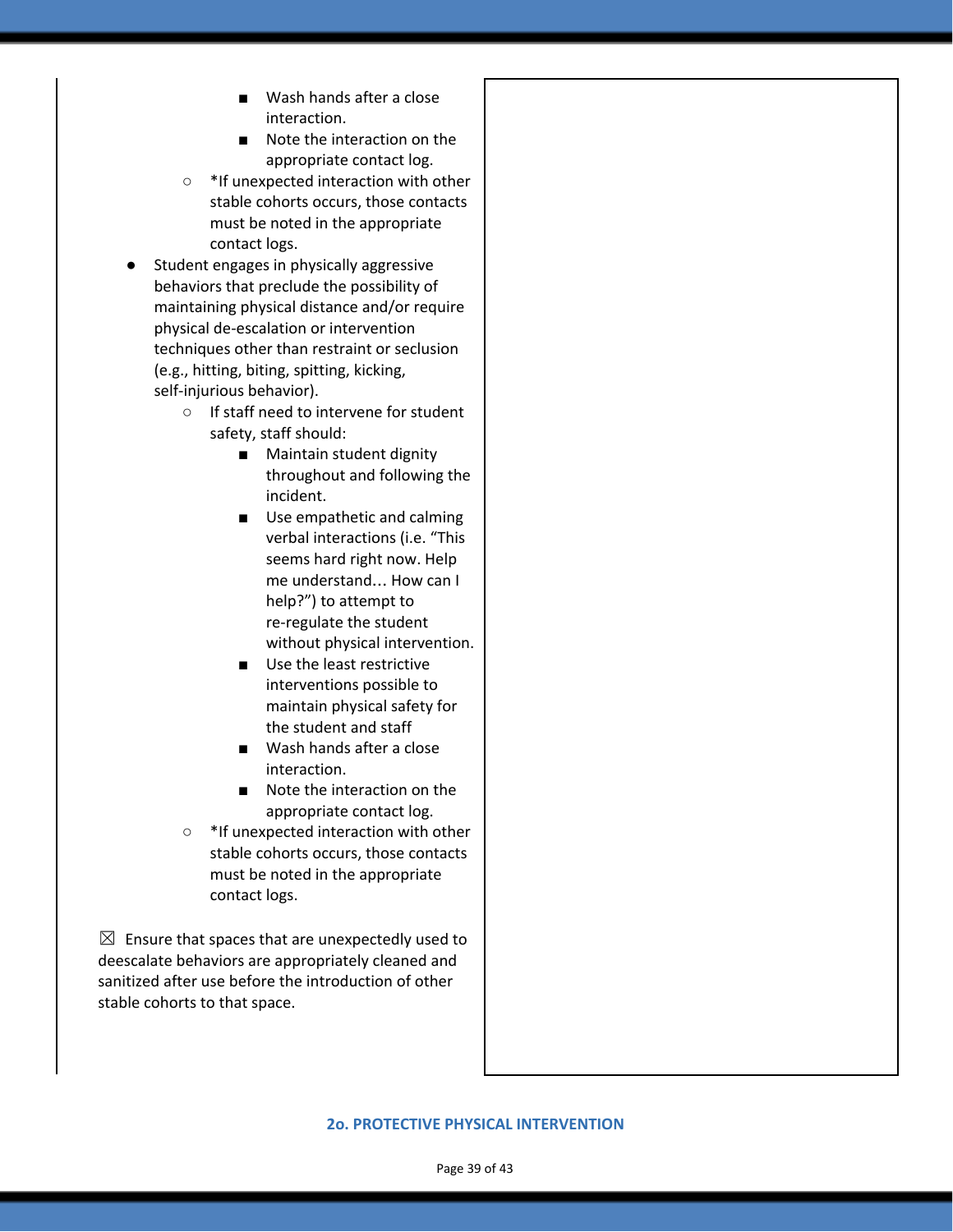| <b>OHA/ODE Requirements</b>                                                                                                                                                                                                                                                                                                                                 | <b>Hybrid/Onsite Plan</b> |
|-------------------------------------------------------------------------------------------------------------------------------------------------------------------------------------------------------------------------------------------------------------------------------------------------------------------------------------------------------------|---------------------------|
| $\boxtimes$ Reusable Personal Protective Equipment<br>(PPE) must be cleaned and disinfected following<br>the manufacturer's recommendation, after every<br>episode of physical intervention (see section 2j.<br>Cleaning, Disinfection, and Ventilation in the<br>Ready Schools, Safe Learners guidance).<br>Single-use disposable PPE must not be re-used. |                           |



# **3. Response to Outbreak**

#### **3a. PREVENTION AND PLANNING**

| <b>OHA/ODE Requirements</b>                                                                                                                                   | <b>Hybrid/Onsite Plan</b>                                                                                                                                                                                                                               |
|---------------------------------------------------------------------------------------------------------------------------------------------------------------|---------------------------------------------------------------------------------------------------------------------------------------------------------------------------------------------------------------------------------------------------------|
| ⊠ Review the "Planning for COVID-19 Scenarios in Schools" District Protocol:                                                                                  |                                                                                                                                                                                                                                                         |
| toolkit.<br>$\boxtimes$ Coordinate with Local Public Health Authority (LPHA) to<br>establish communication channels related to current<br>transmission level. | Coordinate Communication with the Local Public<br>$\bullet$<br>Health Authority.<br>If the region impacted is in Deschutes County, the<br>$\bullet$<br>Local Health Department (LHD) will provide<br>school-centered communication and will potentially |
|                                                                                                                                                               | host conference calls.<br>When cases are identified in the local region a<br>response team should be assembled within the                                                                                                                               |
|                                                                                                                                                               | district and responsibilities assigned within the<br>school district.<br>Identify baseline absentee rates to determine if                                                                                                                               |
|                                                                                                                                                               | rates have increased by 20% or more.                                                                                                                                                                                                                    |
|                                                                                                                                                               | Temporarily dismiss students attending childcare<br>facilities, K12 schools.                                                                                                                                                                            |
|                                                                                                                                                               | Modify, postpone, or cancel large school events as<br>coordinated with LHD.                                                                                                                                                                             |
|                                                                                                                                                               | Work with LHD to establish timely communication<br>with staff and families.                                                                                                                                                                             |
|                                                                                                                                                               | When novel viruses are identified in the school<br>setting, and the incidence is low, the local health<br>department will provide a direct Page 14 of 16                                                                                                |
|                                                                                                                                                               | report to the district nurse on the diagnosed case.<br>Likewise, the LHD will impose restrictions on<br>contacts.                                                                                                                                       |
|                                                                                                                                                               | Establish a specific emergency response framework<br>with key stakeholders.                                                                                                                                                                             |
|                                                                                                                                                               | If school closure is advised by the local public<br>health department, consultation should occur                                                                                                                                                        |
|                                                                                                                                                               | between legal, union and district administration to<br>ensure processes are consistent with legal                                                                                                                                                       |
|                                                                                                                                                               | preparedness processes.                                                                                                                                                                                                                                 |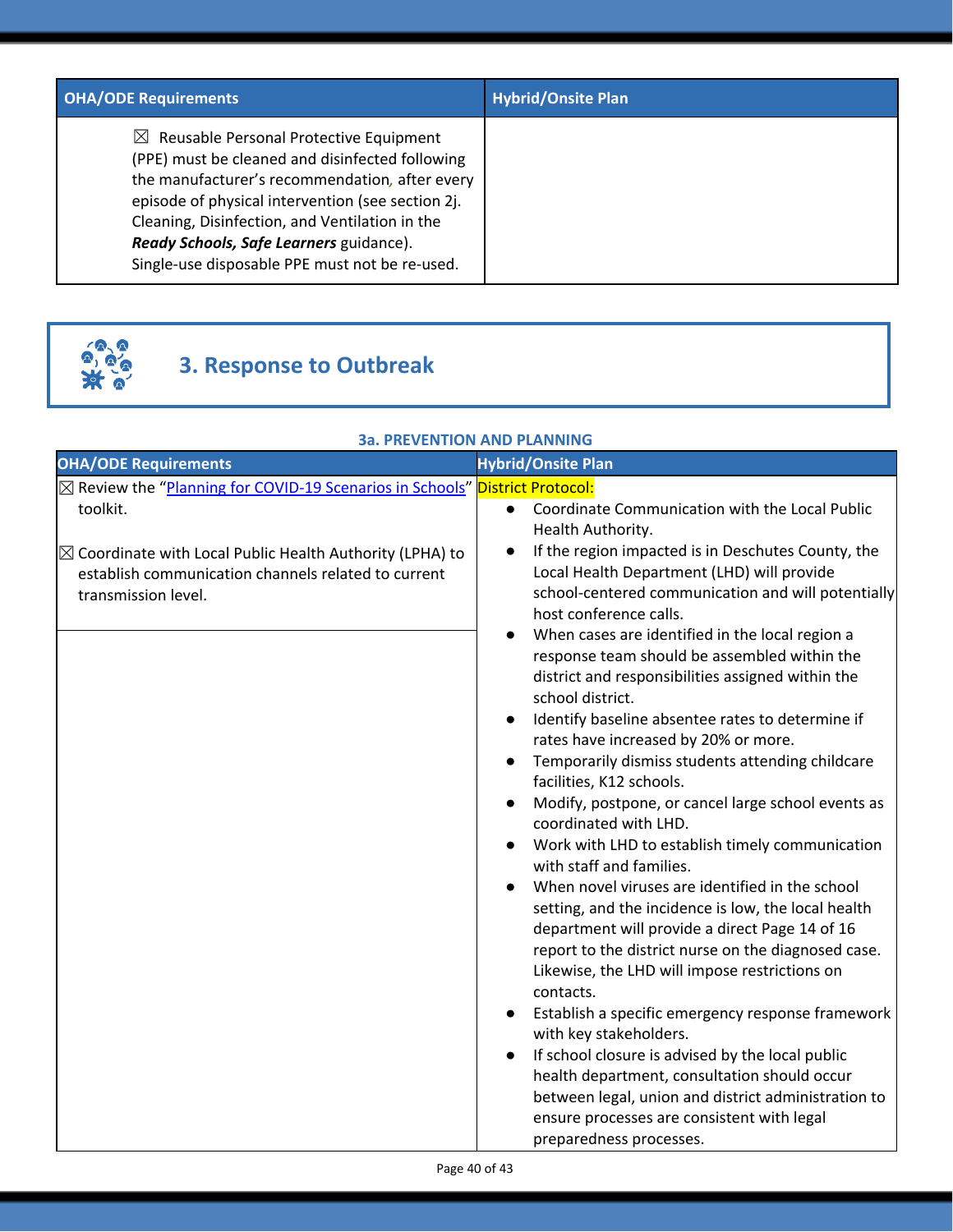| ,我们也不会有一个人的事情。""我们的人,我们也不会有一个人的人,我们也不会有一个人的人,我们也不会有一个人的人,我们也不会有一个人的人,我们也不会有一个人的人, |  |
|-----------------------------------------------------------------------------------|--|
|                                                                                   |  |
|                                                                                   |  |
|                                                                                   |  |
| ,我们也不会有什么?""我们的人,我们也不会不会不会。""我们的人,我们也不会不会不会不会。""我们的人,我们也不会不会不会。""我们的人,我们也不会不会不会。" |  |

| JU. REJPUNJE                                                                 |                                                                                                |  |  |  |
|------------------------------------------------------------------------------|------------------------------------------------------------------------------------------------|--|--|--|
| <b>OHA/ODE Requirements</b>                                                  | <b>Hybrid/Onsite Plan</b>                                                                      |  |  |  |
| ⊠ Review the "Planning for COVID-19 Scenarios in Schools" District Protocol: |                                                                                                |  |  |  |
| toolkit.                                                                     | <b>Redmond School District Communicable Disease</b><br>$\bullet$                               |  |  |  |
|                                                                              | <b>Plan</b>                                                                                    |  |  |  |
| $\boxtimes$ Ensure continuous services and implement                         | In the event of school closure, RSD will articulate<br>$\bullet$                               |  |  |  |
| Comprehensive Distance Learning.                                             | and communicate the plan to pivot to short term<br>Distance Learning or Comprehensive Distance |  |  |  |
| Continue to provide meals for students.<br>$\boxtimes$                       | Learning.                                                                                      |  |  |  |
|                                                                              |                                                                                                |  |  |  |
|                                                                              |                                                                                                |  |  |  |
|                                                                              |                                                                                                |  |  |  |
|                                                                              |                                                                                                |  |  |  |
|                                                                              |                                                                                                |  |  |  |
|                                                                              |                                                                                                |  |  |  |
|                                                                              |                                                                                                |  |  |  |
|                                                                              |                                                                                                |  |  |  |

## **3b. RESPONSE**

#### **3c. RECOVERY AND REENTRY**

| <b>OHA/ODE Requirements</b>                                                                                                                                                                                                                              | <b>Hybrid/Onsite Plan</b>                                |
|----------------------------------------------------------------------------------------------------------------------------------------------------------------------------------------------------------------------------------------------------------|----------------------------------------------------------|
| $\boxtimes$ Review the "Planning for COVID-19 Scenarios in Schools" District Protocol:<br>toolkit.                                                                                                                                                       | Redmond School District Communicable Disease<br>Plan     |
| $\boxtimes$ Clean, sanitize, and disinfect surfaces (e.g., playground<br>equipment, door handles, sink handles, drinking<br>fountains, transport vehicles) and follow CDC guidance<br>for classrooms, cafeteria settings, restrooms, and<br>playgrounds. | Oregon Health Authority Communicable Disease<br>Guidance |
| $\boxtimes$ When bringing students back into On-Site or Hybrid<br>instruction, consider smaller groups, cohorts, and<br>rotating schedules to allow for a safe return to schools.                                                                        |                                                          |



This section must be completed by any public school that is providing instruction through On-Site or Hybrid Instructional Models. Schools providing Comprehensive Distance Learning Instructional Models do not need to complete this section unless the school is *implementing the Limited In-Person Instruction provision under the Comprehensive Distance Learning guidance.*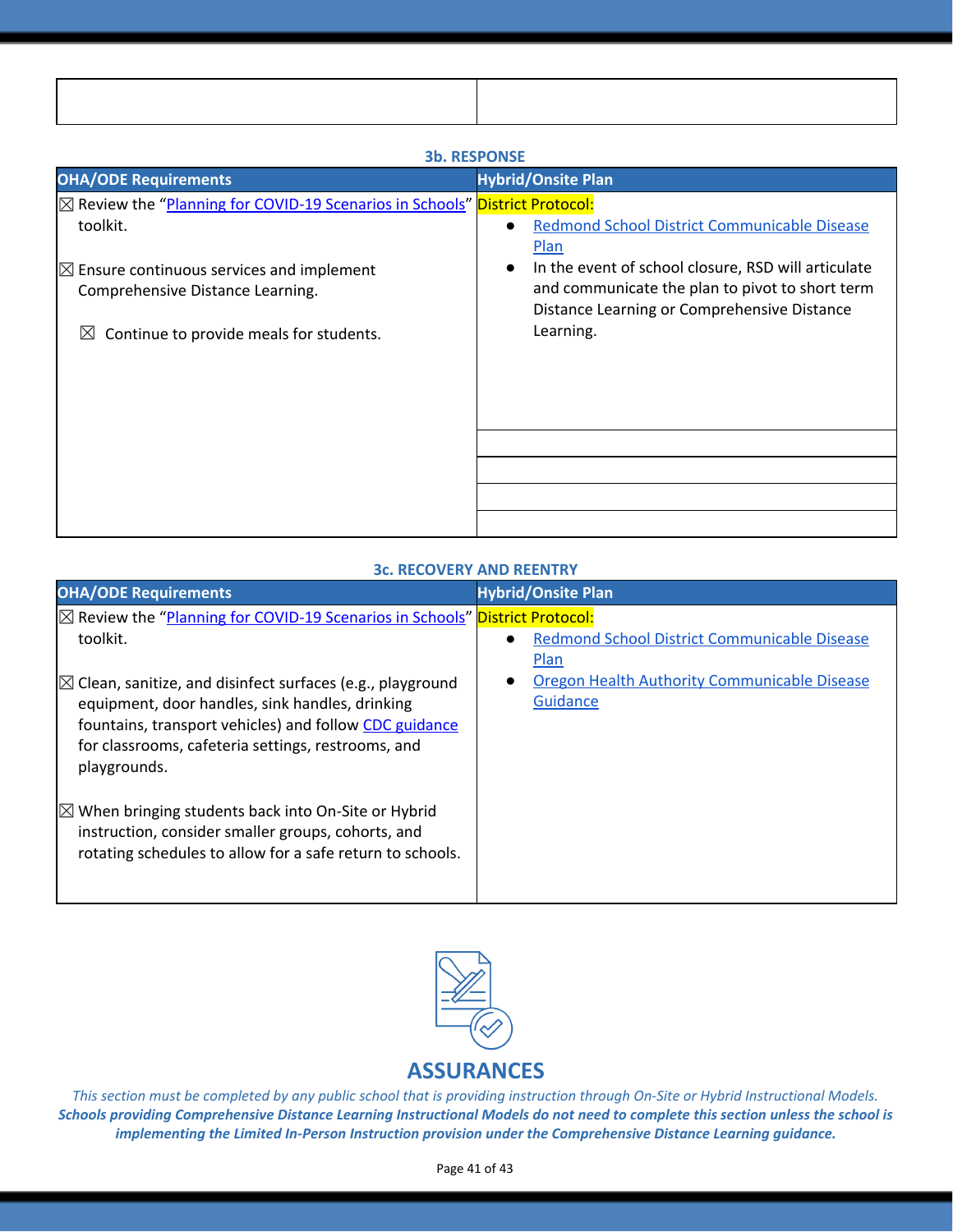| This section does not apply to private schools. |  |  |  |  |  |  |
|-------------------------------------------------|--|--|--|--|--|--|
|-------------------------------------------------|--|--|--|--|--|--|

- $\boxtimes$  We affirm that, in addition to meeting the requirements as outlined above, our school plan has met the collective requirements from ODE/OHA guidance related to the 2020-21 school year, including but not limited to requirements from:
	- · Sections 4, 5, 6, 7, and 8 of the *[R](https://www.oregon.gov/ode/students-and-family/healthsafety/Documents/Ready%20Schools%20Safe%20Learners%202020-21%20Guidance.pdf)eady Schools, Safe [Learners](https://www.oregon.gov/ode/students-and-family/healthsafety/Documents/Ready%20Schools%20Safe%20Learners%202020-21%20Guidance.pdf)* guidance,
	- · The *[Comprehensive](https://www.oregon.gov/ode/educator-resources/standards/Pages/Comprehensive-Distance-Learning.aspx) Distance Learning* guidance,
	- · The *Ensuring Equity and Access: Aligning Federal and State [Requirements](https://www.oregon.gov/ode/students-and-family/healthsafety/Documents/Ensuring%20Equity%20and%20Access%20Aligning%20State%20and%20Federal%20Requirements.pdf)* guidance, and
	- · *Planning for [COVID-19](https://www.oregon.gov/ode/students-and-family/healthsafety/Documents/Planning%20and%20Responding%20to%20COVID-19%20Scenarios%20in%20Schools%20August%202020.pdf) Scenarios in Schools*
- $\Box$  We affirm that we cannot meet all of the collective requirements from ODE/OHA guidance related to the 2020-21 school year from:
	- · Sections 4, 5, 6, 7, and 8 of the *[R](https://www.oregon.gov/ode/students-and-family/healthsafety/Documents/Ready%20Schools%20Safe%20Learners%202020-21%20Guidance.pdf)eady Schools, Safe [Learners](https://www.oregon.gov/ode/students-and-family/healthsafety/Documents/Ready%20Schools%20Safe%20Learners%202020-21%20Guidance.pdf)* guidance,
	- · The *[Comprehensive](https://www.oregon.gov/ode/educator-resources/standards/Pages/Comprehensive-Distance-Learning.aspx) Distance Learning* guidance,
	- · The *Ensuring Equity and Access: Aligning Federal and State [Requirements](https://www.oregon.gov/ode/students-and-family/healthsafety/Documents/Ensuring%20Equity%20and%20Access%20Aligning%20State%20and%20Federal%20Requirements.pdf)* guidance, and
	- · *Planning for [COVID-19](https://www.oregon.gov/ode/students-and-family/healthsafety/Documents/Planning%20and%20Responding%20to%20COVID-19%20Scenarios%20in%20Schools%20August%202020.pdf) Scenarios in Schools*

We will continue to work towards meeting them and have noted and addressed which requirement(s) we are unable to meet in the table titled "Assurance Compliance and Timeline" below.



# **Assurance Compliance and Timeline**

If a district/school cannot meet the requirements from the sections above, provide a plan and timeline to meet the **requirement.**

| <b>List Requirement(s) Not Met</b> | <b>Provide a Plan and Timeline to Meet Requirements</b><br>$\overline{a}$ Include how/why the school is currently unable to meet<br>them |
|------------------------------------|------------------------------------------------------------------------------------------------------------------------------------------|
|                                    |                                                                                                                                          |